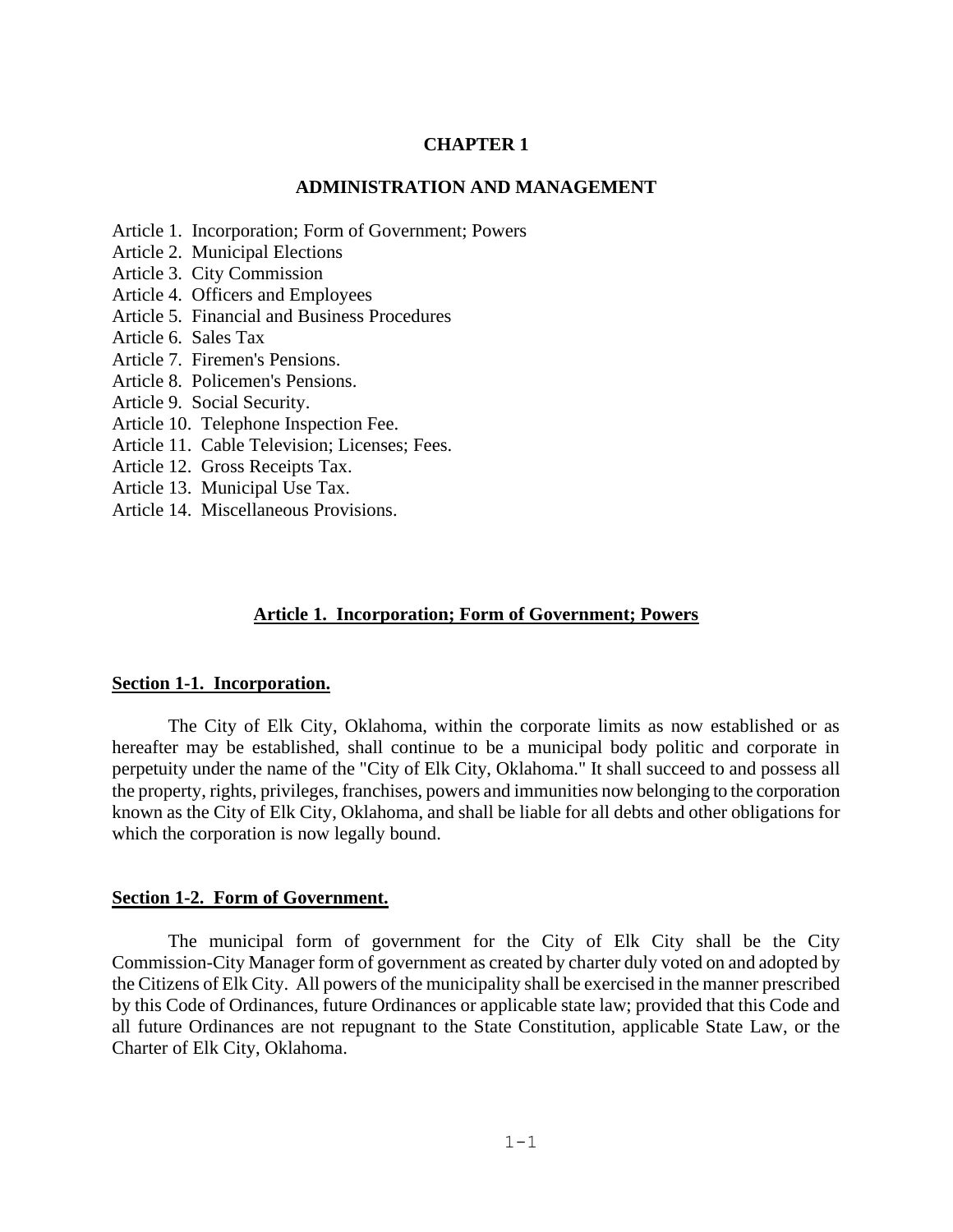### **Section 1-3. General Powers of the Municipality.**

1. The City of Elk City, Oklahoma, shall have all the power, functions, rights, franchises and immunities specifically granted to municipalities, or not prohibited by the State Constitution and applicable Laws, or by the Charter of the City of Elk City, Oklahoma.

2. The City of Elk City, Oklahoma, shall have the power to adopt a corporate seal and alter the same, to sue and be sued, to make contracts and to grant, extend and renew franchises. It shall have the power to issue bonds, in accordance with the State Constitution and Laws. It shall have the power, in accordance with the State Constitution and Laws, to accept and administer Federal and State grants-in-aid. It shall have the power to ordain and enforce local legislation, consistent with the State Constitution and Laws and the Charter of Elk City, Oklahoma, for the proper organization and functioning of municipal government, for the preservation of health, life, peace, safety, morals and property, for the prevention, summary abatement and removal of nuisances, and otherwise for the promotion of the common welfare.

3. The enumeration of particular powers in this Code of Ordinances shall not be deemed exclusive or limiting. In addition to the powers enumerated herein or implied hereby, the City of Elk City, Oklahoma, shall have all powers which, under the State Constitution and Laws and the Charter of the City of Elk City, it would be competent for this Code of Ordinances specifically to enumerate.

### <span id="page-1-0"></span>**Sections 1-4 through 1-9. (Reserved for future use.)**

## **Article 2. Municipal Elections**

## **Section 1-10. Municipal Elections.**

(See Elk City Charter, Appendix 1, Article IV and Ordinance 917 [03/16/94] and Ordinance 935 [09/05/95].)

## <span id="page-1-1"></span>**Section 1-11 through 1-24. (Reserved for future use.)**

## **Article 3. City Commission**

## **Section 1-25. Creation and Composition of the Commission.**

Except as otherwise provided in this Code and City Charter, all powers of the City shall be vested in a Commission composed of a Mayor and four (4) Commissioners. The Mayor shall be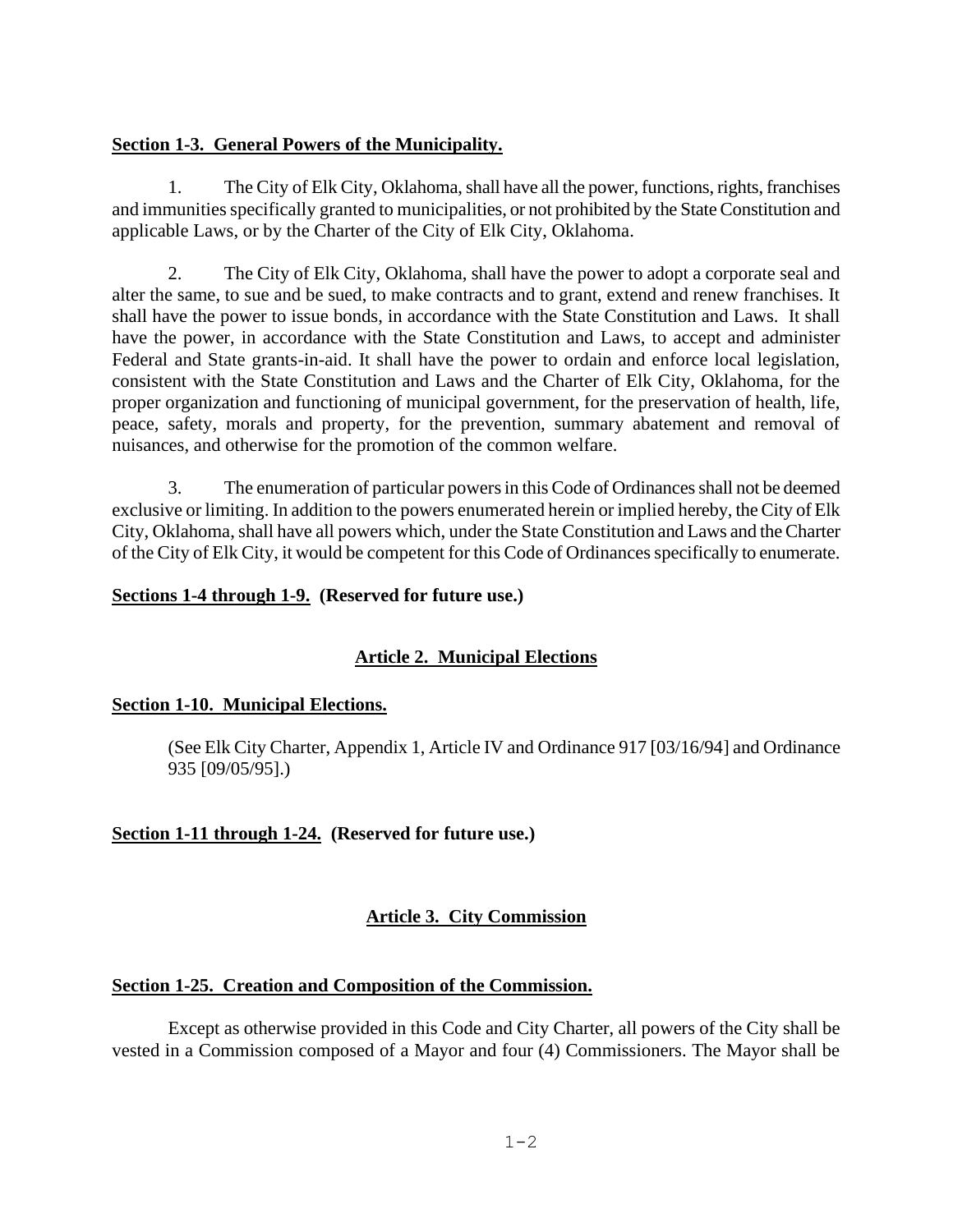nominated by wards and elected at large. The term of the Mayor shall be two (2) years and the term of the Commissioners shall be four (4) years and until their successors are elected and qualified. The term of the Mayor and Commissioners shall begin on the day of the first regular meeting of the Commission after their election. The Commissioners elected at the first election from wards number one and four shall hold their office for two years, after which, their successors shall be elected for a four- year (4) term. Members of the Commission shall be qualified electors of the City and shall not hold any other public office except that of Notary Public or member of the state militia. A member of the Commission ceasing to possess any of the qualifications specified in this Section or convicted of a felony while in office, shall immediately forfeit his office. All members of the Commission shall serve without compensation.

## **Section 1-26. Meeting of the Commission.**

1. For the purposes of this Section, the following words, terms, and phrases shall have the meanings indicated herein below:

- a. Meeting means the conducting of business of a public body by a majority of its members being personally together.
- b. Regularly scheduled meeting means a meeting at which the regular business of the public body is conducted.
- c. Emergency meeting means any meeting called for the purpose of dealing with an emergency. For purposes of this act, an emergency is defined as a situation involving injury to persons or injury and damage to public or personal property or immediate financial loss when the time requirements for public notice of a special meeting would make such procedure impractical and increase the likelihood of injury or damage or immediate financial loss.
- d. Continued or reconvened meeting means a meeting which is assembled for the purpose of finishing business appearing on an agenda of a previous meeting. For the purposes of this act, only matters on the agenda for the previous meeting at which the announcement of the continuance is made may be discussed at a continued or reconvened meeting.

2. At eight p.m. on the first Monday following a regular municipal election, the Commission shall meet at the usual place for holding its meeting and the newly elected members shall, after qualifying, assume the duties of office. Thereafter the commission shall meet at such times as may be prescribed by ordinance or resolution, but not less frequently than once each month.

3. Municipal business of the City Commission shall be conducted at regularly scheduled, open and public meetings held in City Hall (or other agreed upon place which is open to the public) on the first Monday, beginning at 7:00 o'clock p.m., and the third Wednesday, beginning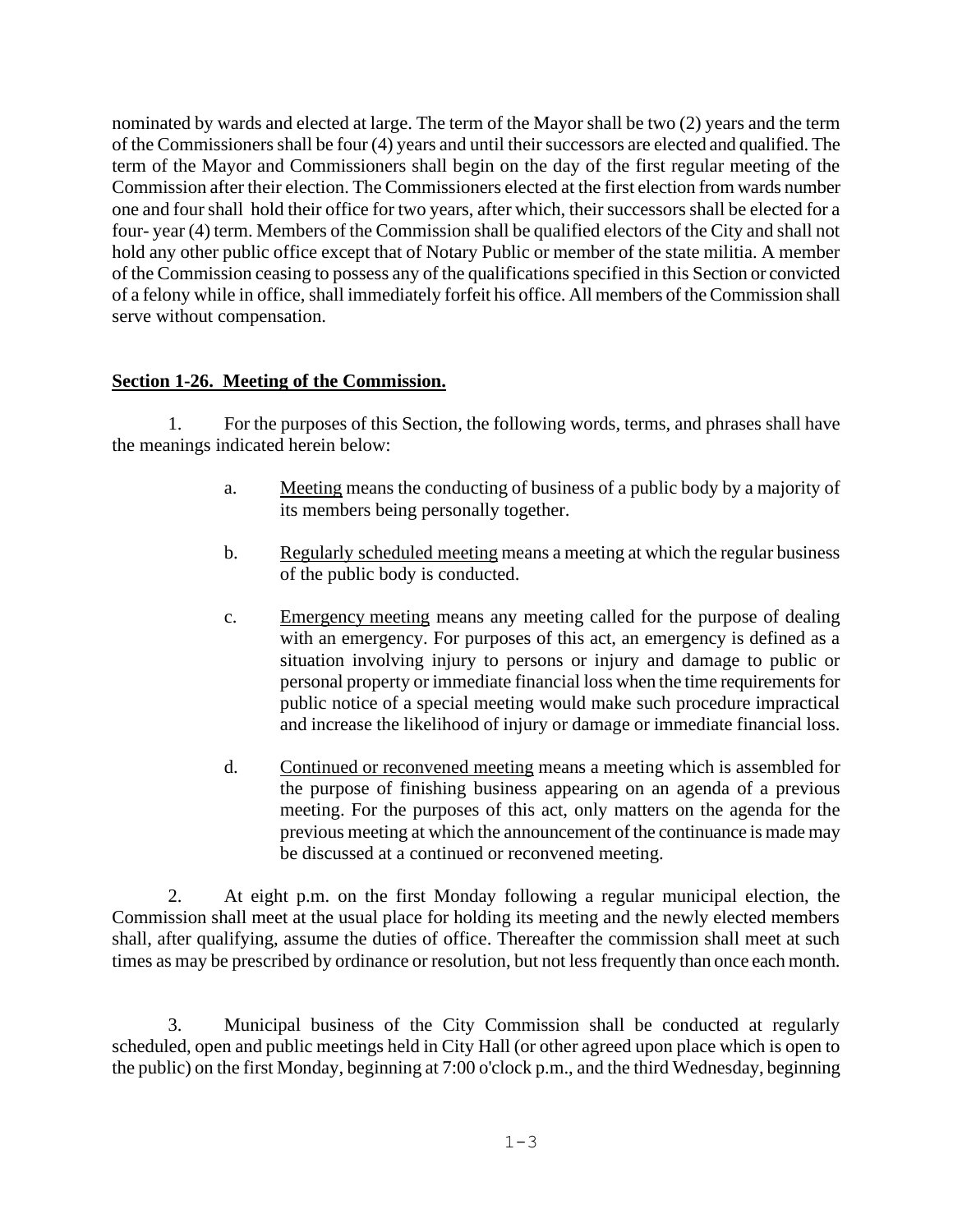at 2:00 o'clock p.m., of each month or, in the event of conflict with a holiday, on the next following day which is not a holiday, except when a special or emergency meeting is deemed necessary by the Mayor, City Commission or City Manager.

4. An agenda for each regularly scheduled meeting of the City Commission shall be prepared and shall be publicly posted in accordance with the Oklahoma Open Meeting Act (25 O.S., 1981 ss 301-314).

5. If any change in the date, time, or place of a regularly scheduled meeting is made, notice of the change shall be given to the City Clerk no less than ten (10) days prior to the implementation of such change, and the Clerk shall publicly post a notice of the change.

6. In all meetings of the City Commission, the vote of each member must be publicly cast and recorded.

7. No informal gatherings or any electronic or telephonic communications among a majority of the Commissioners shall be used to decide any action or to take any vote on any matter.

8. The Clerk shall prepare a schedule of all meetings prior to each calendar year and shall post this schedule in the City Hall prior to December 15 preceding the calendar year for which the schedule has been determined.

9. Special meetings of the Commission shall be called by the City Clerk upon the written request of the Mayor, the City Manager or two members of the Commission. Any such notice shall state the subject to be considered at the special meeting, and no other subject shall be there considered. Before the action taken at a special meeting shall be valid, the record must show the members of the Commission present, the members absent that each absent member had notice of the meeting and its purpose, and the notice itself must be spread upon the record.

- a. Special meetings shall not be held without public notice being given at least forty-eight (48) hours prior to said meeting, shall be given in writing, in person, or by telephonic means to the City Clerk.
- b. At least twenty-four (24) hours prior to the special meeting, a written public notice of the special meeting shall be prominently posted in the city hall. Such notice shall include the date, time, place, and agenda for the special meeting, and only items appearing on the agenda shall be considered at the meeting. The twenty-four (24) hours public posting shall exclude Saturdays, Sundays, and holidays legally declared by the State of Oklahoma.

10. In the event of an emergency, an emergency meeting of the City Commission may be held without public notice required. Should an emergency meeting be required, as much advance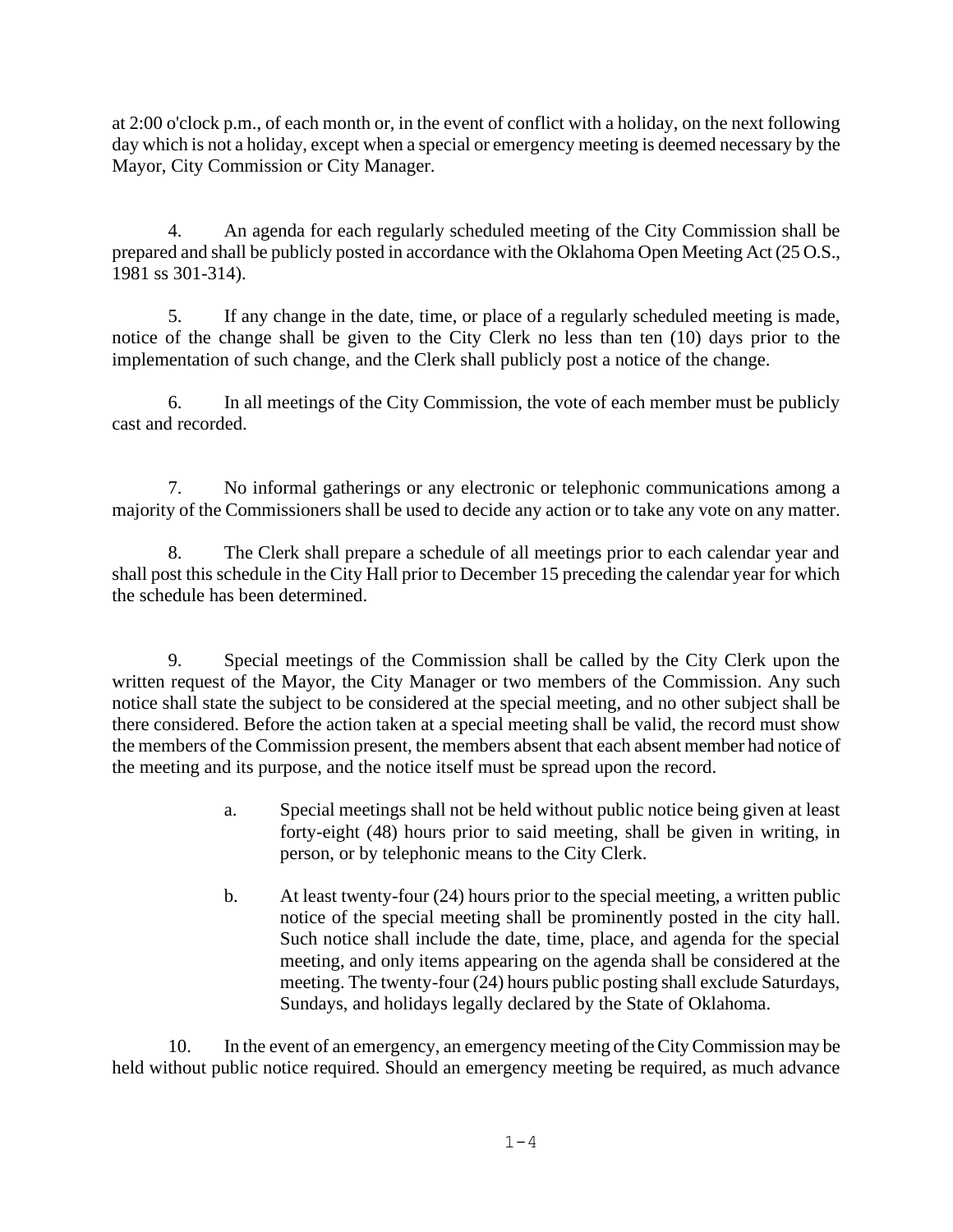public notice as is reasonable and possible under the circumstances existing shall be made in person or by telephonic or electronic means.

#### **Section 1-27. Commission Rules.**

The Commission shall determine its own rules and order of business and keep a journal of its proceedings. It shall have power to compel the attendance of absent members, may punish its members for disorderly behavior, and by vote of not less than four members may expel a member for disorderly conduct or violation of its rules, but no member shall be expelled unless notified of the charge against him and given an opportunity to be heard in his own defense. The rules of the Commission shall provide that citizens of the City shall have a reasonable opportunity to be heard at any open meeting of the Commission in regard to any matter considered thereat.

#### **Section 1-28. Quorum.**

A majority of the members elected to the Commission shall constitute a quorum to do business, but a less number may adjourn from time to time and compel the attendance of absent members in such manner and under such penalties as may be prescribed by ordinance. The affirmative vote of a majority of the members elected to the Commission shall be necessary to adopt any ordinance, resolution, order or vote; except that a vote to adjourn, or to compel the attendance of absent members, may be adopted by a majority of the members present. No member shall be excused from voting except on matters involving the consideration of his own official conduct or when his financial interests are involved. Upon every vote the ayes and nays shall be called and recorded, and every motion, resolution or ordinance shall be reduced to writing and read before the final vote is taken thereon. Every resolution or ordinance passed by the Commission must be signed by the Mayor or by the Mayor Pro Tem, when so acting, and be recorded and published before the same shall be in force, except as otherwise hereinafter provided.

#### <span id="page-4-0"></span>**Sections 1-29 through 1-34. (Reserved for future use.)**

#### **Article 4. Officers and Employees**

#### **Section 1-35. Mayor and Mayor Pro Tem.**

The Mayor shall preside at all meetings of the Commission, and shall exercise such other powers and perform such other duties as are or may be conferred and imposed upon him by the City Charter and the Ordinances of the City. He shall be recognized as the head of the City government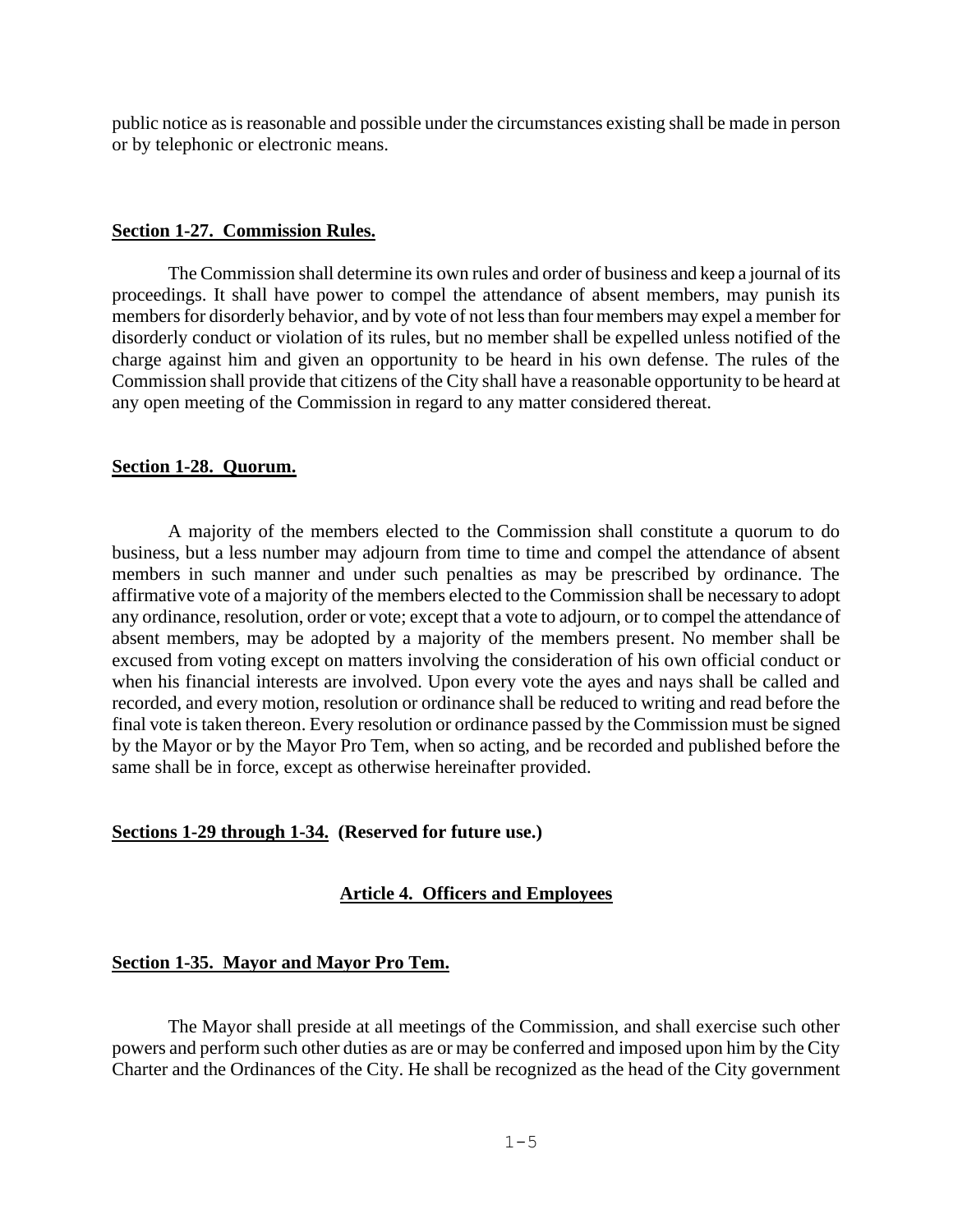for all ceremonial purposes, by the courts for serving civil processes, and by the Governor for purposes of military law. In time of public danger or emergency, the Mayor shall, if so authorized and directed by vote of the Commission, take command of the Police, maintain order and enforce the law. The Commission shall choose one of their number as Mayor Pro Tem, to act in case of a vacancy in the office of Mayor or in case of his absence or disability.

## **Section 1-36. City Manager.**

1. The Commission shall appoint a City Manager. He shall be chosen by the Commission solely upon the basis of his executive and administrative qualification. He shall be appointed for an indefinite period and shall be removable at the pleasure of the Commission, by a majority vote thereof. He shall receive a compensation to be prescribed by the Commission.

2. The City Manager shall be the administrative head of the municipal government. He shall not, during his term of office, be an employee of, or perform any executive duty for, any person, firm, corporation or institution in the profits or emoluments of any contract, job, work, or service for the City.

3. The City Manager shall have the special powers and duties as enumerated, by the City Charter and this Code of Ordinance and shall be directly responsible to the Commission for the proper administration, thereof. (See Charter, Article VI, Section 19.)

# **Section 1-37. City Treasurer.**

1. The Commission shall appoint a City Treasurer, who shall be an officer of the City for an indefinite term and shall be removable at the pleasure of the Commission, by a majority vote thereof. He shall receive a compensation to be prescribed by the Commission.

2. The City Treasurer shall deposit daily all funds coming into his hands in such depositories as the City Manager may designate; and shall disburse such funds in the manner provided by the City Charter, Section 18. He shall have such other powers, duties and functions as may be prescribed by the City Charter, by applicable law or by ordinance.

3. The City Treasurer shall receive all moneys due the City from any and all sources (except such as are received by other officers and by them paid to the City Treasurer) and pay out the same on warrant/check ordered by the board of Commissioners, drawn, signed and attested by the City Clerk with the City Seal attached and signed by the Mayor. At the expiration of the term of his office he shall deliver to his successor in office, all moneys, books, papers and records connected with his office.

4. The City Treasurer shall keep a register of all warrants redeemed, describe each warrant/check by date, number and amount, and the name of the payee; and all warrants/checks so redeemed shall be canceled, and kept in his office. The City Treasurer shall keep in a book for that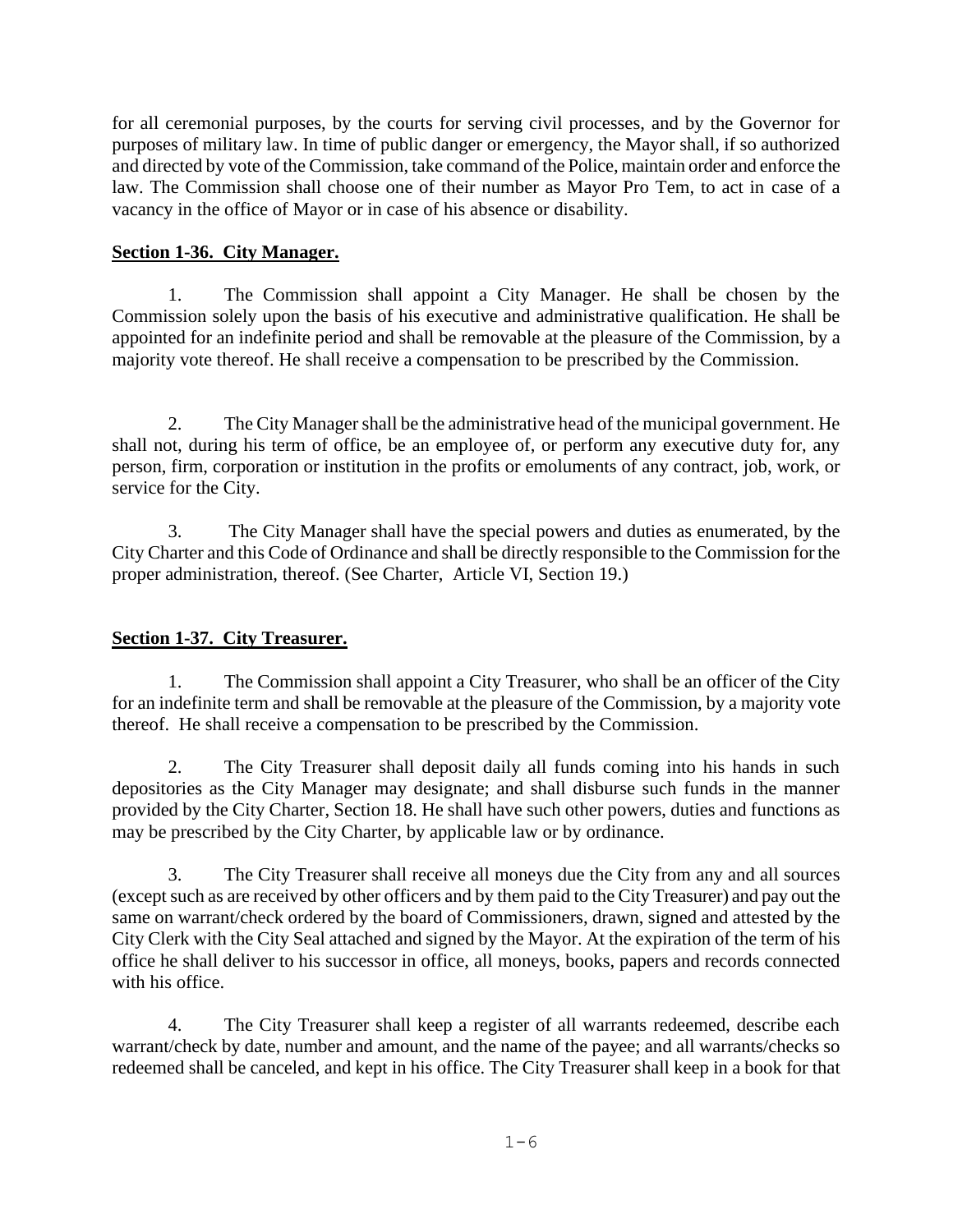purpose, a complete list of every bond and coupon, showing the mature date, to whom sold, the amount of the payment falling due, whether principal or interest, and showing also the date of redemption of any outstanding bond or interest coupon, the amount thereof actually paid to redeem same, and the number of the bond or interest coupon retired.

5. The City Treasurer shall keep the cash accounts of the City in a book to be kept for that purpose; which book must clearly and fully show all moneys received and disbursed by him in behalf of the City, setting forth the date of receipt, from whom received, the date of disbursement, to whom disbursed and the amount of such disbursement, and for and on what account the same was received and disbursed. The Treasurer shall issue to every person, firm or corporation from whom he received money a receipt therefore, which shall show the fund to which said money is to be applied, the purpose of the collection and one copy of said receipt shall be retained by the Treasurer, and a copy thereof furnished to the City Clerk.

6. It shall be the duty of the Treasurer, at the end of each month, to report to the board of Commissioners, a statement of the financial transactions of his office for the month then ended, which statement shall be in writing, and under his oath and shall set forth clearly and fully:

- a. The balance in the treasury at the beginning and the end of the month.
- b. The amount received during the month, and to have available an accounting of from whom and on what account received and to what fund charged.
- c. To have available the amount disbursed during the month, to whom and on what account disbursed and to what fund charged.
- d. The amount of warrants/checks redeemed during the month and from whom received and on what account drawn.
- e. The amount of bonds and interest coupons redeemed during the month.
- f. The amount of warrants/checks purchased by him with the Sinking Fund with a list thereof attached.
- g. The amount that has been credited to the respective funds which are or may hereafter be provided for by the Commission.
- h. The amount of interest, profit, compensation or money received by him, from any person, bank or corporation, for the use, control or deposit of the City funds in his charge, together with the amount of interest earned on warrants purchased with the Sinking Fund.

7. The Treasurer shall deposit all City funds in banks situated in Elk City, Oklahoma, which have been approved by the City Manager, and shall require the same security for said funds as is required by law for County deposits. He and his bondsmen shall be jointly and severally liable for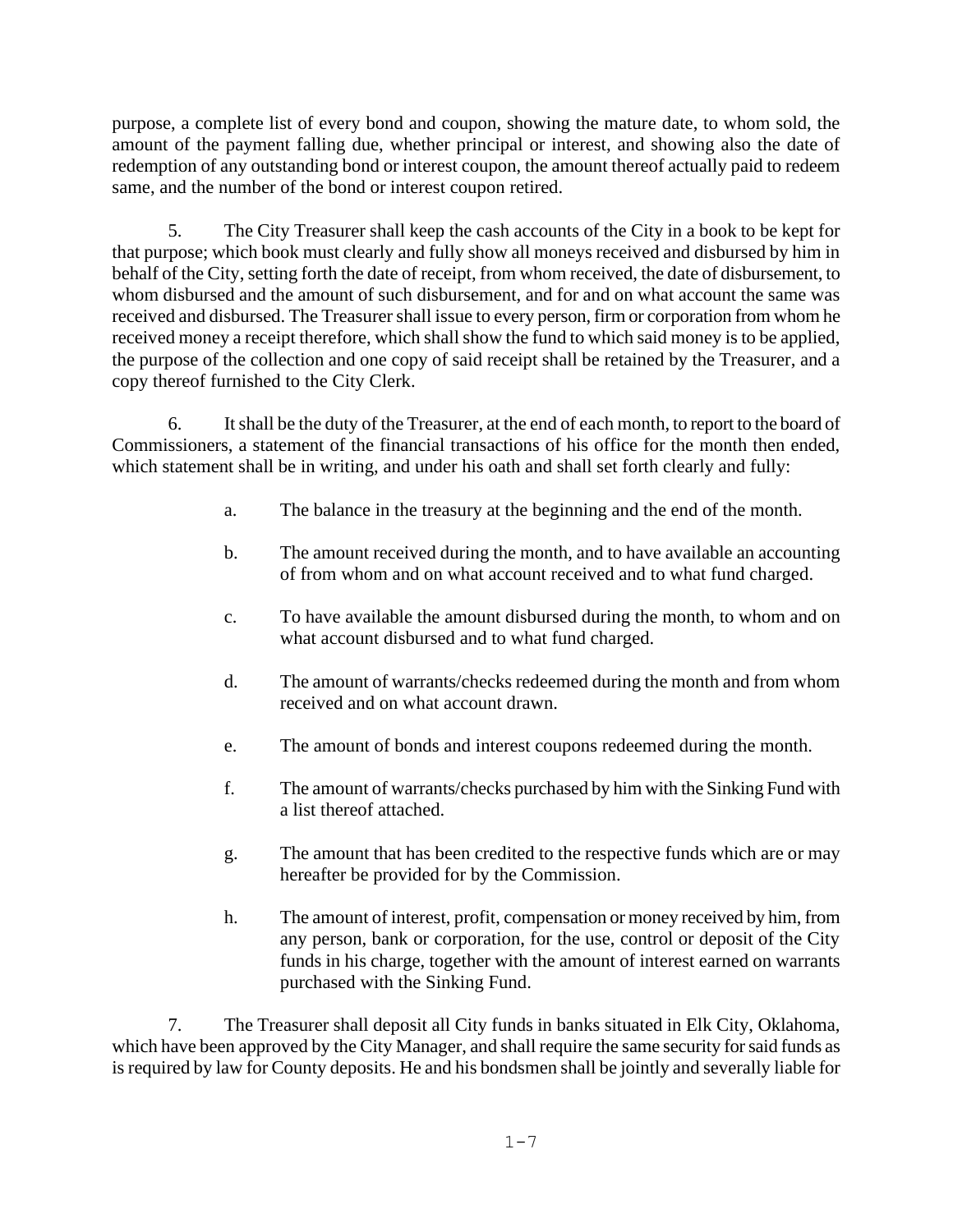any failure to comply with these provisions in addition to all liability which might attach in the absence of these provisions. All bondsmen for the City Treasurer are charged with notice herewith and are liable accordingly, notwithstanding provisions in the bonds to the contrary. All such contrary provisions in said bonds are not binding on the City.

8. The City Treasurer shall perform such other duties as the City Manager and/or Commission may require.

# **Section 1-38. City Clerk.**

1. There shall be a City Clerk department, the director of which shall be the City Clerk, to be appointed and removed, at pleasure, by the City Manager.

2. It shall be the duty of the City Clerk to attend all meetings of the Commission and record the proceedings, keep the proper book of account pertaining to office, record all ordinances in a separate book provided for that purpose, and in connection with the Mayor shall attest the same.

3. The City Clerk shall keep a register of claims and bills filed with him against the City, which claims shall be numbered consecutively, corresponding with the number of such claims upon the register. Said claim register shall show in one column the number of claims, and in separate columns respectively, the name of the claimant, date of filing, amount thereof, for what purpose, on what fund, date paid, and the number of the warrant by which it is paid. It shall be the duty of the City Clerk to keep all claims against one fund separate and apart from other funds and each such claim shall show upon its face the particular fund to which the same is by law chargeable. All claims against the City shall be filed with the City Clerk. The City Clerk shall draw all warrants/checks against the City Treasurer, but no warrant/check shall be drawn until first authorized by the Mayor and Commission.

4. The Clerk shall, until otherwise prescribed by the Mayor and Commission issue all licenses provided by ordinance when the proper application has been filed and the fees have been paid to him. He shall receive all money due the City from any source, when not otherwise provided expressly by law or ordinance and in each and every case shall issue his receipt for same, showing the date received, the person from whom received, the amount received and the purpose of the same.

5. The City Clerk shall have custody of all documents, records and archives of the City, as well as be custodian of the municipal seal.

6. The City Clerk shall attest and affix said seal to documents as required by charter, law or ordinance, and shall see that all ordinances passed are kept on file, in triplicate, in the office of the City Clerk.

7. The City Clerk shall have such other powers, duties and functions as may be prescribed by charter, law, and ordinance or by the City Manager.

8. The City Clerk shall perform such other duties as the City Manager may require.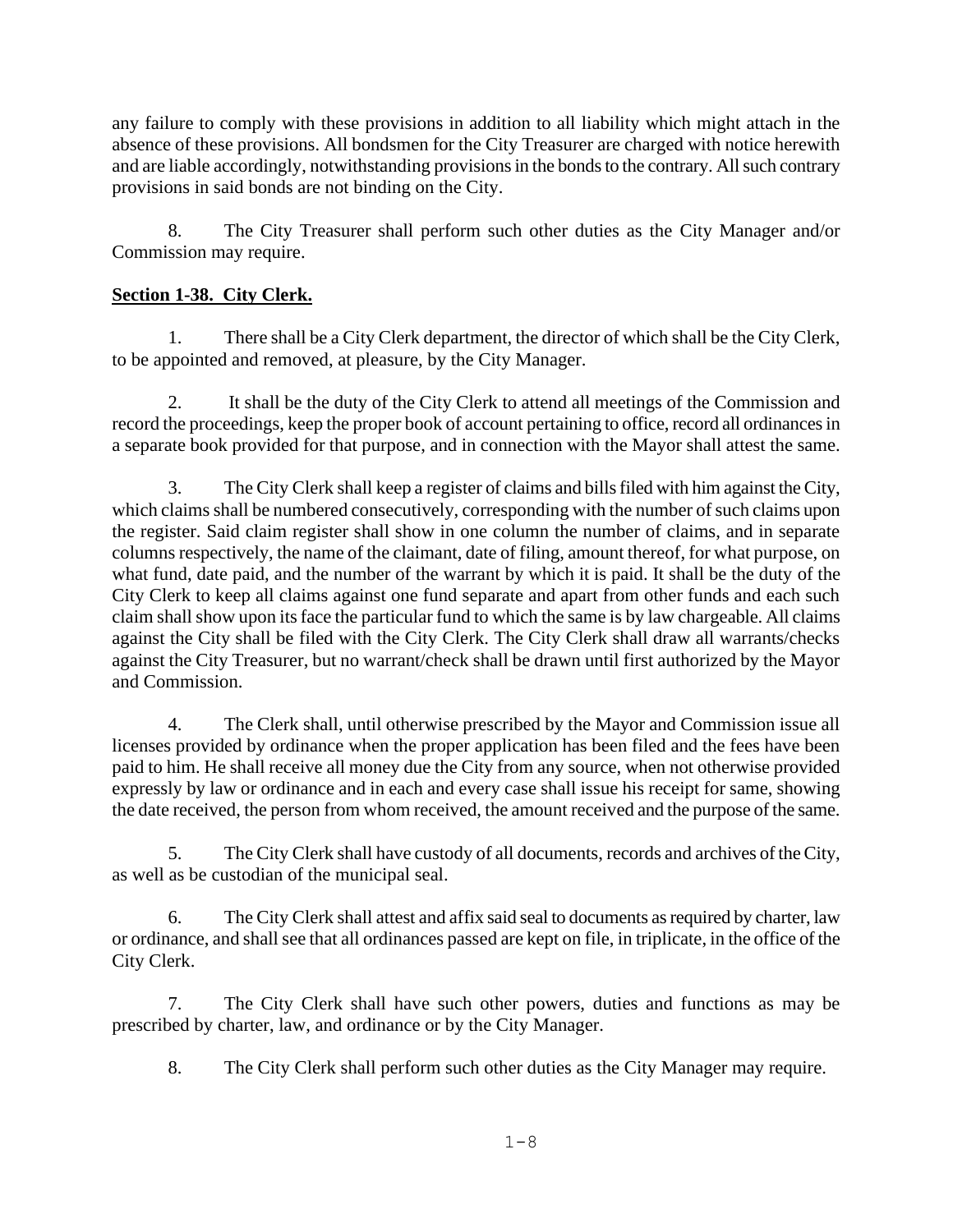# **Section 1-39. Police Department; Chief of Police.**

1. There shall be a police department the director of which shall be the Chief of Police, to be appointed and removed, at pleasure, by the City Manager.

2. All employees (chief and officers) shall meet minimum qualifications. These include completion of evaluation similar to the Minnesota Multiphasic Personality Inventory, or its equivalent, or other evaluation as determined by the Council on Law Enforcement Education and Training and possession of a certificate attesting to satisfactory completion of a basic police course, as approved by the Council on Law Enforcement Education and Training, of not less than three hundred (300) hours. Every person who is not the holder of such certificate, and is duly appointed as a police or peace officer, shall be appointed to such position on a temporary basis only, and shall, within one (1) year from the date of appointment, qualify as required or forfeit such position. For the purpose of this Section, a police or peace officer is defined as a full time duly appointed officer who is paid for more than twenty-five (25) hours per week.

3. The Chief of Police and all police officers shall possess the powers, and be subject to the liabilities possessed and conferred by law upon sheriffs, in enforcing the City Charter and the Code of Ordinances of the City of Elk City, Oklahoma.

4. It shall be the duty of the Chief of Police and/or all police officers to bring to justice all violators of municipal Ordinances and Federal and State Laws, and to turn such violators over to the proper authorities. The Chief of Police shall serve all warrants, writs, executions and other process, properly directed and delivered to him.

5. All personal property coming into the possession of any police officer, which has been found, stolen or taken off the person, or out of the possession of, any prisoner or person suspected of, or charged with being a criminal, and which is not known to belong to some person laying claim thereto, shall be delivered into the charge of the Chief of Police, who shall make a permanent, written record of said property, including the date and circumstances of the receipt thereof, the name of the person from whom it was taken (or the place where it was found), the subsequent disposal thereof, the date of sale, name and address of the purchaser and the amount for which it was sold.

6. Any personal property which remains unclaimed and in the possession of the Chief of Police, or the ownership of which is not satisfactorily established to him for a period of sixty (60) days, shall be sold and the proceeds of the sale paid over to the City Clerk, who shall issue his receipt therefore and deposit the same to the credit of the General Fund of the municipality, except for such personal property as in the opinion of the City Manager can be more advantageously used by some department or office of the municipal government. Ten (10) days before a sale of such unclaimed property, the Chief of Police shall have posted in a conspicuous place in the City Hall, notice of the time, place and manner of such sale, including the general description of the property to be sold. If, in the opinion of the City Manager, all or any portion of the personal property may be more advantageously used in any municipal department or office, he shall so instruct the Chief of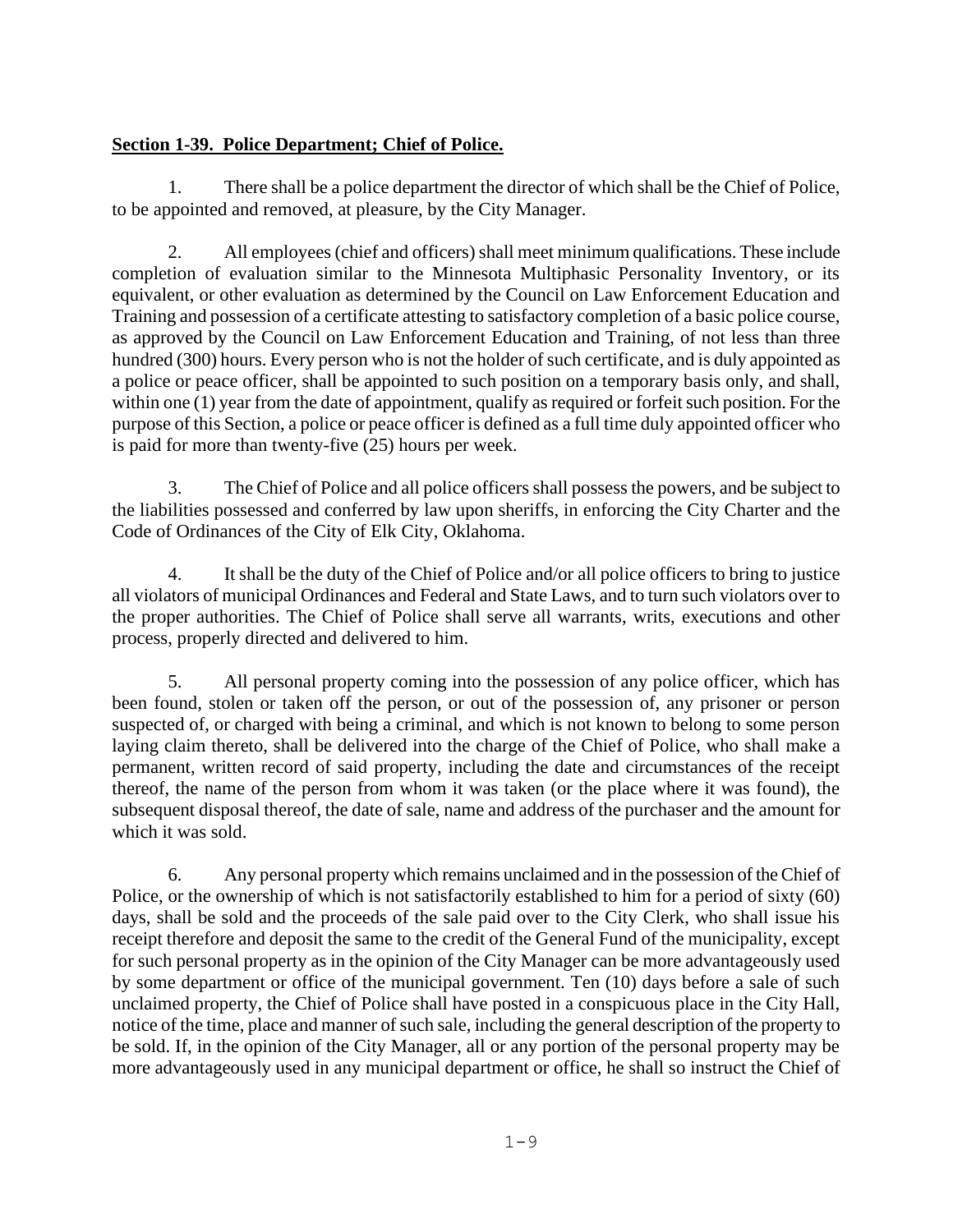Police in writing and said Police Chief shall thereupon deliver the designated property to that department or office of municipal government and make a permanent record of its disposition.

7. Any personal property found by a person other than a public official or employee, which is delivered to any police officer for identification, if not claimed or identified within sixty (60) days, shall, within ten (10) additional days thereafter, if requested by the finder, be returned to him, and a record of such disposal made thereof. If the finder does not request return of the property to him within such additional ten (10) days, then the Chief of Police shall sell the property as if it had been found by a public official or employee, or, on the instruction of the City Manager, deliver it to some department for its use.

8. If any property is sold as herein provided, and the owner thereof takes and recovers possession of the same from the purchaser, the amount paid therefore shall be returned to the purchaser, upon verified claim being submitted and approved by the City Manager.

9. The Chief of Police, or his designated representative, is authorized to direct any regularly-employed police officer of the City of Elk City, Oklahoma, to provide law enforcement assistance to another municipality in an emergency; provided that, a written request from an official representative of the other municipality has been received by the City of Elk City, Oklahoma.

10. While serving in said capacity (above), the City of Elk City, Oklahoma, shall provide salaries, insurance and other regular benefits to these officers.

11. The City Manager or Police Chief of the City of Elk City, Oklahoma, is authorized to request law enforcement assistance from other municipalities in emergency situations. In such cases, the assisting officers of the other municipalities shall have the same powers and duties as though employed by the City of Elk City, Oklahoma; however, salaries, insurance and other benefits shall not be paid by the City of Elk City, Oklahoma.

12. In all events, the police officers of the City of Elk City, Oklahoma, shall return to their regular duties when directed to do so by the Police Chief or City Manager or the Police Chief of the requesting municipality, whichever direction occurs first.

13. When the Police Chief shall direct, the assisting police officers of the other municipalities shall return to their own regularly-scheduled duties in their own municipalities, and those assisting police officers shall cease to have the powers and duties of police officers regularly employed by the City of Elk City, Oklahoma.

14. The Chief of Police and all police officers under the employ of the City of Elk City shall be identified by an identification card, bearing the officer's photograph, signed by the Mayor and the Police Chief, and by an official policeman's badge. The identification card and badge shall be provided to the officer by the City of Elk City and shall be surrendered by the officer whenever the individual ceases to serve as an official member of the Elk City Police Department.

15. The Chief of Police may authorize the appointment of reserve officers who shall serve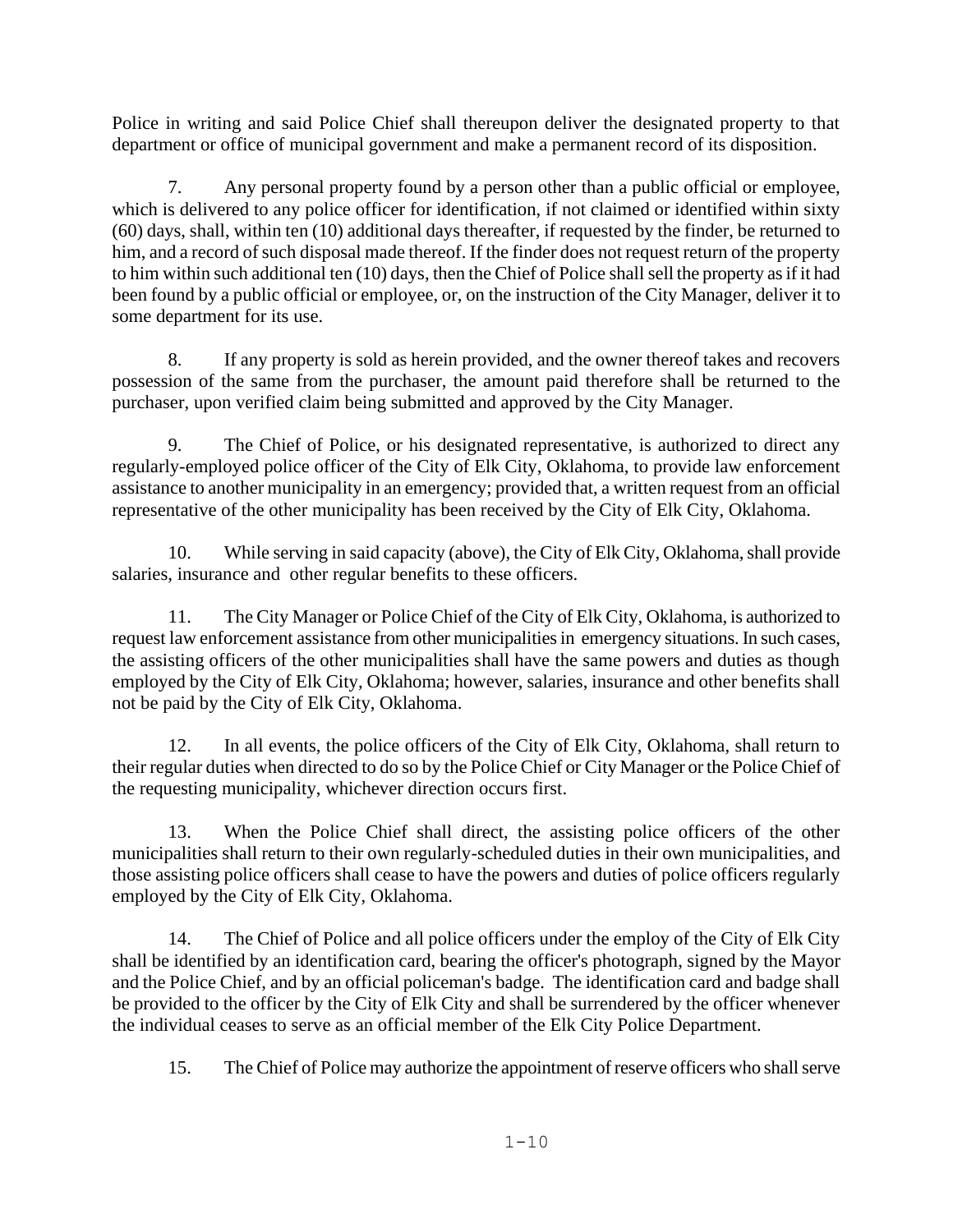only on a part-time basis. Within one (1) year from the date of the appointment, each reserve officer shall obtain a certificate attesting the satisfactory completion of a basic reserve officer's training course of a minimum of one hundred twenty (120) hours and as approved by the Council on Law Enforcement Education and Training.

- a. Any applicant must be of reasonable health and character to become a member of the Elk City Police Reserve Force. He must maintain a residence in the Elk City area, and shall have been a resident at least 18 months.
- b. An applicant must be nominated and receive a second, then be approved by a majority of the Police Reserves. At this point, the applicant will be given to the Chief of Police for approval. After approval of the Chief of Police, all new members shall be on probation for a period of one (1) year.
- c. There shall be one (1) regular meeting and one shift worked each month. All reserves are to be present at all regular meetings, unless excused by the Senior Reserve Officer. Any member who misses two (2) consecutive meetings without being excused by the officer in charge will be automatically dropped from the rolls.
- d. Appeals--A member who has been dropped from the rolls due to a violation may appeal to the Police Chief for reinstatement.
- e. Any member who misses twenty-five percent (25%) of the meetings, drills, or schools in a one (1) year period running from January 1st to December 31st will be handled the same as in Section C. Any member who refuses to attend training classes will be dropped without appeal.
- f. Any member of the Elk City Police Reserves will be dropped from the rolls for any of the following: 1. Conduct unbecoming a Police Officer; 2. Any act of insubordination; 3. Neglect of duty; 4. Any violation of the Rules and Regulation of the Elk City Police Department; 5. Conviction of a felony; and 6. For the good of the service.
- g. The Chief of Police may appoint a reserve Police Officer to be in charge of the Reserve Officers. This appointment may be changed or terminated at the pleasure of the Chief of Police. This appointee's title shall be Sr. Reserve Officer.
- h. The Officer-in-Charge of the Police Reserves may at his pleasure appoint and/or remove assistants within the Reserves to assist him in operations of the Police Reserves.
- i. The Officer-in-Charge or his assistant(s) will handle all work schedules, training classes, or other special assignments of Reserve Officers.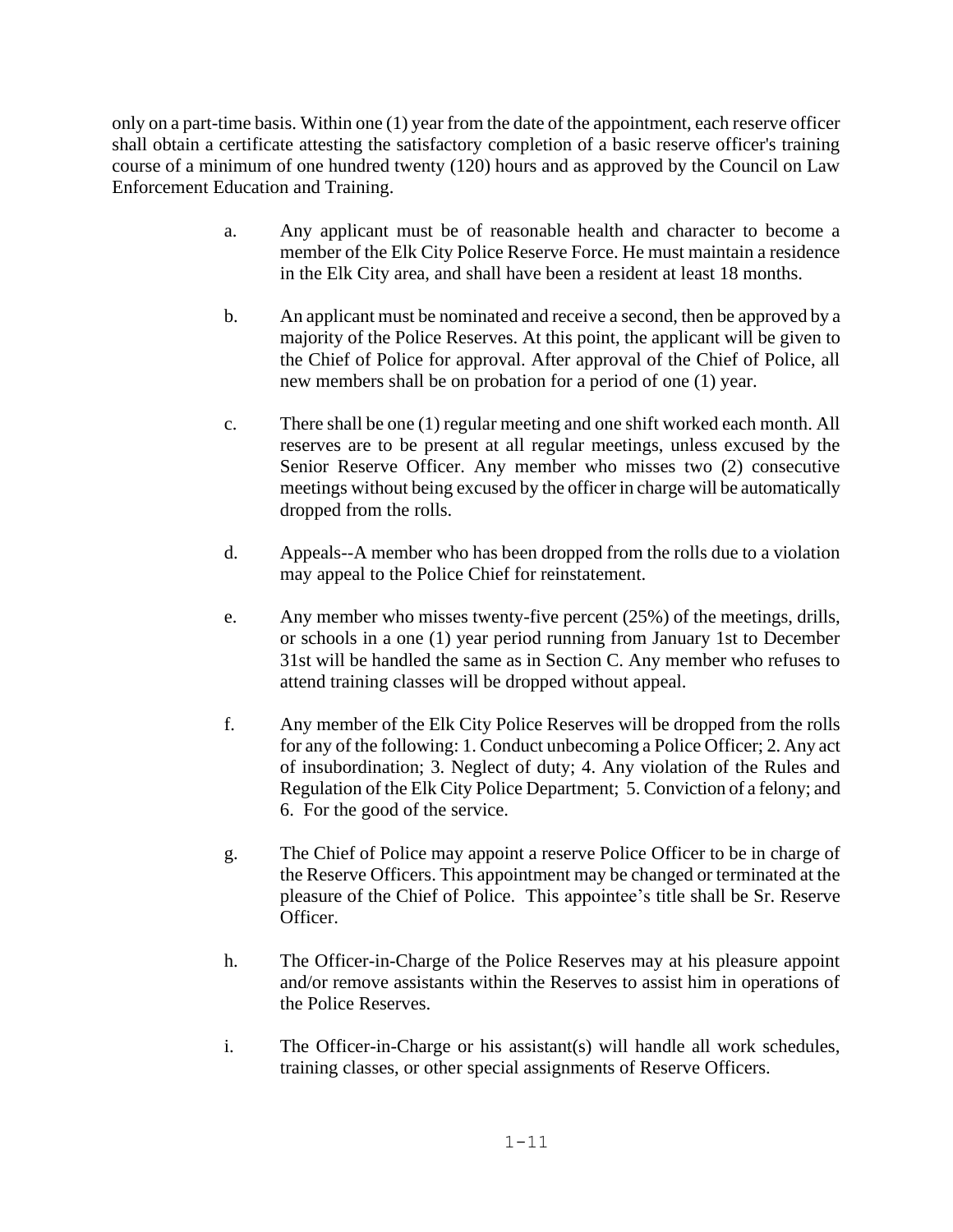- j. Probationary Reserve Officers defined as lacking their certification and still within the probationary period of one (1) year shall have limited duties and powers. They shall not be allowed to function as a single officer, rather they must be in the presence or control of a full- time officer.
- k. Reserve Officers defined as having their certification shall be recognized as having the same police powers as a full-time officer.
- l. A Reserve Police Officer shall serve on a part- time basis and shall perform his duties only while on authorized duty and not for more than twenty-five (25) hours per calendar week.
- m. Such Reserve Officers must meet the minimum requirements of Section 3311 of Title 70 of the Oklahoma State Statutes.
- n. The Reserve Organization can be dissolved by the authority of the Chief of Police or City Manager.

16. The Chief of Police and each police officer shall perform all other duties prescribed by charter, law or Ordinance.

17. The Chief of Police shall perform such other duties as the City Manager may require.

## **Section 1-40. Municipal Judge; Alternate and Acting Judge.**

1. There shall be a Municipal Court as put into operation and continued by Resolution, duly passed and filed in accordance with State Law. There shall be one Municipal Judge of the Court, to be appointed and removed, at pleasure, by the City Manager.

2. The Municipal Judge shall be at least Twenty-Five (25) years of age, have a high school education (or the equivalent) and be of good moral character. A Judge who is a licensed attorney may engage in the practice of law in other Courts, but he shall not accept employment inconsistent with his duties as a Municipal Judge or arising out of facts which give rise to, or are connected with, cases within the jurisdiction of the Court pending therein or which might become the subject of the proceedings therein.

3. If the Judge of the Municipal Court is not a licensed attorney and has not complied with statutory judicial education requirements, the trial shall be to the Court, and the Court shall not impose a fine which exceeds Fifty Dollars (\$50.00), plus costs and may not order the Defendant imprisoned, except for the non-payment of fines or costs, or both. If however, the Judge of the Municipal Court is not a licensed attorney but has complied with statutory judicial education requirements, a jury trial may be held under appropriate circumstances as specifically provided in this Code of Ordinances and the Court may impose a maximum fine of Five Hundred Dollars (\$500.00) plus costs and may not order the Defendant imprisoned, except for the non payment of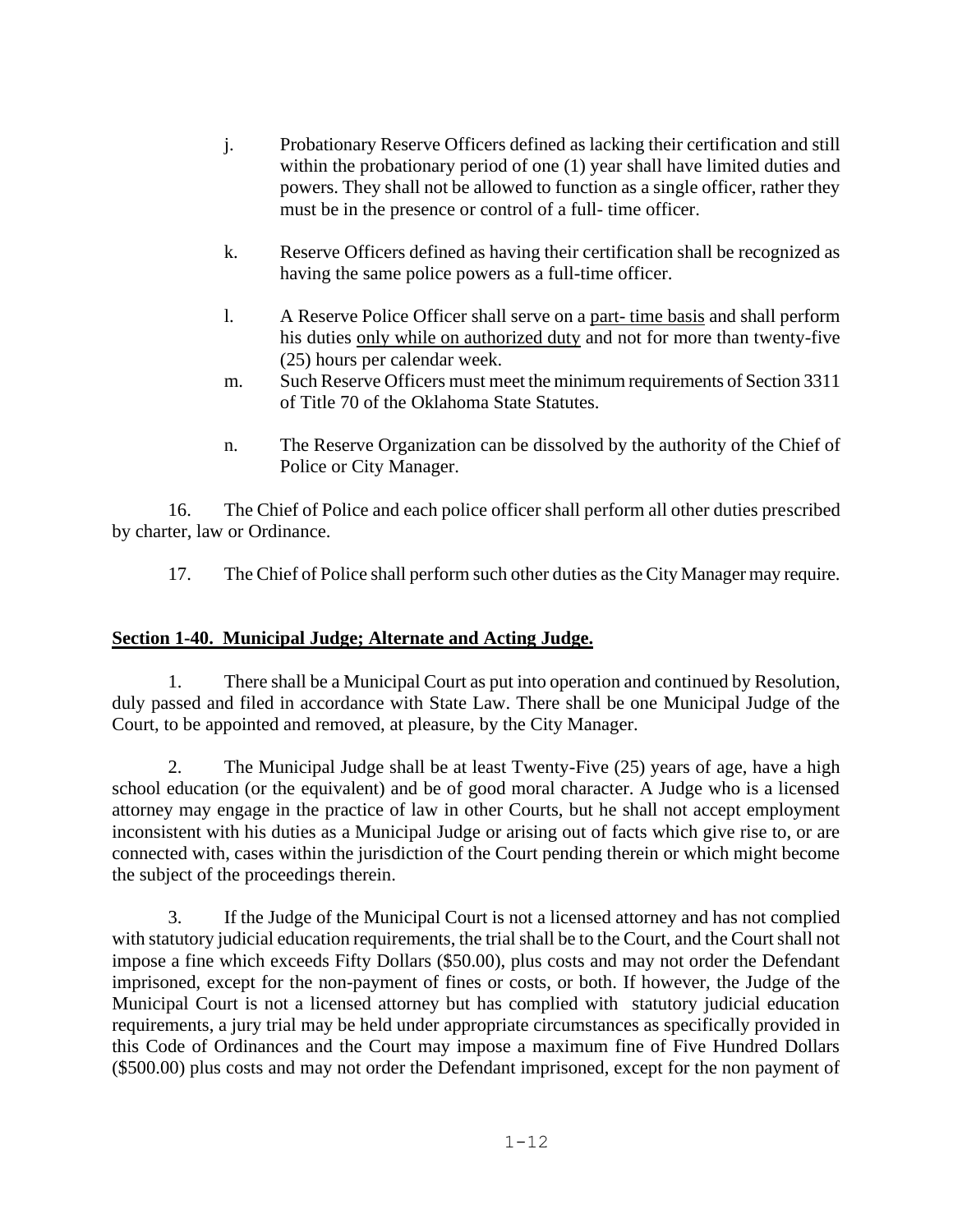fines or costs or both. If the Judge of the Municipal Court is a licensed attorney, the Court may impose a fine, order the Defendant imprisoned, or may impose both fine and imprisonment.

A term of imprisonment shall not exceed sixty (60) days. The maximum fine or deferral fee in lieu of fine for speeding or parking traffic offenses shall not exceed Two Hundred Dollars (\$200.00). For all other offenses, the maximum fine or deferral fee in lieu of fine shall not exceed Seven Hundred Fifty Dollars (\$750.00).

In the event a deferred sentence is imposed, an administrative fee not to exceed Five Hundred Dollars (\$500.00) may be imposed as costs in the case, in addition to any deferral fee and routine court costs.

In all prosecutions of the Municipal Court for any offense for which the punishment sought, with the concurrence of the Court, is more than Five Hundred Dollars (\$500.00), excluding courts costs, or imprisonment, or both such fine and imprisonment, a jury trial shall be held unless waived by the Defendant and the City. In prosecutions for all other offenses, or in cases wherein a jury trial is waived, the trial shall be to the Court.

Appeals from a Final Judgment of the Municipal Court shall be taken in accordance with State Law.

4. The Judge of the Municipal Court shall receive a salary as prescribed by the City Manager, paid in the same manner as the salaries of other Municipal employees.

5. The Municipal Judge may prescribe rules, consistent with the State Constitution and Laws and this Code of Ordinances, for the proper conduct of business of the Municipal Court.

6. There may be appointed an Alternate Judge of the Municipal Court possessed of the same qualifications as the Municipal Judge.

- a. His appointment shall be for the same term and made in the same manner as the Municipal Judge. He shall sit as Acting Judge of the Municipal Court in any case if the Municipal Judge is absent from the Court, unable to act as Municipal Judge in a case.
- b. If, at any time, there is no Municipal Judge or Alternate Judge, duly appointed and qualified, available to sit as Municipal Judge, the City Manager may appoint some person possessing the qualifications required by this Chapter for the Municipal Judge, who shall preside as Acting Judge over the Municipal Court in the disposition of pending matters until such time as a Municipal Judge or Alternate Judge shall be available.

7. An Alternate Judge or an Acting Judge shall be paid, as prescribed by the City Manager, for each day devoted to the performance of his duties, except that, for any month, the total payments so calculated shall not exceed the salary of the Municipal Judge in whose stead he sits. An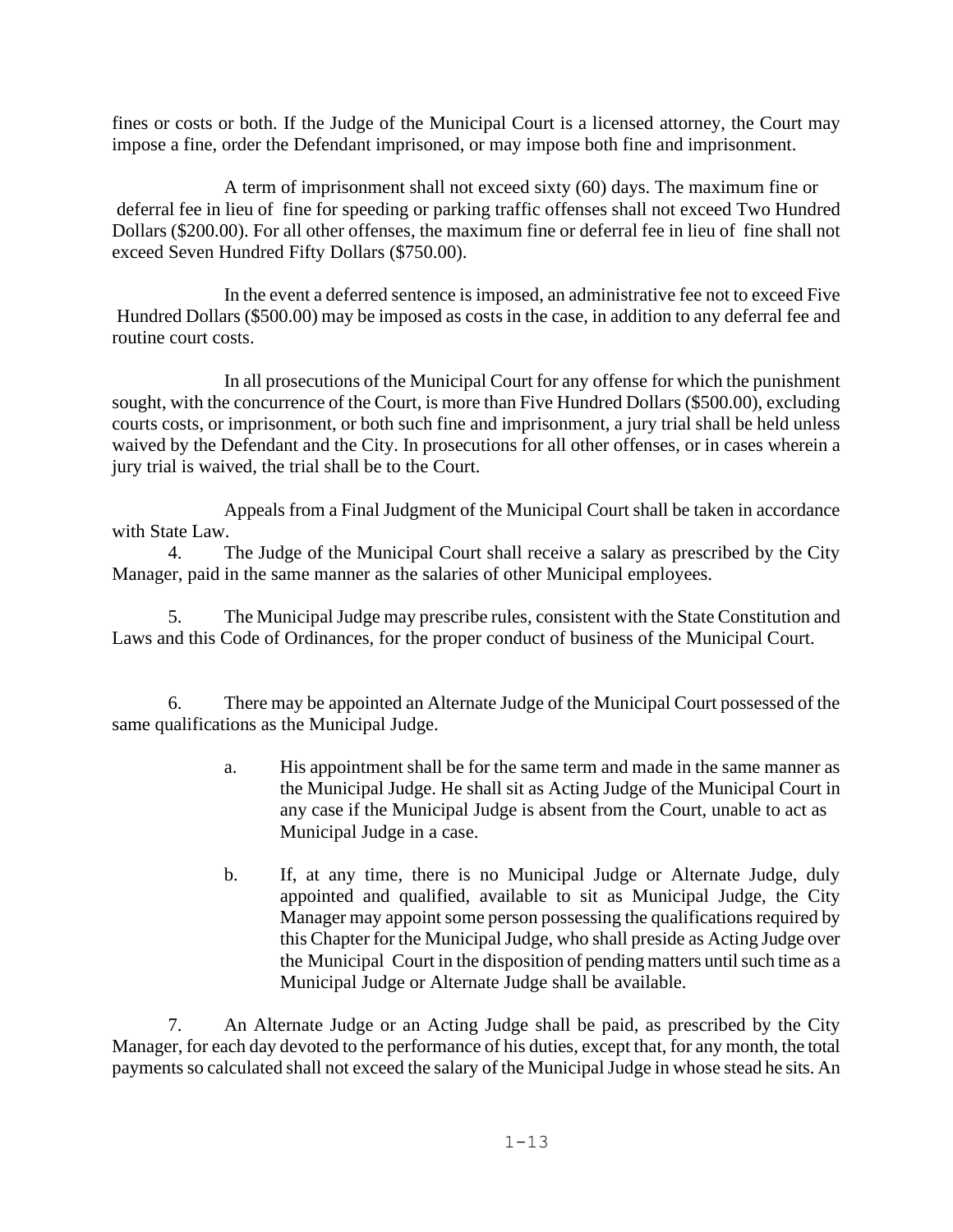Alternate or Acting Judge who sits for an entire month shall receive the amount specified by the City Manager as the salary of the Municipal Judge in whose stead he sits.

8. Judges shall be subject to removal from office by the City Manager, for the causes prescribed by the State Constitution and Laws for the removal of public officers. Provisions of the Oklahoma Administrative Act governing individual proceedings (Title 75, Oklahoma Statutes, Sections 309-317 and any amendments or additions thereto in effect at the time of the hearing) shall govern removal proceedings hereunder so far as they can be made applicable.

9. A vacancy in the Office of the Municipal Judge shall occur if the incumbent dies, resigns, ceases to posses the qualifications for the office or is removed. Upon the occurrence of a vacancy in the Office of Municipal Judge, the City Manager shall appoint a successor to complete the unexpired term, using the same procedure as for original appointment.

## **Section 1-41. City Attorney.**

1. The City Attorney shall be appointed and removed at pleasure, by the City Manager, and receive a salary as prescribed by the City Manager and paid in the same manner as other municipal employees.

2. It shall be the duty of the City Attorney to give legal advice on questions submitted to him by the City Manager and/or City Commission, when the subject matter concerns the powers of any municipal officials or employees, or the performance of their duties.

3. The City Attorney shall draw such ordinances, resolutions, notices, forms, leases, deeds, papers or other documents as may be required of him by the City Manager and/or City Commission.

4. The City Attorney shall be authorized to appear, prosecute and defend all actions wherein the City of Elk City, Oklahoma, is a party, and he shall institute proceedings in courts of law upon the order of the City Manager and/or City Commission.

5. The City Attorney shall be allowed actual and necessary traveling and hotel expenses while outside the City of Elk City, Oklahoma, and on official business for said City; provided that, his business has been approved and directed by the City Manager and/or City Commission.

6. The City Attorney shall perform such other duties as the City Manager may require.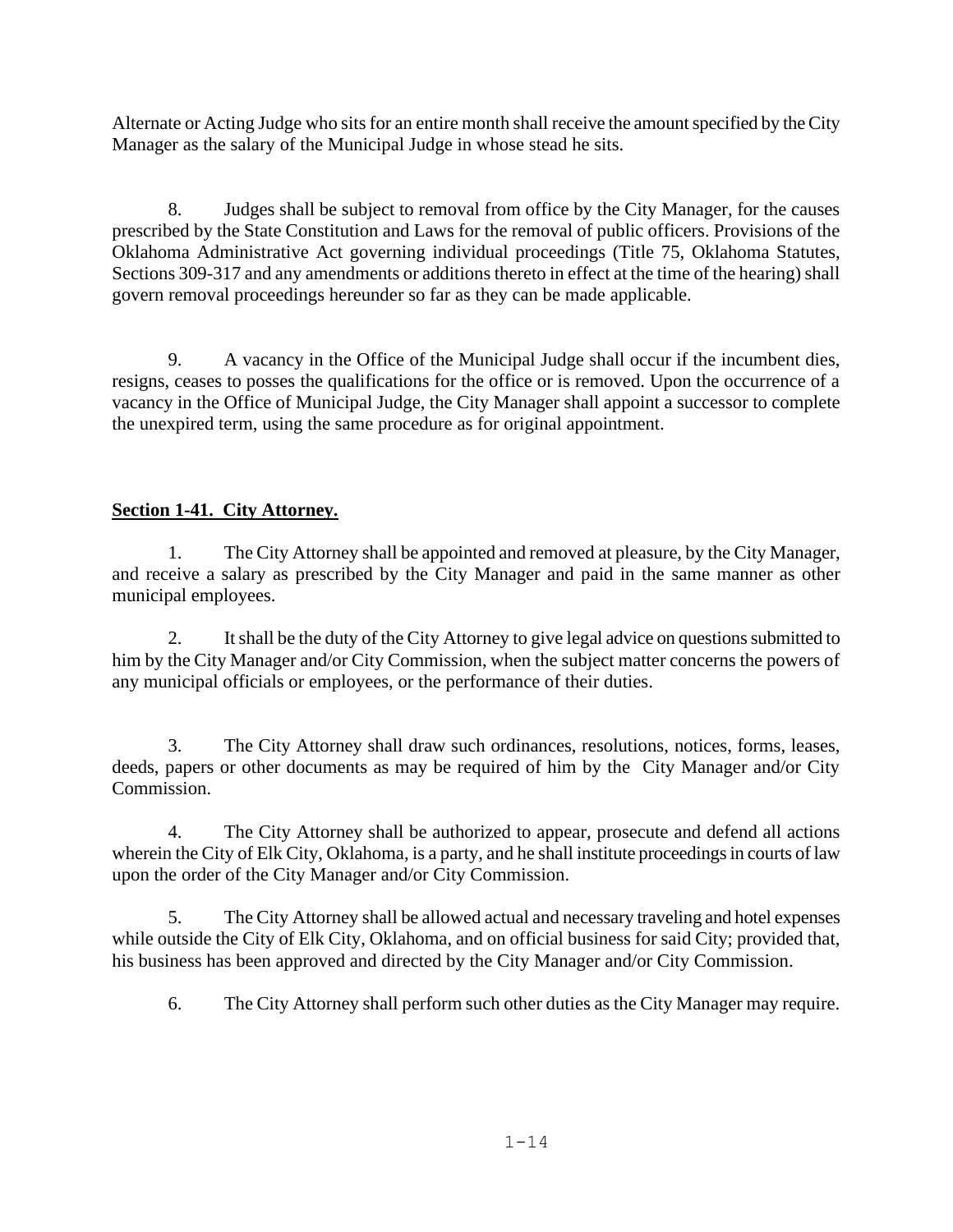## **Section 1-42. Fire Chief.**

1. There shall be a Fire Department the director of which shall be the Fire Chief, to be appointed and removed, at pleasure, by the City Manager.

- 2. Duties of the Fire Chief shall include:
	- a. The Fire Chief shall have supervision and control of the Fir Department, subject to the State Law, the provisions of this Chapter, and other Ordinances of the City.
	- b. The Fire Chief shall be held responsible for the general condition and efficient operation of the Fire Department and the training of personnel, to insure their receiving a minimum of twenty-four (24) hours continuing education and any other training required by State Statutes.
	- c. The Fire Chief shall see that all fire fighters receive Fire Fighter I training within six  $(6)$  months from date of hire.
	- d. The Fire Chief shall inspect, or cause to be inspected by members of the Department, the fire hydrants and water supply sources of the City at least once (1) each year;
	- e. The Fire Chief shall maintain a library or file of publications on fire prevention and fire protection;
	- f. The Fire Chief shall make every effort to attend all fires and direct and have complete charge of the officers and members of the Fire Department in the performance of their duties;
	- g. The Fire Chief shall ensure that the City Commission and the City's citizens are kept informed on fire hazards in the community and on the activities of the Fire Department;
	- h. The Fire Chief shall see that each fire is carefully investigated to determine its cause and, in the case of incendiarism, shall notify proper authorities and secure and preserve all possible evidence for future use in the case;
	- i. The Fire Chief shall see that complete records are kept of all fires, inspections, apparatus, equipment, and personnel;
	- j. The Fire Chief shall file the appropriate fire loss reporting forms with the State Fire Marshal's office in Oklahoma City each quarter of the calendar year. The report shall include notification of all fire-related deaths in his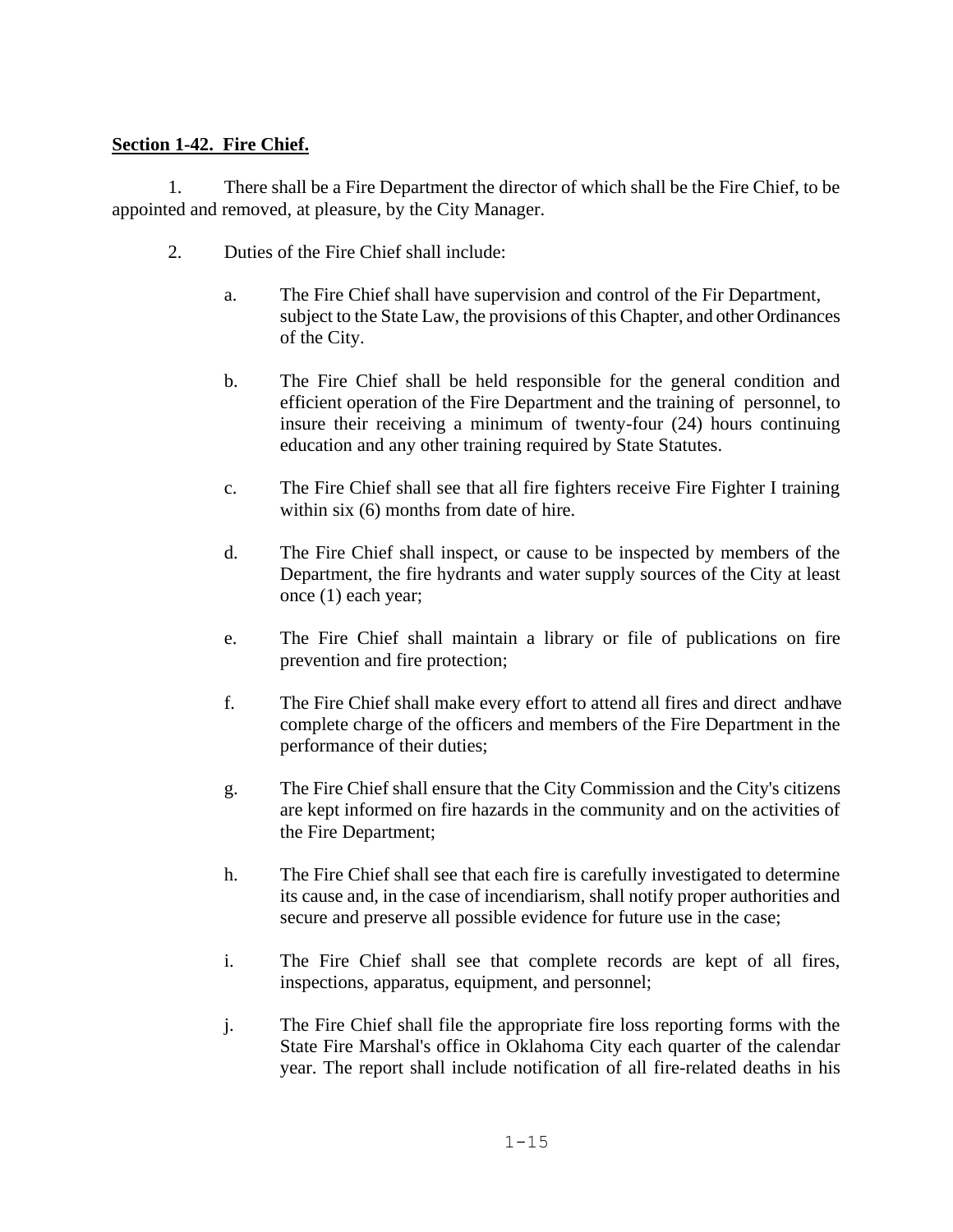jurisdiction and of fire fighter injuries, in the line of duty, requiring the services of a physician.

k. The Fire Chief shall perform such other duties as the City Manager may require.

# **Section 1-43. Assistant Fire Chief; Other Officers.**

1. The Assistant Fire Chief of the Fire Department shall be appointed by the Fire Chief. In the absence of the Fire Chief, the Assistant Fire Chief shall command the Fire Department and be held responsible therefore in all respects, with the full powers and responsibilities of the Fire Chief. (See Chapter 8, this Code of Ordinances).

2. The officers of the Fire Department shall be selected upon their ability to lead men and their knowledge of fire- fighting and fire-fighting equipment.

3. One (1) member elected by the members of the Fire Department shall be Secretary-Treasurer. His duties shall consist of calling the roll at each meeting, keeping the minutes of each meeting and collecting any money due said Department by the members.

## **Section 1-44. Building Inspector.**

1. There shall be a Building Inspector Department, the director of which shall be the Building Inspector, to be appointed and removed, at pleasure, by the City Manager.

2. The Building Inspector shall be in good health and shall be physically capable of performing the duties of his office.

- 3. The powers and duties of the Building Inspector shall be as follows:
	- a. To enforce all provisions of the Codes adopted by this Code of Ordinances;
	- b. To receive and process applications required by such Codes or this Code of Ordinances;
	- c. To review building permit applications, other permit applications and issue required certificates (See Chapter 4, this Code of Ordinances);
	- d. To examine premises for which permits have been issued under such Codes or this Code of Ordinances and make necessary inspections to see that the provisions of the Codes or this Code of Ordinances are complied with and that construction is done safely;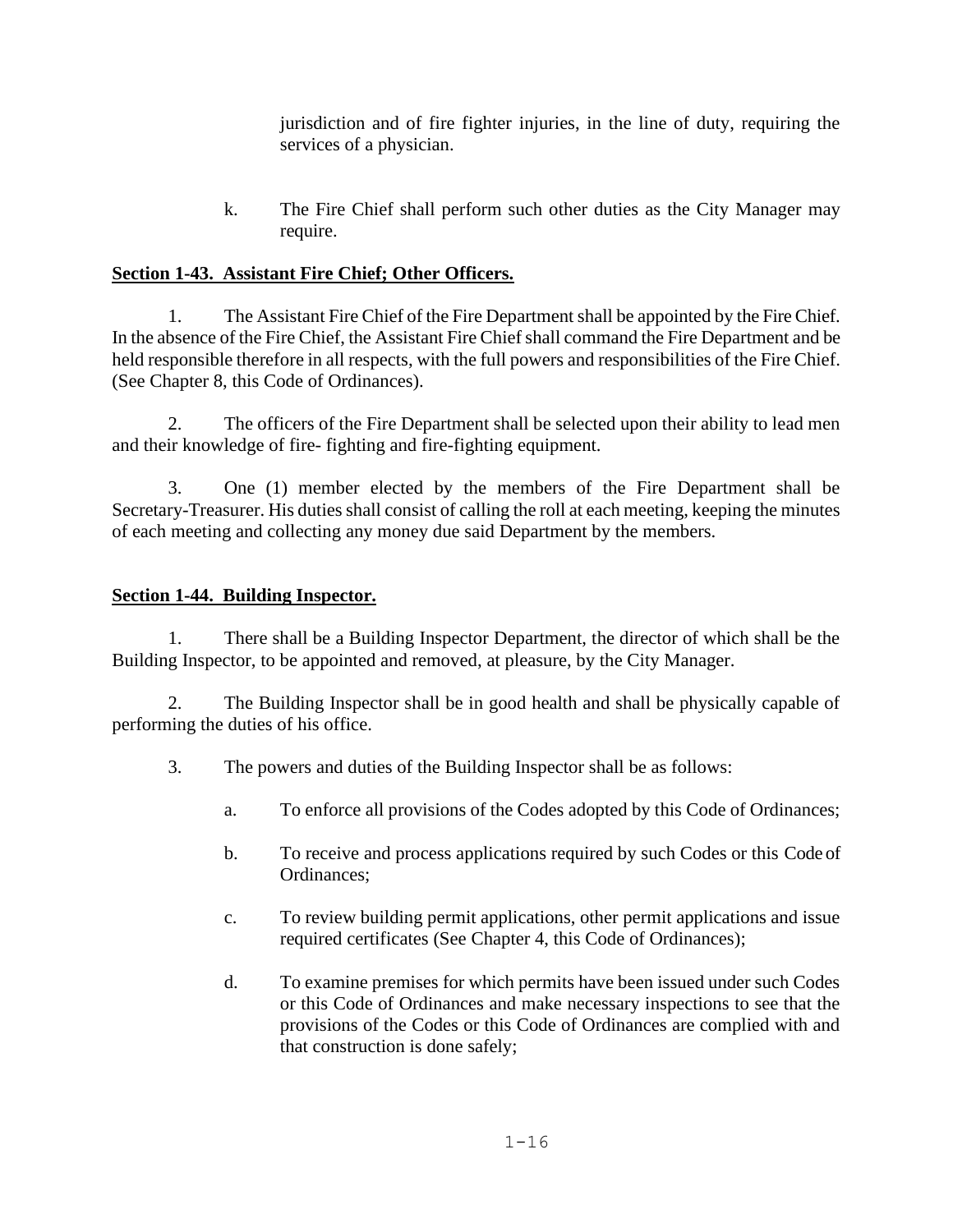- e. To investigate, when requested by the City Manager, or when the public interest so requires, matters referred to in such Codes and render written reports on the same;
- f. To issue such notices, orders or citations as may be necessary to enforce compliance with the adopted Codes or this Code of Ordinances, to remove illegal or unsafe conditions, to secure the necessary safeguards during construction or to require adequate exit facilities in buildings and structures; and
- g. To make inspections required under the provisions of the Codes adopted by this Code of Ordinances, or to ensure that inspections are made by his duly appointed assistant.

4. During the temporary absence or disability of the Building Inspector, the City Manager may designate an Acting Building Inspector; or the City Manager may serve as Acting Building Inspector.

5. The Building Inspector, while in the discharge of his official duty, shall have the authority to enter any building or premise for the purpose of making any inspection or test of the construction or equipment contained herein or its installation.

6. The Building Inspector may also serve as any other legally established Inspector, if so designated by the City Manager.

7. The Building Inspector shall perform such other duties as the City Manager may require.

# **Section 1-45. Electrical Inspector.**

1. There shall be an Electrical Inspector Department, the director of which shall be the Electrical Inspector, to be appointed and removed, at pleasure, by the City Manager.

2. The Electrical Inspector shall have had experience as an electrician, shall be of good moral character and shall be knowledgeable of the approved methods of electrical construction.

3. The Electrical Inspector shall have all of the powers and duties prescribed by the Electrical Code adopted by this Code of Ordinances; he shall also ensure that all municipal Ordinances and regulations relating to electrical safety are properly enforced. (See Chapter 4, this Code of Ordinances).

4. The Electrical Inspector shall perform such other duties as the City Manager may require.

# **Section 1-46. Plumbing Inspector.**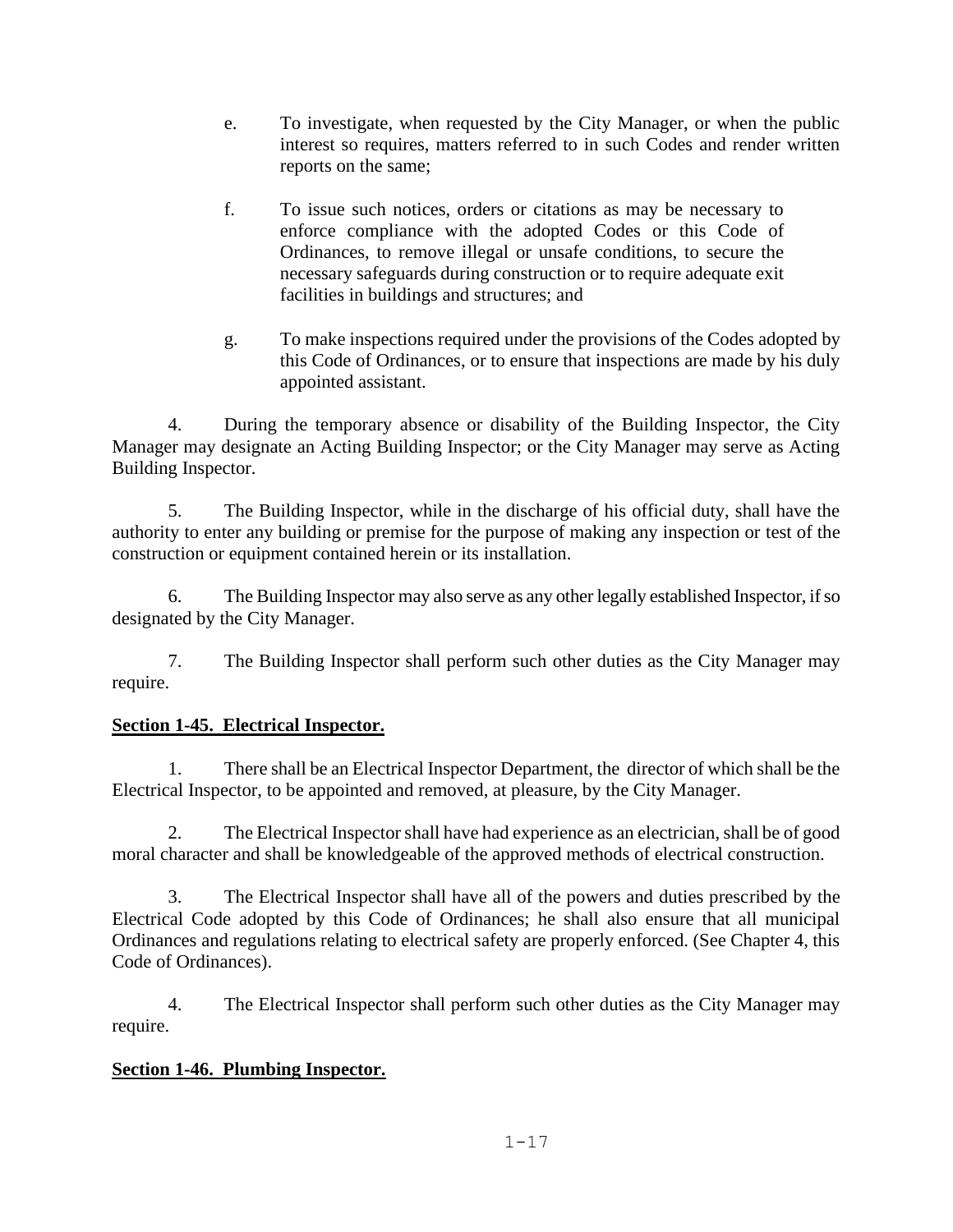1. There shall be a Plumbing Inspection Department, the director of which shall be the Plumbing Inspector, to be appointed and removed, at pleasure, by the City Manager.

2. The Plumbing Inspector shall have all of the powers and duties prescribed by the Plumbing Code adopted by this Code of Ordinances; he shall also ensure that all municipal Ordinances and regulations relating to water and sanitary plumbing are properly enforced. (See Chapter 4, this Code of Ordinance).

3. The Plumbing Inspector shall perform such other duties as the City Manager may require.

# **Section 1-47. Mechanical Inspector.**

1. There shall be a Mechanical Inspection Department, the director of which shall be the Mechanical Inspector, to be appointed and removed, at pleasure, by the City Manager.

2. The Mechanical Inspector shall have all of the powers and duties prescribed by the Mechanical Code adopted by this Code of Ordinances; he shall also ensure that all municipal Ordinances and regulations relating to mechanical fixtures (heat and air) are properly enforced. (See Chapter 4, this Code of Ordinance).

3. The Mechanical Inspector shall perform such other duties as the City Manager may require.

## **Section 1-48. Department of Public Works.**

1. There shall be a Public Works Department, the director of which shall be the Director of Public Works, to be appointed and removed, at pleasure, by the City Manager.

2. The Director of Public Works shall coordinate, administer, and otherwise have charge of, as directed by the City Manager, all public work activities of the City of Elk City.

3. For purposes of this section, public works activities are those by the water, sewer, sanitation, street, and any other department as designated by the City Manager.

4. The Director of Public Works shall perform such other duties as the City Manager may require.

## **Section 1-49. Water Department.**

1. There shall be a Water Department, the director of which shall be the Superintendent of the Water Department to be appointed and removed, at pleasure, by the City Manager.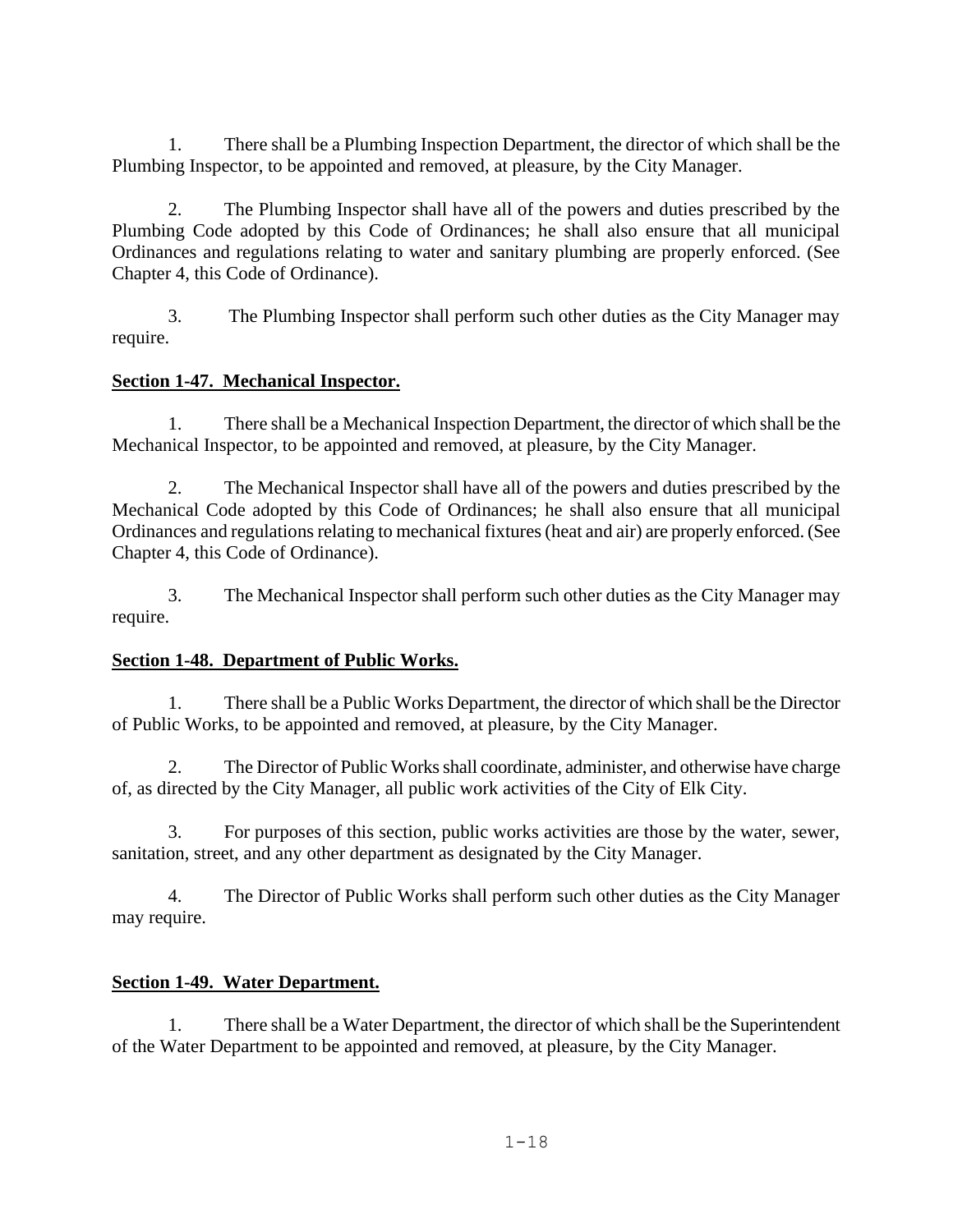2. It shall be the duty of the Water Department to have charge of, control, operate, repair, maintain and improve the water system of the City.

3. The superintendent or any other employee working in the utilities department, shall, within one (1) year from the beginning date of employment, be certified by the Oklahoma State Department of Health as a water system operator.

4. The Water Superintendent shall perform such other duties as the City Manager may require.

# **Section 1-50. Wastewater Department.**

1. There shall be a Wastewater Treatment Department, the director of which shall be the Superintendent of the Wastewater Department appointed and removed, at pleasure, by the City Manager. He shall have supervision and control of the Wastewater Department.

It shall be the duty of the Wastewater Department to have charge of, control, operate, repair, maintain and improve the wastewater system of the City.

3. The Superintendent or any other employee working in the utilities department, shall, within one (1) year from the beginning date of employment, be certified by the Oklahoma State Department of Health as a wastewater system operator.

4. The Superintendent shall perform such other duties as the City Manager may require.

# **Section 1-51. Sanitation Department.**

1. There shall be a Sanitation Department, the director of which shall be the Superintendent of the Sanitation Department appointed and removed, at pleasure, by the City Manager. The Superintendent shall have supervision and control of the Sanitation Department.

2. It shall be the duty of the Sanitation Department, among others, to collect garbage and other refuse, and to dispose of it.

3. The Superintendent shall perform such other duties as the City Manager may require.

# **Section 1-52. Street Department.**

1. There shall be a Street Department, the director of which shall be the Superintendent of Streets appointed and removed, at pleasure, by the City Manager. He shall have supervision and control of the Street Department.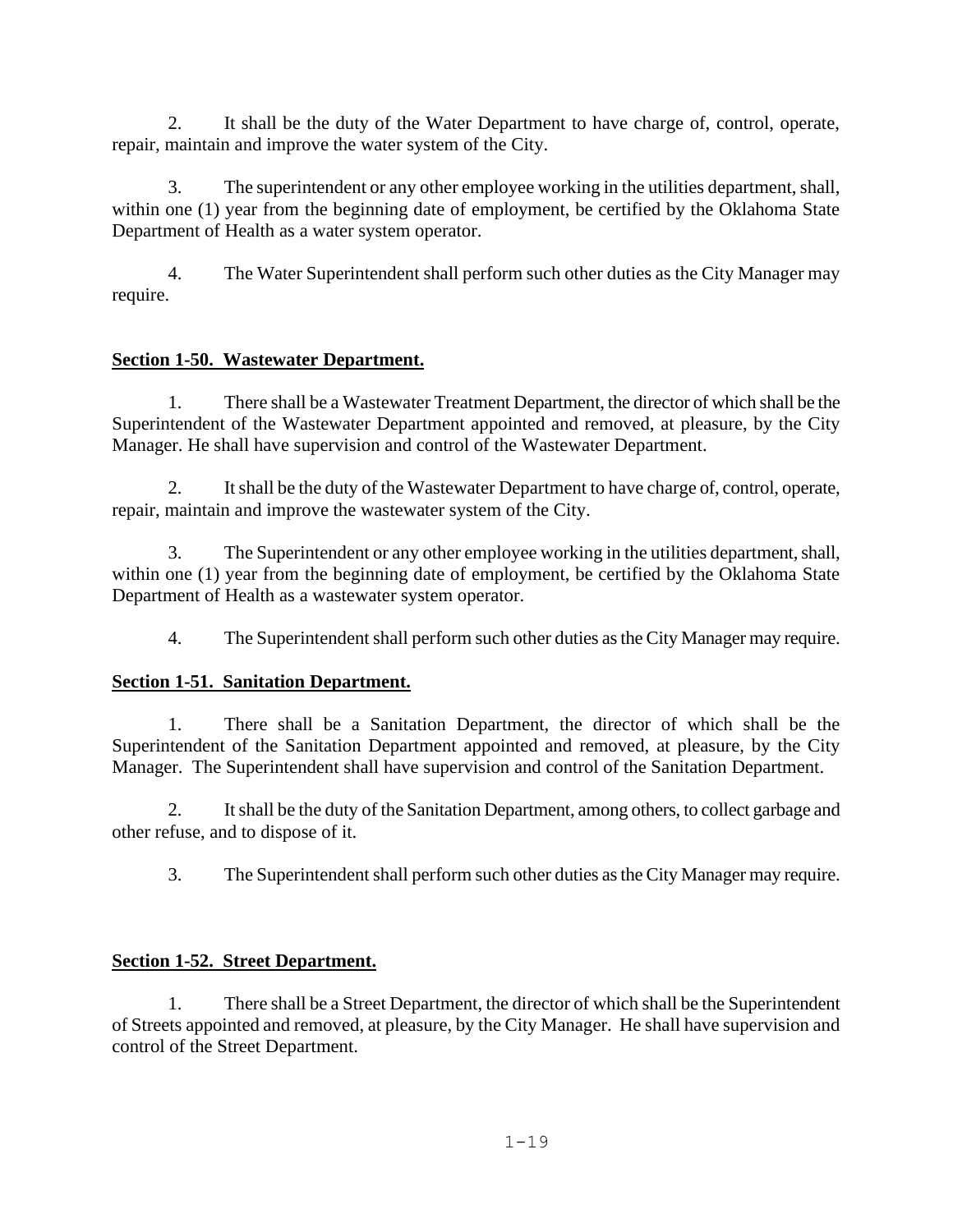2. It shall be the duty of the Street Department, among others, to construct, repair, maintain and improve streets, alleys and other public ways, and street and traffic lights, signs, markings and signals.

3. The Superintendent shall perform such other duties as the City Manager may require.

## **Section 1-53. Parks Department.**

1. There shall be a Parks Department, the director of which shall be the Superintendent of Parks appointed and removed, at pleasure, by the City Manager. He/She shall have supervision and control of the Parks Department.

2. It shall be the duty of the Parks Department, among others, to construct, repair, maintain and improve the park and recreational facilities of the City that are open and free to at all times to the public.

3. Any club or organization desiring to utilize City property for recreational use limited to the club or organization, shall have a written Lease with the City defining the terms of the arrangement. The club or organization will be required to pay for all expenses and maintenance within the confines of said property for the term of the Lease.

4. The Park Superintendent shall perform any other duties as the City Manager may require.

## **Section 1-54. Civil Defense Director.**

1. The Office of Civil Defense Director is hereby created, to be appointed and removed, at the pleasure, of the City Manager, (See Chapter 7, this Code of Ordinances).

2. The Civil Defense Director shall be the executive director of the Department of Civil Defense and shall be responsible for carrying out the Civil Defense Program of the City of Elk City, Oklahoma.

3. The Director of Civil Defense shall have the authority, duty and responsibility to:

- a. Form an organization to prepare and implement a Civil Defense Program;
- b. Form committees to perfect such an organization;
- c. Appoint the chairman of such committees;
- d. Cooperate with other governmental civil defense agencies; and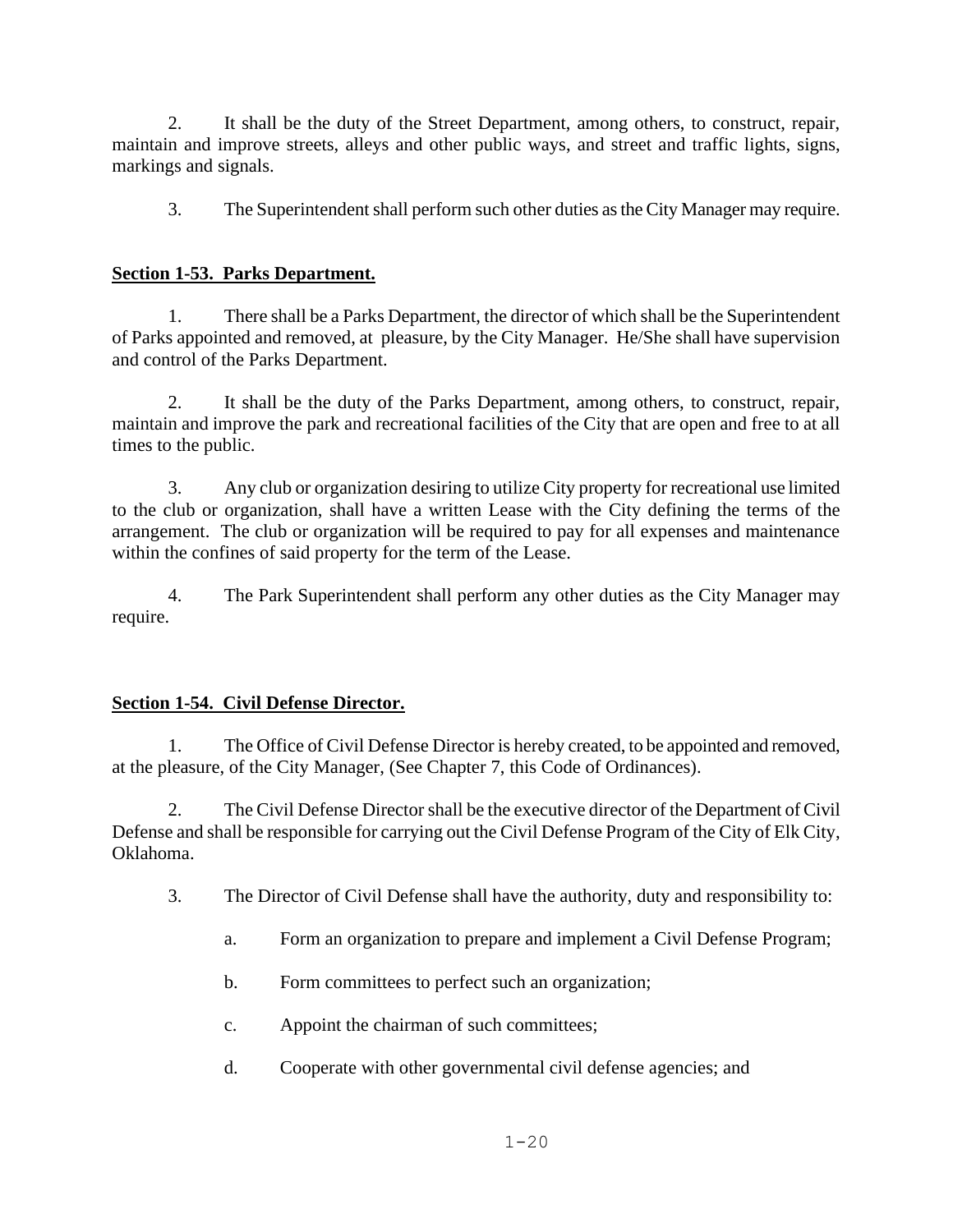e. Formulate plans, gather information and maintain records for said Civil Defense Organization.

4. The Director of Civil Defense may be reimbursed for expenses incurred in the performance of his duties; provided such expenses are the direction of, and approved by, the City Manager.

5. In the event of an enemy-caused emergency or emergency resulting from natural causes, the Civil Defense Director, after authorization from the City Manager, shall have the authority to enforce all regulations relating to civil defense, for the purpose of protecting the residents of the City of Elk City, Oklahoma.

6. The Civil Defense Director shall perform any other duties as the City Manager may require.

# **Section 1-55. Civil Defense Department Created; Purpose.**

1. There is hereby established a Department of Civil Defense Advisory Committee which shall consist of the City Manager, who shall serve as Committee Chairman, and five (5) members appointed by the Mayor, with approval of the Commission. Said members shall serve at the pleasure of the City Commission.

2. The function of the Civil Defense Advisory Committee shall be to act in an advisory capacity to, and as needed or requested by, the Mayor or the Commission.

# **Section 1-56. Municipal Planning & Zoning Board.**

1. There is hereby created a Municipal Planning & Zoning Board for the City of Elk City, Oklahoma, to be composed of not less than five (5) members appointed by the Mayor and confirmed by the City Commission. One member of the City Commission shall serve as ex-officio member of said Board, with voting privileges. (See Chapter 18, this Code of Ordinances.)

2. All appointments of members shall be for a three (3) year term or until their successors are appointed and qualified. The members of the Municipal Planning & Zoning Board shall be appointed from members of the community, and shall serve without salary.

3. Members of the Municipal Planning & Zoning Board may be removed by the Mayor for inefficiency, neglect of duty, malfunction in office or for the good of the Board; vacancies occurring other than through the expiration of a term shall be filled only for the unexpired term by the Mayor.

4. The Mayor shall appoint one (1) of their number as Chairman; in addition, the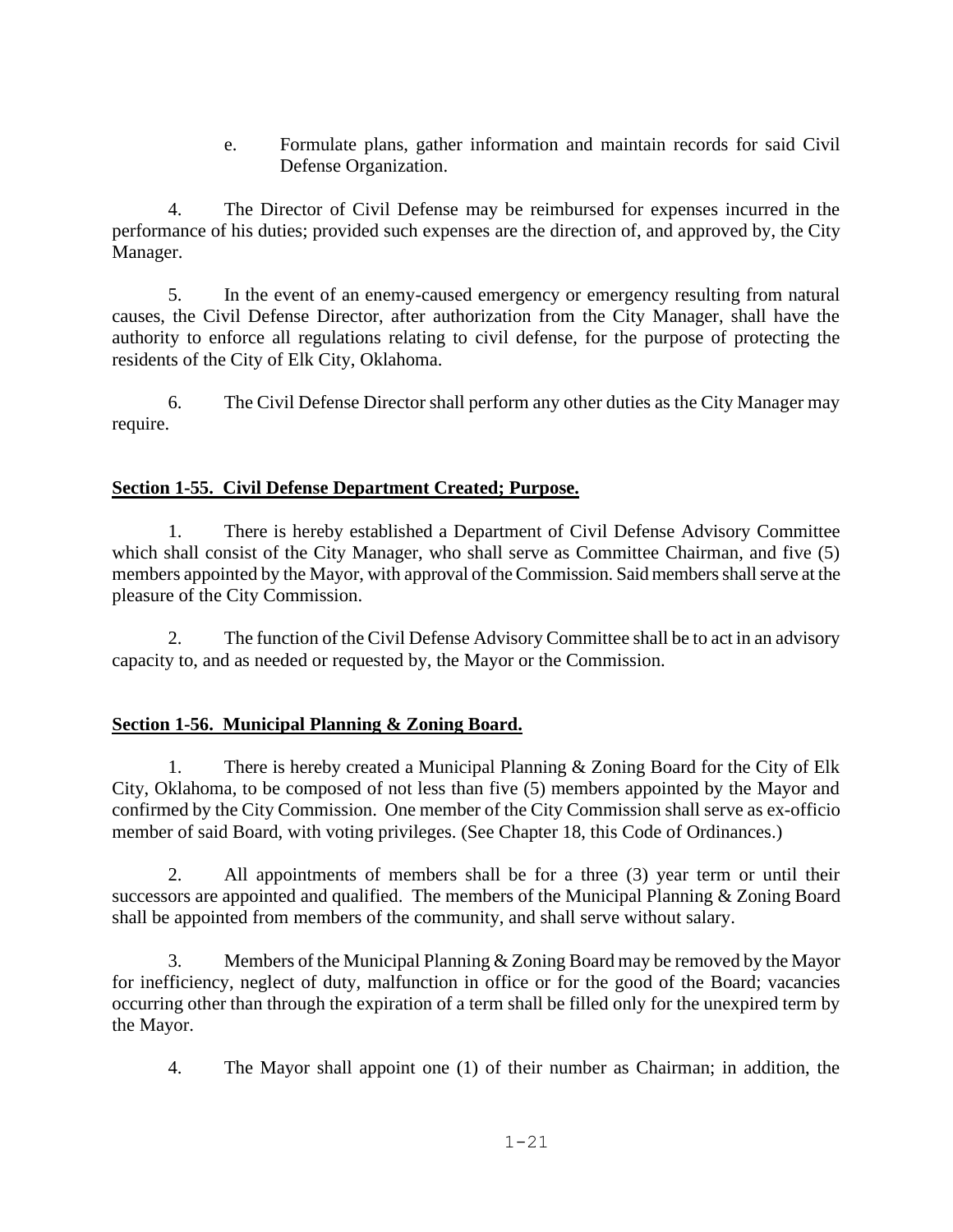Municipal Planning & Zoning Board may create and fill such other offices as it may deem necessary. The term of all such offices shall be one (1) year, with eligibility for re-appointment/re-election.

## **Section 1-57. Municipal Cemetery Board.**

1. There is hereby created a Municipal Cemetery Board for the City of Elk City, Oklahoma, to be composed of not less than three (3 ) members, appointed by the Mayor, subject to confirmation by the City Commission. One member of the City Commission shall serve as an ex-officio member of said Board with voting privileges. (See Chapter 6, this Code of Ordinances.)

2. All appointments of members shall be for a three (3) year term or until their successors are appointed and qualified. The members of the Municipal Cemetery Board shall be appointed from members of the community, and shall serve without salary.

3. Members of the Municipal Cemetery Board may be removed by the Mayor for inefficiency, neglect of duty, malfunction in office or for the good of the Board; vacancies occurring other than through the expiration of a term shall be filled only for the unexpired term by the Mayor.

4. The Mayor shall appoint one (1) of their number as Chairman; in addition, the Municipal Cemetery Board may create and fill such other offices as it may deem necessary. The term of all such offices shall be one (1) year, with eligibility for re- appointment/re-election.

## **Section 1-58. Municipal Park Board.**

1. There is hereby created a Municipal Park Board for the City of Elk City, to be composed of not less than five (5) members appointed by the Mayor subject to confirmation by the City Commission. One member of the City Commission shall serve as ex-officio member, with voting privileges.

2. All appointments shall be for a five (5) year term or until their successors are appointed and qualified. The members of the Municipal Park Board shall be appointed from members of the community, and shall serve without salary.

3. The Municipal Park Board shall make recommendations as to the care, management and control of all municipal parks and recreation areas. It may recommend rules and regulations governing the parks, subject to the inaction of Ordinances by the City Commission. (See also Chapter 17, this Code of Ordinances.)

4. Members of the Municipal Park Board may be removed by the Mayor for inefficiency, neglect of duty, malfunction in office or for the good of the Board; vacancies occurring other than through the expiration of a term shall be filled only for the unexpired term by the Mayor.

5. The Mayor shall appoint one (1) of their number as Chairman; in addition, the Municipal Park Board may create and fill such other offices as it may deem necessary. The term of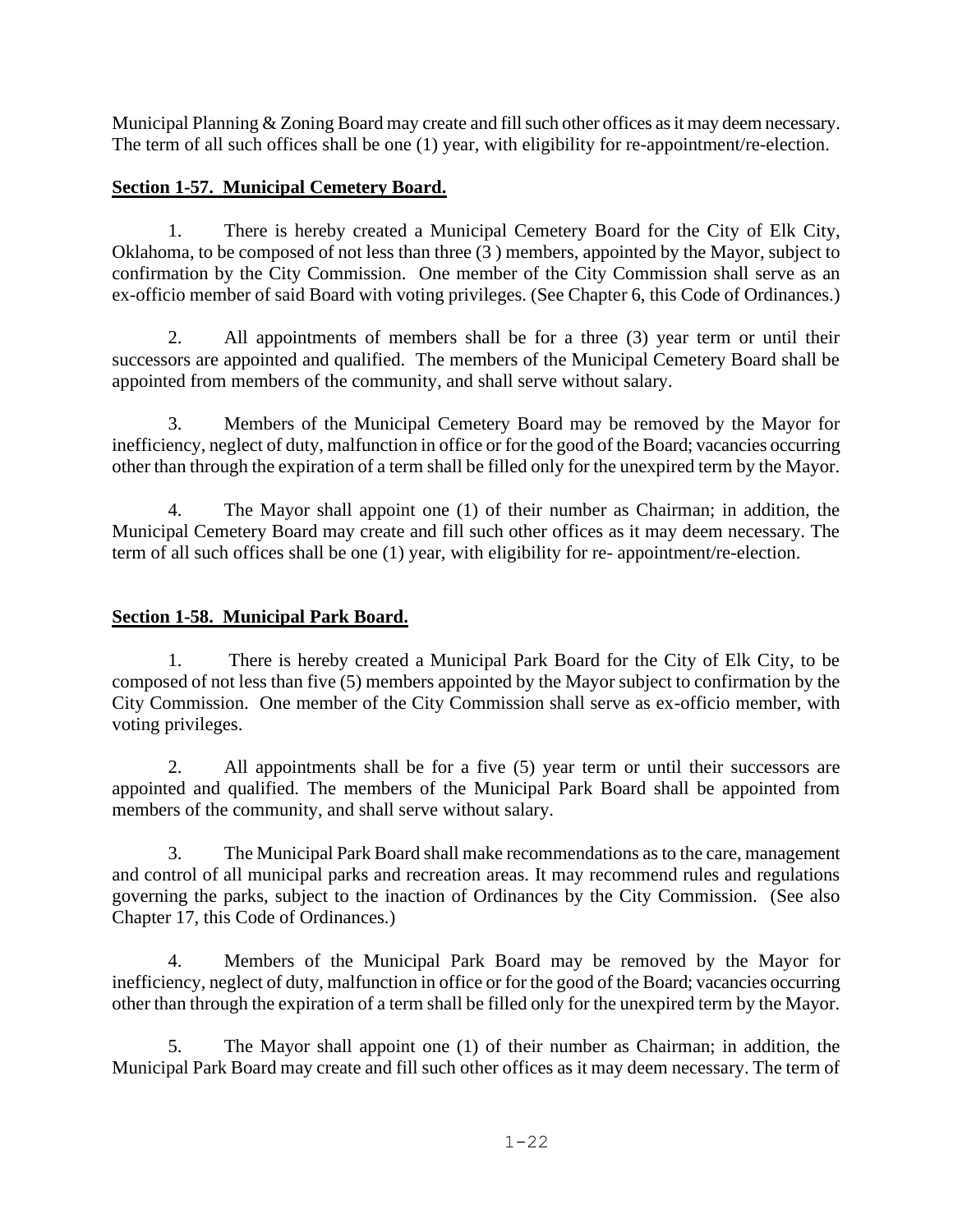all such offices shall be one (1) year, with eligibility for re- appointment/re-election. **Section 1-59. Municipal Housing Authority Board.**

1. There is hereby created a Municipal Housing Authority Board for the City of Elk City, Oklahoma, to be composed of not less than five (5) members appointed by the Mayor and confirmed by the City Commission. One member of the City Commission shall serve as ex-officio member to said Board, with voting privileges.

2. All appointments of members shall be for a three (3) year term or until their successors are appointed and qualified. The members of the Municipal Housing Authority Board shall be appointed from members of the community, and shall serve without salary.

3. The Municipal Housing Authority Board shall have charge of the care, management and control of the Housing Authority of Elk City, Oklahoma.

4. Members of the Municipal Housing Authority Board may be removed by the Mayor for inefficiency, neglect of duty, malfunction in office or for the good of the Board; vacancies occurring other than through the expiration of a term shall be filled only for the unexpired term by the Mayor.

5. The Mayor shall appoint one (1) of their number as Chairman; in addition, the Municipal Housing Authority Board may create and fill such other offices as it may deem necessary. The term of all such offices shall be one (1) year, with eligibility for re-appointment/re-election.

# **Section 1-60. Municipal Fair Housing Board.**

1. There is hereby created a Municipal Fair Housing Board of the City of Elk City, (hereinafter referred to as "Board"), composed of the five (5) members, of the City Commission for terms of four (4) years, or until their successors are appointed and qualified. The members of the Municipal Fair Housing Board shall be members of the community, and shall serve without salary.

2. It shall be the duty of the Municipal Fair Housing Board to initiate, receive, and investigate complaints, charging unlawful housing practice; seek conciliation of such complaints, hold hearing, make findings of fact, and publish its findings of fact; and adopt such rules and regulations as may be necessary within the limits of this Ordinance, and carry out the purposes and provisions of this Ordinance.

# **Section 1-61. Municipal Library Board.**

1. There is hereby created a Municipal Library Board for the City of Elk City, Oklahoma to be composed of not less than six (6) members, appointed by the Mayor, subject to confirmation by the City Commission. One member of the City Commission shall serve as ex-officio member, with voting privileges.

2. All appointments of members shall be for a three (3) year term or until their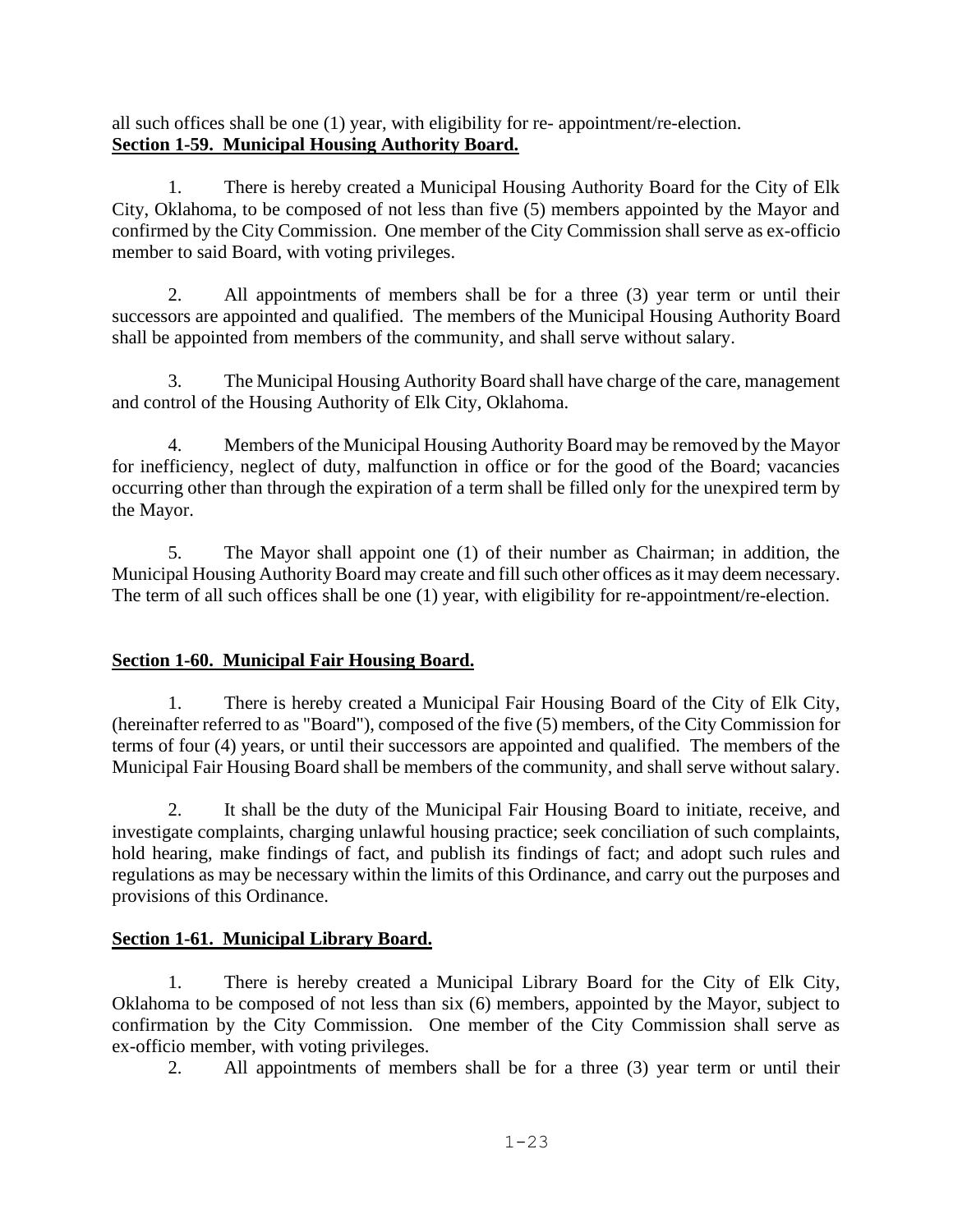successors are appointed and qualified. The members of the Municipal Library Board shall be appointed from members of the community, and shall serve without salary.

3. The Municipal Library Board shall have advisory responsibilities for the management of municipal libraries in the City of Elk City, Oklahoma.

4. The Municipal Library Board may make all necessary rules and regulations for its operation and for the care and management of libraries supported by the City of Elk City, Oklahoma, subject to approval and enactment by the City Commission.

5. Members of the Municipal Library Board may be removed by the Mayor for inefficiency, neglect of duty, malfunction in office or for the good of the Board; vacancies occurring other than through the expiration of a term shall be filled only for the unexpired term by the Mayor.

6. The Mayor shall appoint one (1) of their number as Chairman; in addition, the Municipal Library Board may create and fill such other offices as it may deem necessary. The term of all such offices shall be one (1) year, with eligibility for re- appointment/re-election.

# **Section 1-62. Municipal Museum Board.**

1. There is hereby created a Municipal Museum Board for the City of Elk City, Oklahoma, to be composed of not less than nine (9) members appointed by the Mayor and confirmed by the City Commission. One member of the City Commission shall serve as ex- officio member of said Board, with voting privileges.

2. All appointments of members shall be for a five (5) year term or until their successors are appointed and qualified. The members of the Municipal Museum Board shall be appointed from members of the community, and shall serve without salary.

3. The President and Vice-President of the Western Oklahoma Historical Society shall be ex-officio members of the Municipal Museum Board.

4. The President and Executive Vice President of the Elk City Chamber of Commerce shall be ex-officio members of the Municipal Museum Board.

5. The Municipal Museum Board shall have advisory responsibilities for the management of municipal museums in the City of Elk City, Oklahoma.

6. The Municipal Museum Board may make all necessary rules and regulations for its operation and for the care and management of museums supported by the City of Elk City, Oklahoma, subject to approval and enactment by the City Commission.

7. Members of the Municipal Museum Board may be removed by the Mayor for inefficiency, neglect of duty, malfunction in office or for the good of the Board; vacancies occurring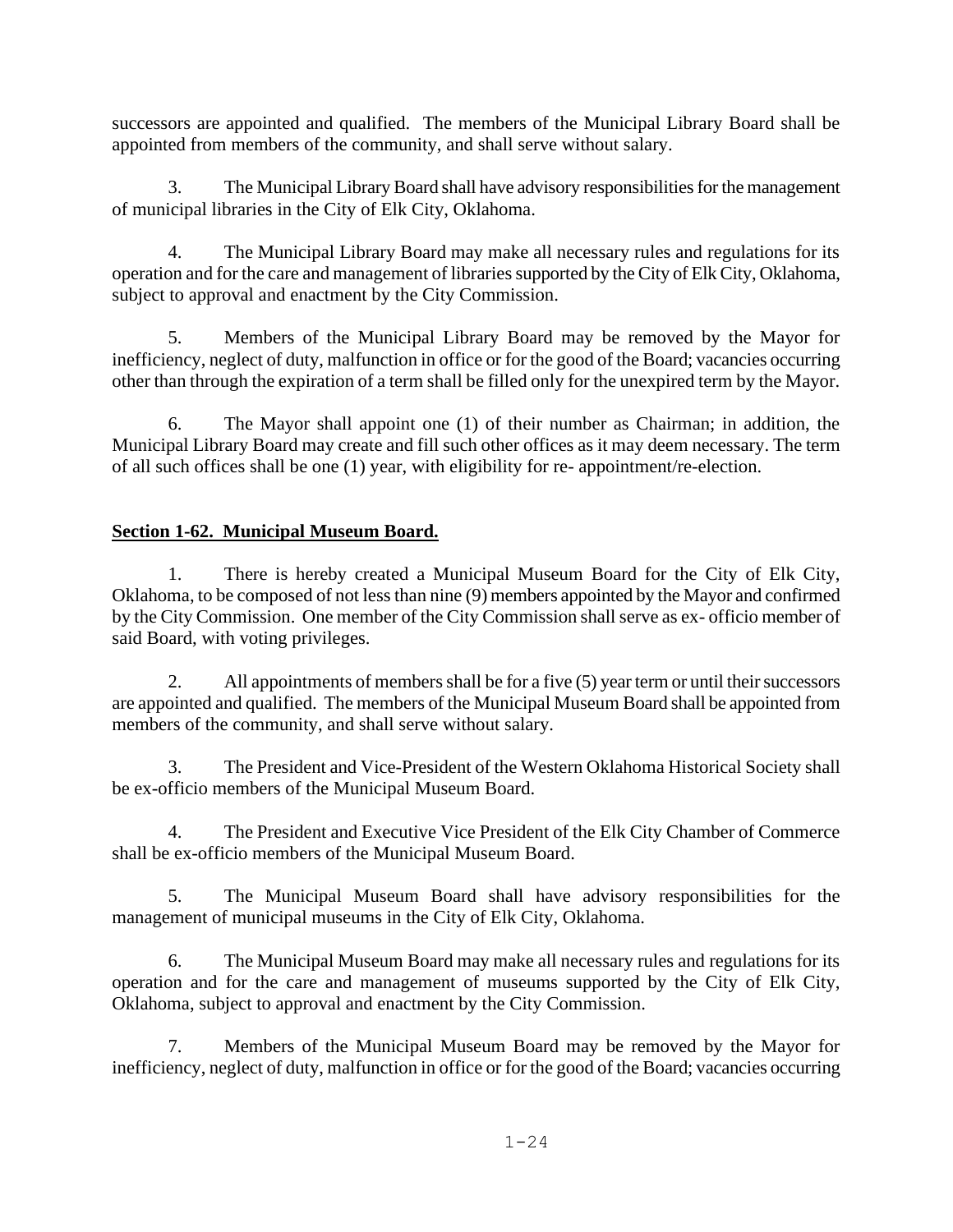other than through the expiration of a term shall be filled only for the unexpired term by the Mayor.

8. The Mayor shall appoint one (1) of their number as Chairman; in addition, the Municipal Museum Board may create and fill such other offices as it may deem necessary. The term of all such offices shall be one (1) year, with eligibility for re- appointment/re-election.

# **Section 1-63. Municipal Civic Center Board**

1. There is hereby created a Municipal Civic Center Board for the City of Elk City, to be composed of not less than five (5) members appointed by the Mayor and confirmed by the City Commission. One member of the City Commission shall serve as ex- officio member of said Board, with voting privileges.

2. All appointments of members shall be for a three (3) year term or until their successor are appointed and qualified. The members of the Municipal Civic Center Board shall be appointed from members of the community, and shall serve without salary.

3. Members of the Municipal Civic Center Board may be removed by the Mayor for inefficiency, neglect of duty, malfunction in office or for the good of the Board; vacancies occurring other than through the expiration of a term shall be filled only for the unexpired term by the Mayor.

4. The Mayor shall appoint one (1) of their number as Chairman; in addition, the Municipal Civic Center Board may create and fill such other offices as it may deem necessary. The term of all such offices shall be one (1) year, with eligibility for re-appointment/re-election.

5. The President, Executive Vice President and Treasurer of the Elk City Chamber of Commerce shall serve as ex-officio members of the Municipal Civic Center Board.

6. The Municipal Civic Center Board shall have advisory responsibilities for the management of all Civic Center facilities in the City of Elk City, Oklahoma.

7. The Municipal Civic Center Board may make all necessary rules and regulations for its operation and for the care and management of Civic Center facilities supported by the City of Elk City, Oklahoma, subject to approval and enactment by the City Commission.

## **Section 1-64. Municipal Airport Board.**

1. There is hereby created a Municipal Airport Board for the City of Elk City, to be composed of not less than seven (7) members appointed by the Mayor and confirmed by the City Commission. One member of the City Commission shall serve as ex- officio member of said Board,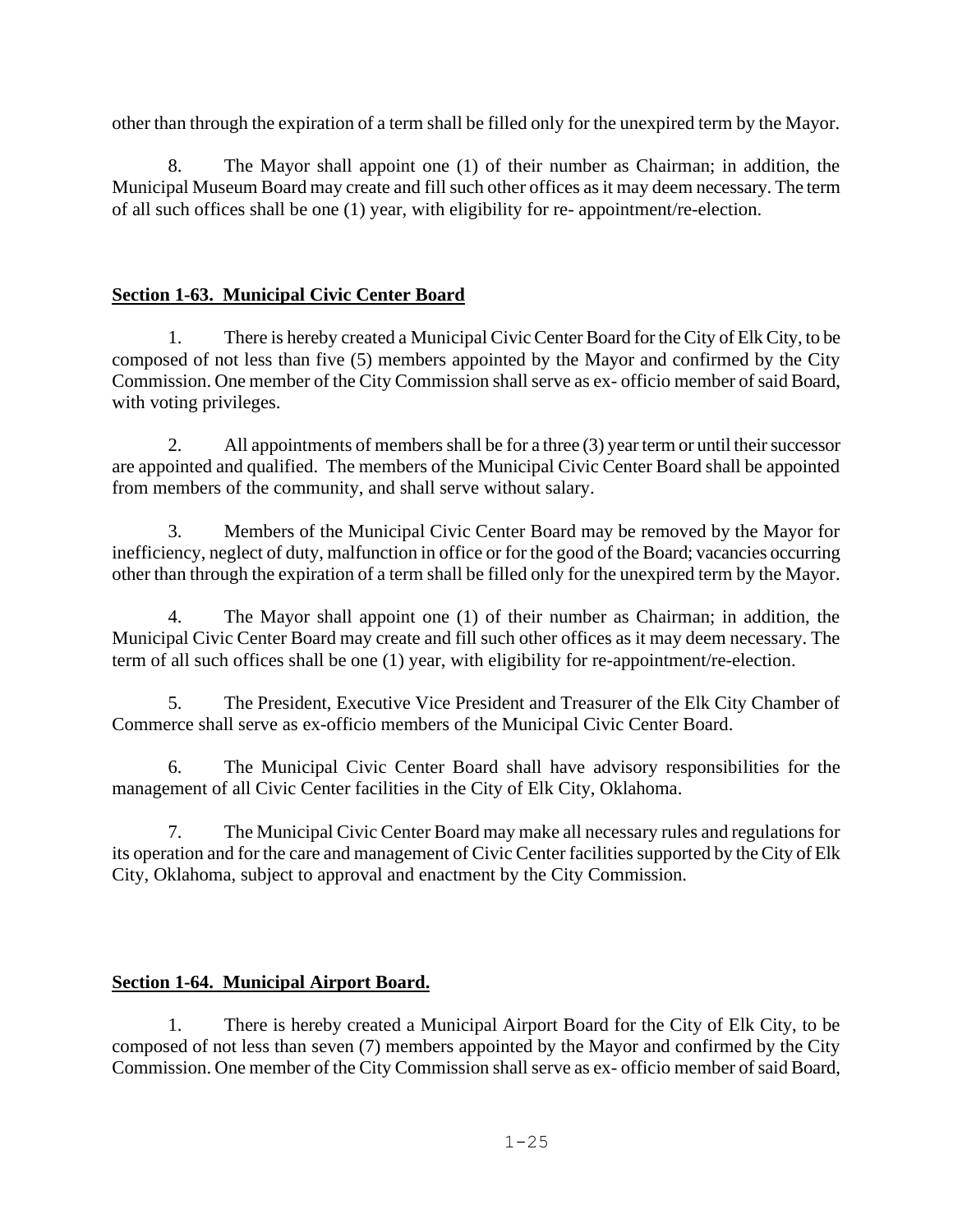with voting privileges.

All appointments of members shall be for a three (3) year term or until their successors are appointed and qualified. The members of the Municipal Airport Board shall be appointed from members of the community, and shall serve without salary.

3. Members of the Municipal Airport Board may be removed by the Mayor for inefficiency, neglect of duty, malfunction in office or for the good of the Board; vacancies occurring other than through the expiration of a term shall be filled only for the unexpired term by the Mayor.

4. The Mayor shall appoint one (1) of their number as Chairman; in addition, the Municipal Airport Board may create and fill such other offices as it may deem necessary. The term of all such offices shall be one (1) year, with eligibility for re- appointment/re-election.

## **Section 1-65. Department of Health.**

1. The County-City Co-operative Health Department established in this County as provided in 63 O.S. 1951 #516-516c, shall serve as the Health Department of this City, and be under the administrative supervision and control of the City Manager for City purposes, insofar as permitted by law.

2. The phrases "City Superintendent of Public Health", "Superintendent of Health", Superintendent of Public Health", "Health Officer", and other phrases of the same meaning, wherever they occur in the Ordinances of the City, shall mean the administrative head, or director, of the Co-operative Health Department, unless otherwise clearly indicated by the context. He shall have the status of director, or superintendent, of a City Department of Health insofar as this is permitted by law (due recognition being given to his larger responsibilities.)

3. The Co-operative Department of Health shall perform such duties, and have such powers, as may be prescribed by ordinance, law, and the rules and regulations of the State Department of Health.

## **Sections 1-66 through 1-74. (Reserved for future use.)**

## **Article 5. Financial and Business Procedures**

## **Section 1-75. Purchasing and Sales Procedures.**

1. The City Manager shall contract for and purchase, or issue purchase authorizations for, all supplies, materials and equipment for the operation of the municipal government. Before the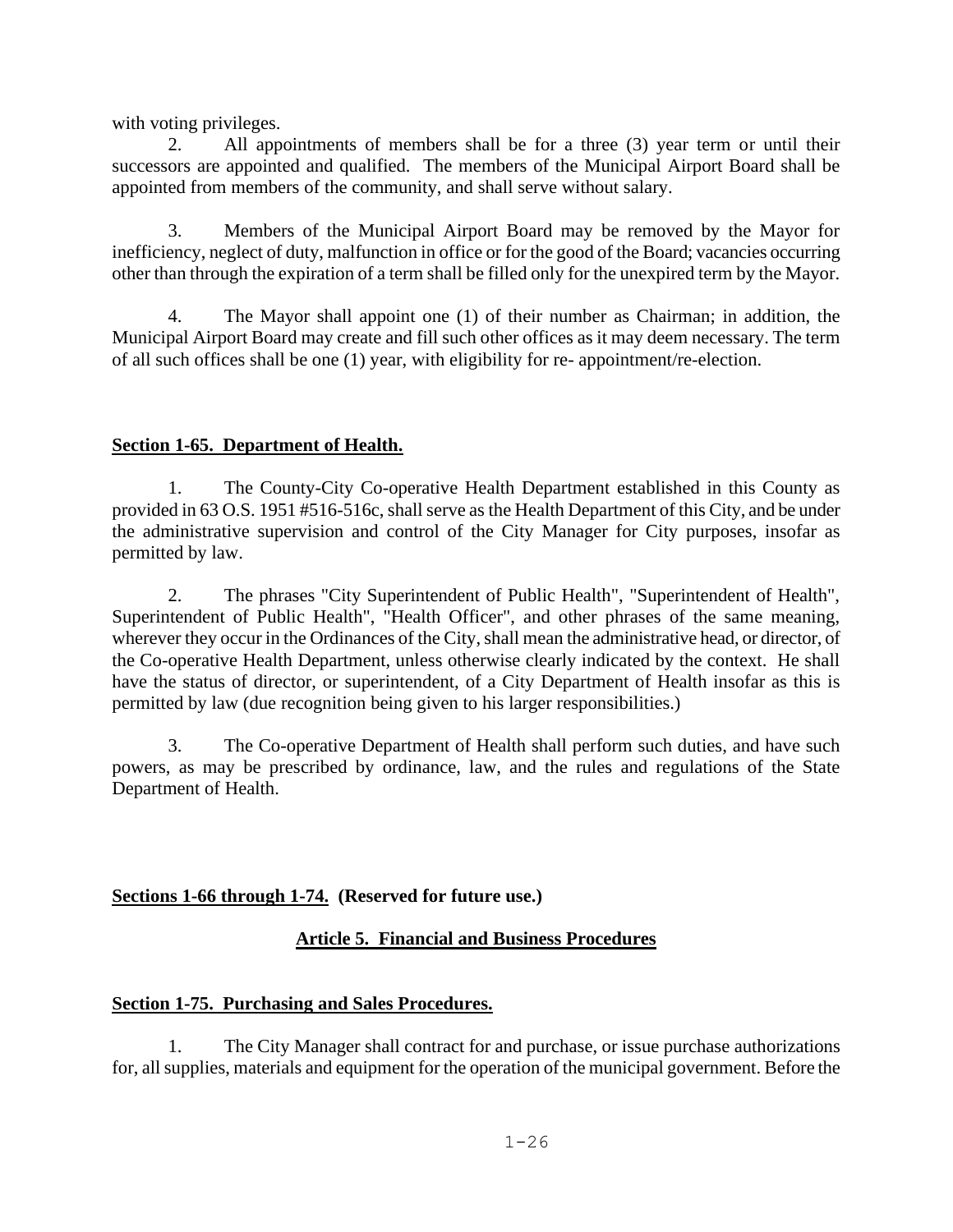purchase of, or contract for, any supplies, materials or equipment, or the sale of any surplus or obsolete supplies, materials or equipment, ample opportunity for competitive bidding, under such regulations and with such exceptions as said City Manger may prescribe, shall be given.

2. "Contractual service," for the purposes of this Chapter, shall mean services performed for the City by persons not in the employ of the City and may include the use of equipment or the furnishing of commodities in connection with such services under express or implied contract. "Contractual service" shall include travel, freight, express, parcel post, postage, telephone, telegraph, utilities, rents, printing and binding, repairs, alterations and maintenance of buildings, equipment, streets, bridges and other physical facilities of the City.

3. Subject to the provisions of this Section, surplus or obsolete supplies, materials or equipment belonging to the City may be sold by the City Manager.

4. No sale shall be made under this Section until the City Manager has declared the supplies, materials or equipment involved to be surplus or obsolete.

5. Except as may otherwise be provided, the City Manager shall advertise any sale under this Section in a newspaper of general circulation in the City of Elk City, or in such other manner as deemed necessary to adequately reach prospective buyers to give them an opportunity to make bids. All bids shall be sealed and opened in public at a designated time and place, except when the sale is by auction. The City Manager may repeatedly reject all bids and advertise again. The City Manager shall sell such supplies, materials and equipment to the highest responsible bidder and, if necessary, shall cast lots in case of a tie to determine to whom to sell.

6. The City Manager may sell surplus or obsolete supplies, materials or equipment, the total value of which does not exceed two hundred dollars (\$200.00) in a single transaction, without giving an opportunity for competitive bidding.

7. The City Manager, subject to any regulations which the City Commission or Charter may prescribe, shall contract for and purchase, or issue purchase authorization for, all supplies, materials and equipment for the offices, departments and agencies of the municipal government. Every such contract or purchase exceeding Ten thousand dollars (\$10,000.00), shall require the prior approval of the City Commission. The City Manager may also transfer to or between offices, departments and agencies, or sell, surplus or obsolete supplies, materials and equipment, subject to such regulations as the City Commission may prescribe.

# **Section 1-76. Competitive Bidding.**

1. Except as otherwise provided in Subsection 2 (below), before the City Manager makes any purchase of, or contract for, supplies, materials, equipment or contractual services, he shall submit to at least three (3) persons, firms or corporations dealing in and able to supply the same, or to a smaller number if there are not three (3) dealing in and able to supply the same, a request for quotation or invitation to bid and specifications, to give them opportunity to bid. As an alternative, said City Manager may publish notice of the proposed purchase in a newspaper of general circulation within the City or County. The City Manager shall favor a person, firm or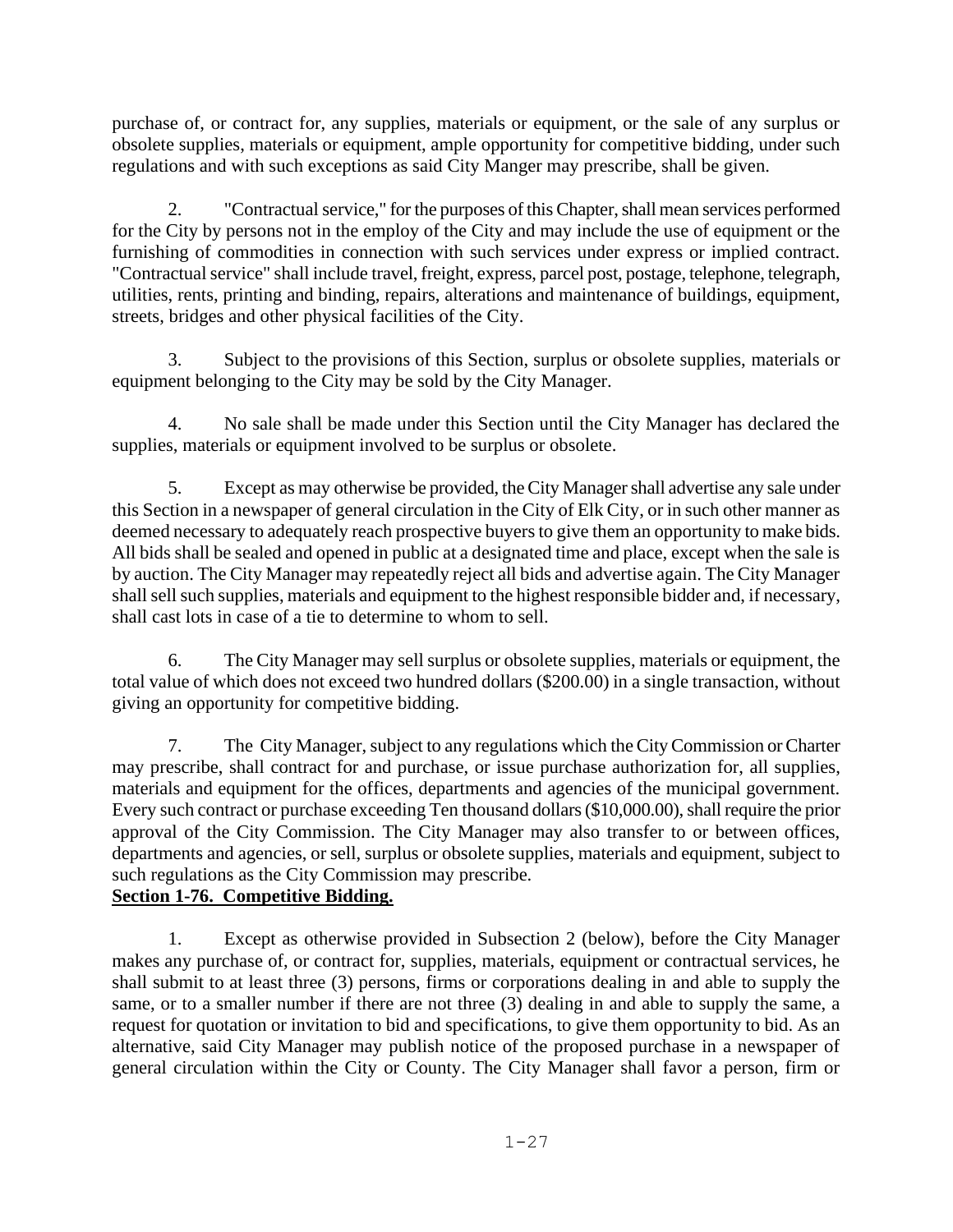corporation in the City when this can be done without additional cost to the City, but they shall submit requests for quotation to those outside the City when necessary to secure bids or to create competitive conditions, or when they think that they can make a saving for the City. All bids shall be sealed and opened in public at a designated time and place. The City Commission may repeatedly reject all bids and may again submit to the same or other persons, firms or corporations, the request for quotations or invitation to bid, or again publish notice of the proposed purchase. The City Commission shall purchase from the bidder whose bid is most advantageous to the City, considering price, quality, date of delivery and the like; in the event of a tie, said City may cast lots to determine from whom to make a purchase, or may divide the purchase among those tying, always accepting the bid or bids most advantageous to the City.

2. The City Manager may purchase, or authorize the purchase of the following without giving an opportunity for competitive bidding:

- a. Supplies, materials, equipment or contractual services, the cost of which does not exceed the applicable dollar amount established by current State Law in a single transaction;
- b. Supplies, materials, equipment or contractual services which can be furnished only by a single dealer, or which has a uniform price wherever bought;
- c. Supplies, materials, equipment or contractual services purchased from another unit of government at a price deemed below that obtainable from private dealers (including war surplus);
- d. Contractual services (gas, electricity, telephone services, etc.) purchased from a public utility corporation at a price or rate determined by the State Corporation Commission or other government authority; or
- e. Contractual services of a professional nature such as engineering, legal, architectural and medical services.

## **Section 1-77. Insurance.**

1. The City Manager may insure municipal property, as authorized by Oklahoma Statutes. Any money received as a result of destruction, damages or loss of such insured property shall be accounted for, and used as provided by, said Statutes.

2. The City Manager may purchase insurance to pay damages to persons sustaining injuries or damages to property as a result of negligent operation of motor vehicles or motorized equipment of the City of Elk City, Oklahoma.

3. The City Manager is hereby directed to procure and maintain liability insurance as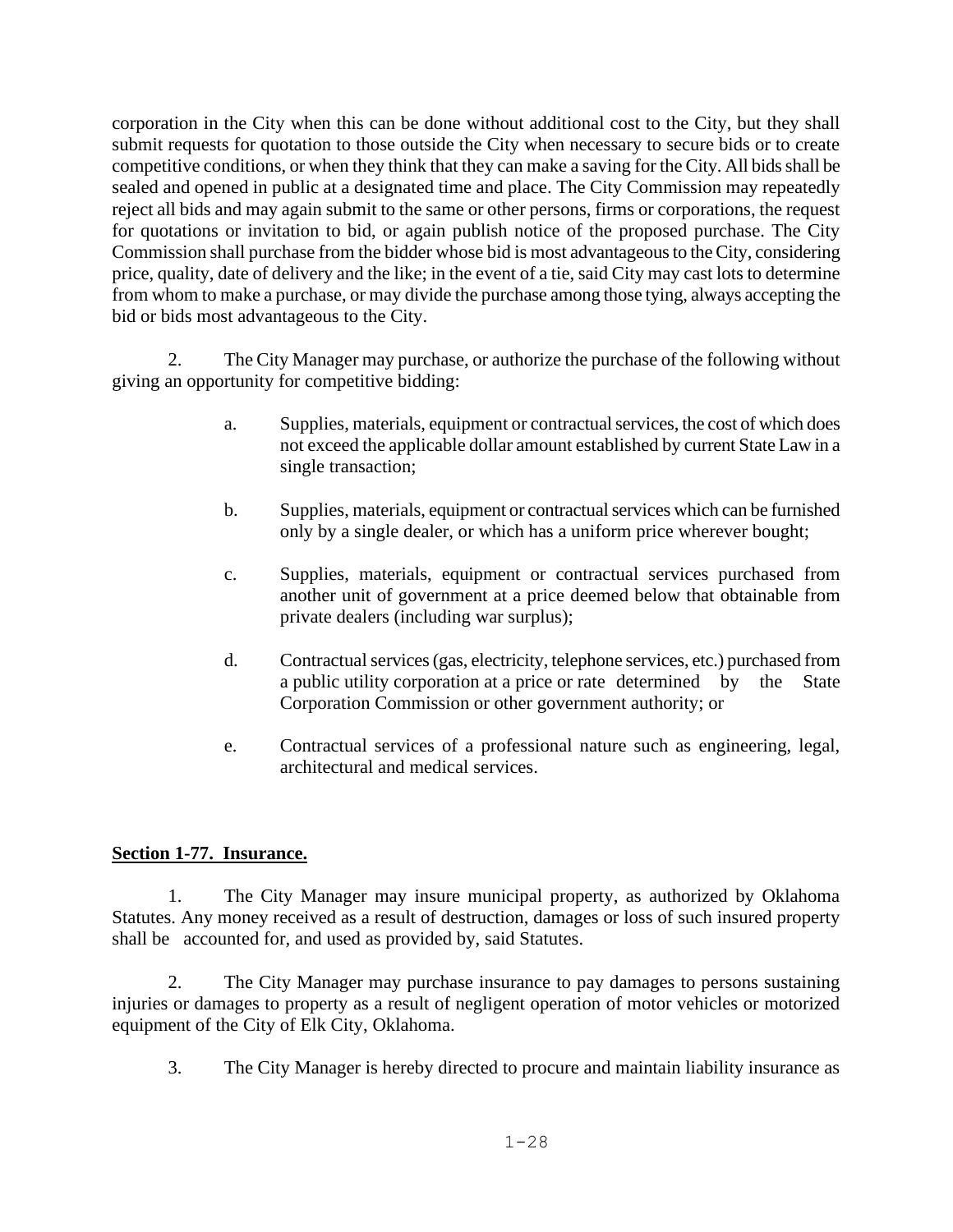follows:

- a. Comprehensive General Liability, including bodily injury and property damage for all functions, facilities and services of the municipality, \$1,000,000 per occurrence.
- b. Errors and Omissions (public official liability for wrongful acts), \$1,000,000.
- c. Personal Injury and police professional liability (including assault and battery), civil rights and other risks, \$1,000,000.

## **Section 1-78. Law Enforcement Officers Training Reimbursement.**

1. The City of Elk City, Oklahoma, shall reimburse the "Law Enforcement Officer's Training Fund" of the Oklahoma State Treasury as required by 20 O.S. Supplement 1982, Section 1313.1, amended 1983. The reimbursement shall be an amount equal to two dollars (\$2.00) times the number of fines collected by the City for violations of municipal offenses in the amount of ten dollars (\$10.00) or more.

2. The Clerk, or other individual designated by the City Manager, shall deposit this amount into the Law Enforcement Officer's Training Fund (Subsection 1, above) on a quarterly basis after January 1, 1984.

### **Sections 1-79 through 1-84. (Reserved for future use.)**

## **Article 6. Sales Tax**

### <span id="page-28-0"></span>**Section 1-85. Citation.**

This Article constitutes, shall be known and may be cited as the "Elk City, Oklahoma, Sales Tax Ordinance."

### **Section 1-86. Definitions.**

1. The definitions of words, terms, and phrases contained in the Oklahoma Sales Tax Code, Section 1352 of Title 68 of the Oklahoma Statutes are hereby adopted by reference and made a part of this Ordinance.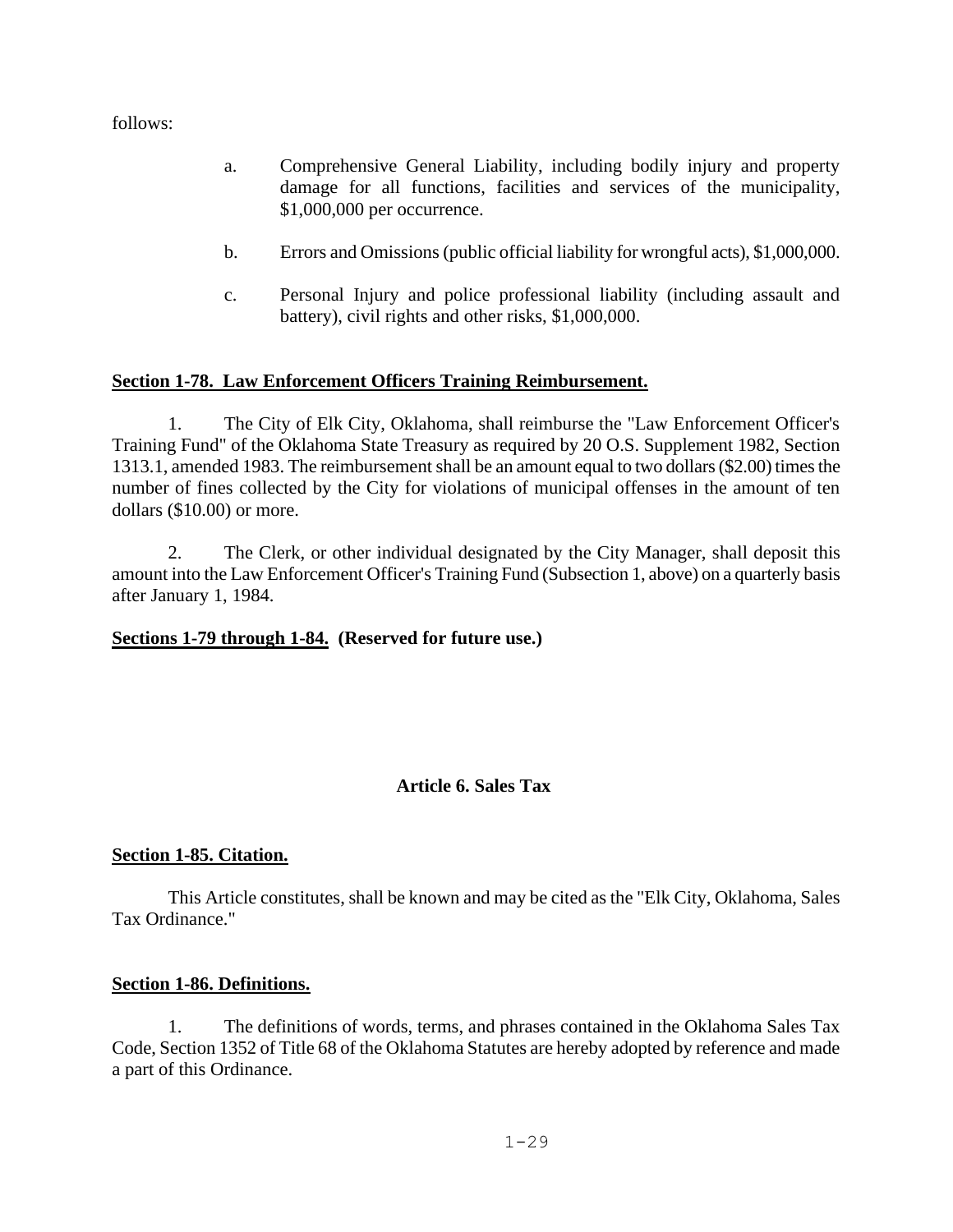2. The total retail sale price received for the sale, preparation or service of mixed beverages, ice and non-alcoholic beverages to be mixed with alcoholic beverages for consumption on the premises where such sale, preparation and service occurs, shall constitute the gross receipts from such transaction.

#### **Section 1-87. Tax Collector Defined.**

The term "tax collector" as used herein means the department of the municipal government or the official agency of the State duly designated according to law, or contract authorized by law, to administer the collection of the tax herein levied.

### **Section 1-88. Classification of Taxpayers.**

For the purpose of this Article, the classification of taxpayers hereunder shall be as prescribed by State Statutes for purposes of the Oklahoma Sales Tax Code.

#### **Section 1-89. Subsisting State Permits.**

All valid and subsisting permits to do business issued by the Oklahoma Tax Commission pursuant to the Oklahoma Sales Tax Code are, for the purpose of this Article, hereby ratified, confirmed and adopted in lieu of any requirement for an additional municipal permit for the same purpose.

#### **Section 1-90. Effective Date.**

This Ordinance shall become and be effective on and after September 1, 1981 subject to approval of a majority of the registered voters of the City of Elk City, Oklahoma voting on the same in the manner prescribed by Oklahoma Statutes.

### **Section 1-91. Purpose of Revenues.**

It is hereby declared to be the purposes of this Sales Tax Ordinance to provide revenues for the support of the function of the municipal government of the City of Elk City, Oklahoma.

### **Section 1-92. Tax Rate: Sales Subject to Tax.**

There is hereby levied an excise tax of four percent (4%) upon the gross proceeds or gross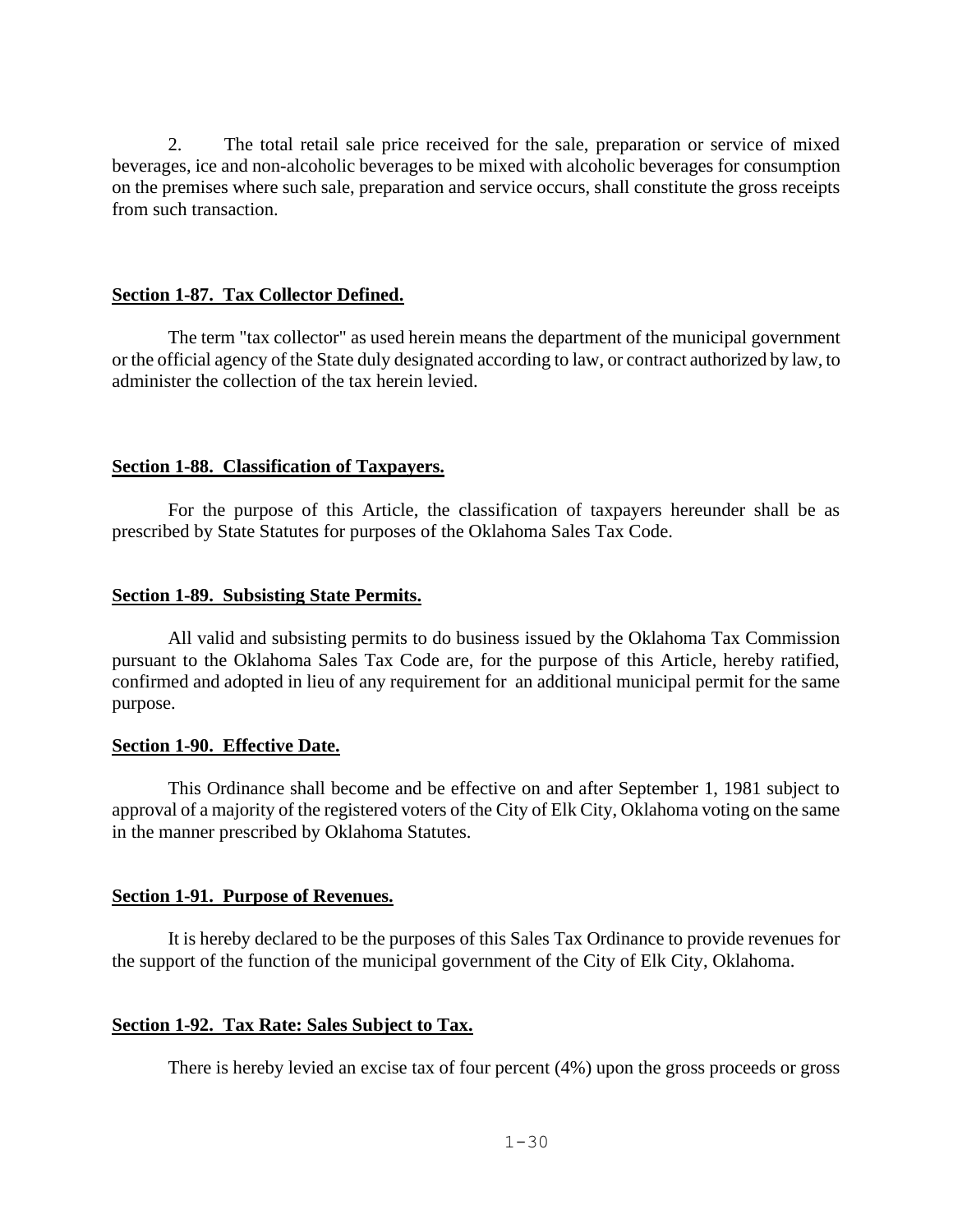receipts derived from all sales taxable under the Sales Tax Law of Oklahoma (68 O.S. 1981 1350, et seq. as amended.) In addition, sales subject to the excise tax shall include the sale, preparation or service of ice or nonalcoholic beverages that are sold, prepared or served for the purpose of being mixed with alcoholic beverages for consumption on the premises where such sale, preparation or service occurs.

### **Section 1-93. Exemptions.**

There is hereby specifically exempted from the tax levied by this Article, the gross receipts or gross proceeds exempted from the Sale Tax Law of Oklahoma, (68 O.S. 1981, 1350, et. seq. as amended.)

### **Section 1-94. Other Exempt Transfers.**

Also, there is hereby specifically exempted from the tax herein levied, the transfer of tangible personal property exempted from the Oklahoma Sales Tax Law (68 O.S. 1981, 1350 et. seq. as amended.)

### **Section 1-95. Tax Due When: Returns; Records.**

The tax levied hereunder shall be due and payable at the time and in the manner and form prescribed for payment of the State Sales Tax under the Sales Tax Law of the State of Oklahoma.

### **Section 1-96. Payment of Tax: Brackets.**

1. The tax herein levied shall be paid to the Tax Collector at the time and in the manner and form provided for payment of the States Sales Tax under the Sales Tax Law of Oklahoma.

2. The bracket system for the collection of the four percent (4%) municipal sales tax by the tax collector, shall be as the same as hereafter adopted by the agreement of the City of Elk City, Oklahoma, and the tax collector in the collection of both the four percent (4%) municipal sales tax and the four and one-half percent (4.50%) State Sales Tax.

### **Section 1-97. Tax Constitutes Debt.**

Such taxes, penalty and interest due hereunder shall at all times constitute a prior, superior and paramount claim as against the claims of unsecured creditors, and may be collected by suit as any other debt.

### **Section 1-98. Vendor's Duty to Collect Tax.**

1. The tax levied hereunder shall be paid by the consumer or user to the vendor and it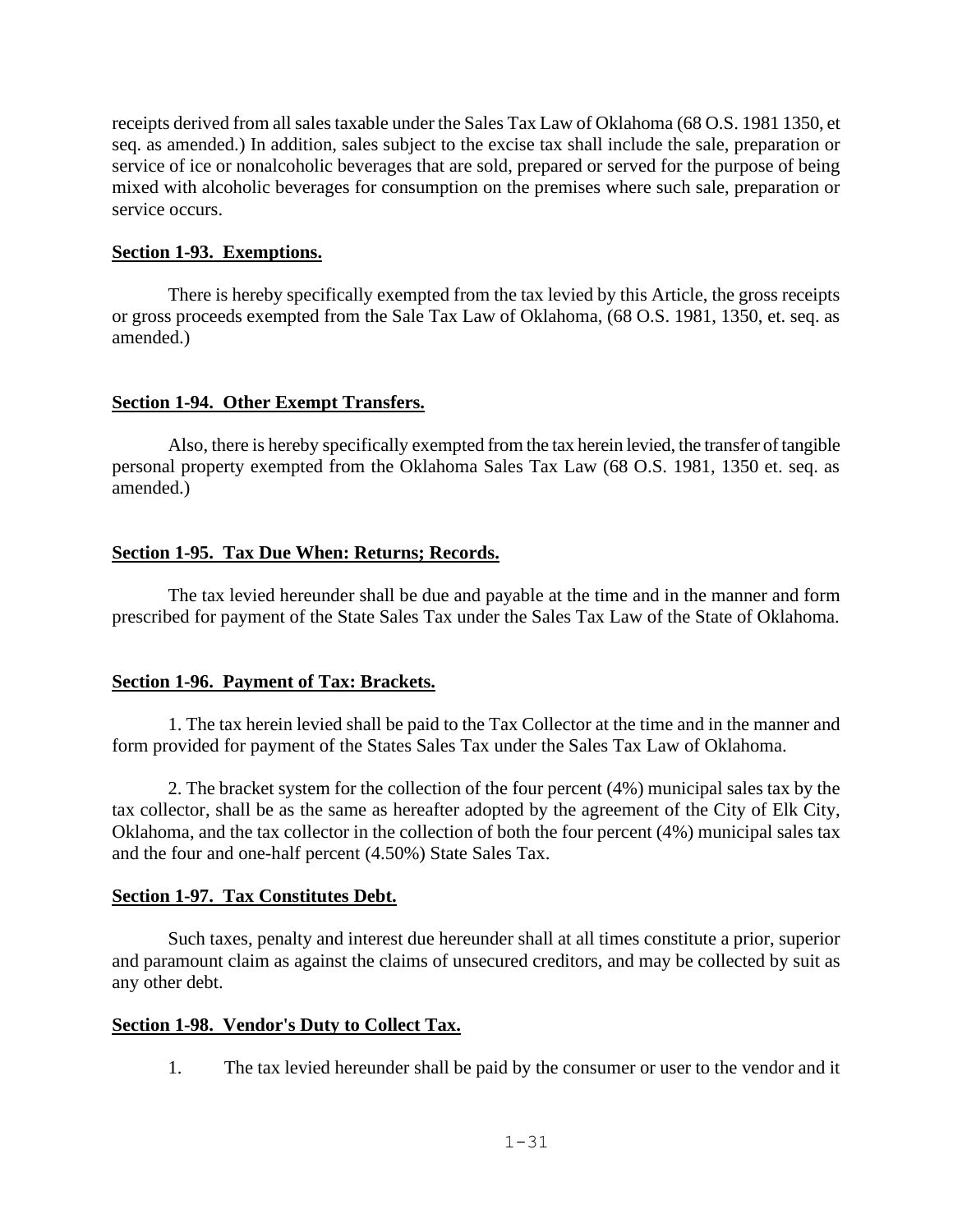shall be the duty of each and every vendor in this City to collect from the consumer or user, the full amount of the tax levied by this Article, or an amount equal as nearly as possible or practicable to the average equivalent thereof.

2. Vendors shall add the tax imposed hereunder or the average equivalent thereof, to the sales price or charge, and, when added, such tax shall constitute a part of such price or charge, shall be debt from the consumer or user to the vendor until paid and shall be recoverable by law in the same manner as other debts.

3. A vendor, as defined herein, who willfully or intentionally fails, neglects, or refuses to collect the full amount of the tax levied by this Article, or willfully or intentionally fails, neglects or refuses to comply with the provisions or remits or rebates to a consumer or user, either directly or indirectly and by whatsoever means, all or any part of the tax herein levied, or makes in any form of advertising (verbally or otherwise) any statement which infers that he is absorbing the tax, or paying the tax for the consumer or user by an adjustment of prices, at a price including the tax or in any manner whatsoever, shall be deemed guilty of an offense, and upon conviction thereof shall be fined not more than one hundred dollars (\$100.00), including court costs.

## **Section 1-99. Returns and Remittances; Discounts.**

Returns and remittances of the tax herein levied and collected shall be made to the tax collector at the time and in the manner, form and amount as prescribed for returns and remittances required by the State Sales Tax Code; remittances of tax collected hereunder shall be subject to the same discount as may be allowed by said Code for collection of State Sales Taxes.

# **Section 1-100. Interest and Penalties; Delinquency.**

Section 217 of Title 68 O.S. 1981, as amended, is hereby adopted and made a part of this Article, and interest and penalties at the rate and in the amounts as therein specified are hereby levied and shall be applicable in cases of delinquency in reporting and paying the tax levied by this Article. The failure or refusal of any taxpayer to make and transmit the report and remittances of tax in the time and manner required by this Article shall cause such tax to be delinquent. In addition, if such delinquency continues for a period of five (5) days, the taxpayer shall forfeit his claim to any discount allowed under this Article.

## **Section 1-101. Waiver of Interest and Penalties.**

The interest, penalty or any portion thereof, accruing by reason of a taxpayer's failure to pay the municipal tax herein levied, may be waived, as applied in the administration of the Sales Tax provided in Title 68 O.S. 1981, Section 220; to accomplish the purposes of this Section, the applicable provisions of said Section 220 are hereby adopted by reference and made a part of this Article.

# **Section 1-102. Erroneous Payment; Claim for Refund.**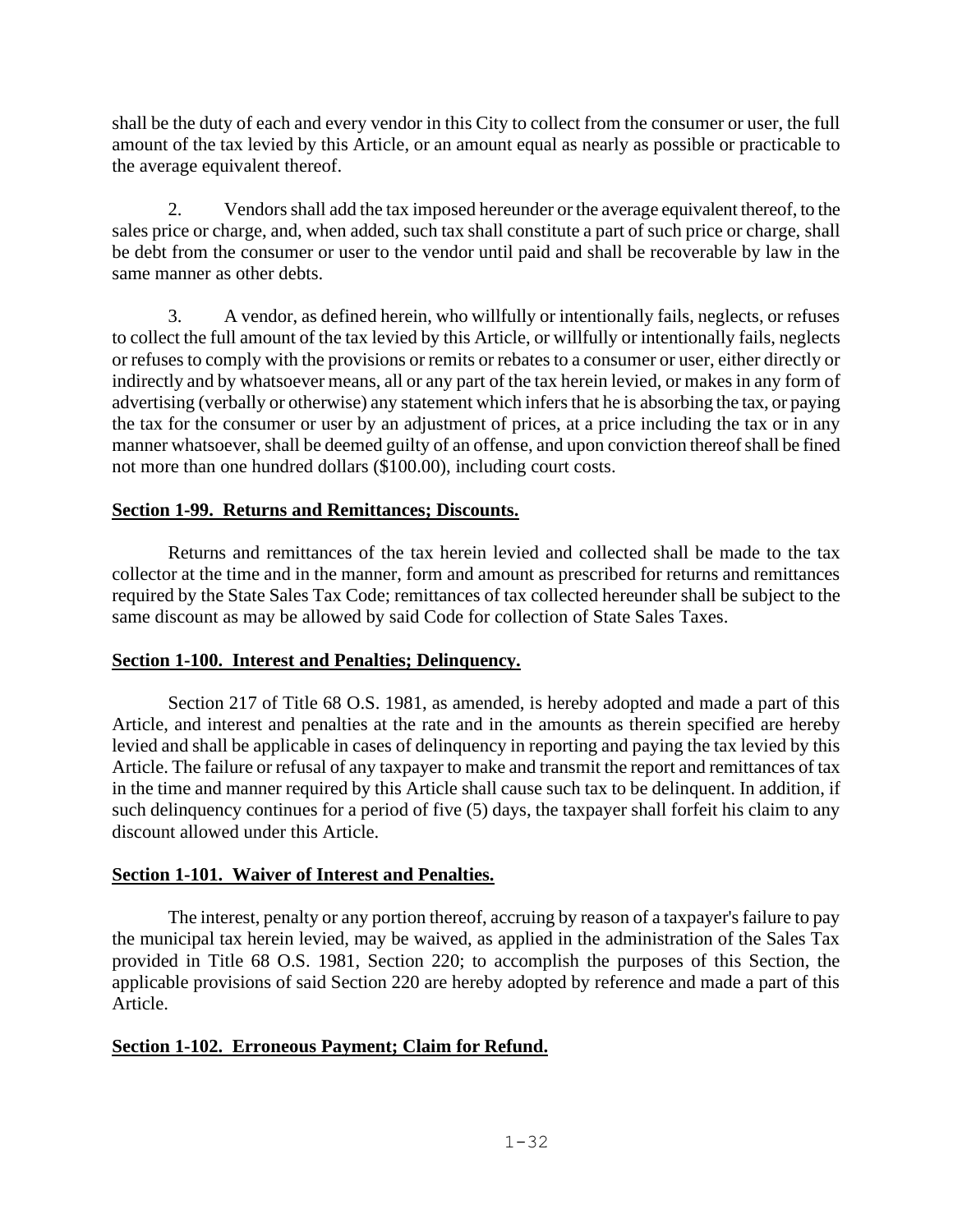Refund of erroneous payment of the municipal sales tax herein levied may be made to any taxpayer making such erroneous payment, in the same manner and under the same limitations of time, as provided for administration of the State Sales Tax as set forth in Title 68, O.S. 1981, Section 227 and, to accomplish the purposes of this Section, the applicable provisions of said Section 227 are hereby adopted by reference and made a part of this Article.

#### **Section 1-103. Fraudulent Returns.**

In addition to all civil penalties provided by this Article, the willful failure or refusal of any taxpayer to make reports and remittances herein required, or the making of any false and fraudulent report for the purpose of avoiding or escaping payment or any tax, or portion thereof, rightfully due under this Article, shall be an offense and, upon conviction thereof, the offending taxpayer shall be subject to a fine of not more than one hundred dollars (\$100.00), including court costs.

#### **Section 1-104. Records Confidential.**

The confidential and privileged nature of the records and files concerning the administration of the municipal sales tax is legislatively recognized and declared, and to protect the same, the provisions of Title 68, O.S. 1981, (as amended), Section 205 of the State Sales Tax Code and each Subsection thereof, is hereby adopted by reference and made fully effective and applicable to administration of the municipal sales tax as if set forth herein in full.

#### **Section 1-105. Amendments.**

The people of the City of Elk City, Oklahoma, by their approval of this Ordinance at the election hereinbefore provided, have authorized the City, by Ordinances duly enacted, to make such administrative and technical changes or additions in the method and manner of administration and enforcing this Article as may be necessary or proper for efficiency and fairness; provided that the rate of the tax herein provided shall not be changed without approval of the qualified electors of the municipality, as provided by law.

### **Section 1-106. Provisions Cumulative.**

The provisions hereof shall be cumulative and in addition to any and all other taxing provisions of municipal Ordinances.

#### **Section 1-107. Provisions Severable.**

The provisions hereof are hereby declared to be severable, and if any Section, paragraph, sentence or clause of this Article is for any reason held invalid or inoperative by any court of competent jurisdiction, such decision shall not affect any other Section, paragraph, sentence or clause hereof.

### **Section 1-108 through 1-114. (Reserved for future use.)**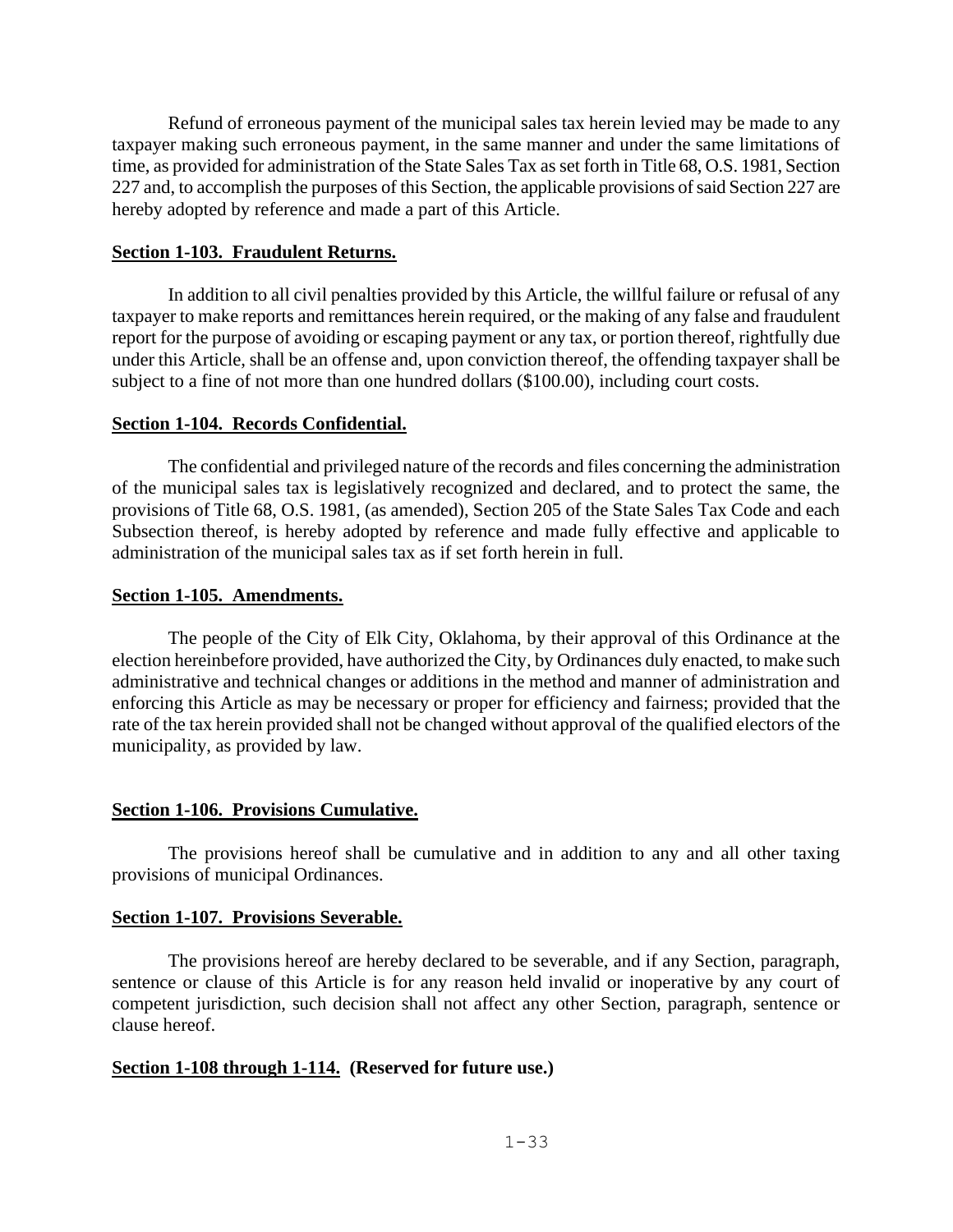# **Article 7. Firemen's Pensions.**

### <span id="page-33-0"></span>**Section 1-115. Participation in State Firemen's Relief and Pension Fund.**

1. The Volunteer Fire Department of the City of Elk City, Oklahoma, shall be subject to all of the provisions of the Oklahoma State Fireman's Relief Pension Act, all of the provisions of which are hereby accepted by the City of Elk City, Oklahoma, for the use and benefit of its Volunteer Fire Department, which shall also be subject to all of the obligations hereunder.

2. From and after the effective date of this Code of Ordinances, it shall be the duty of the City Treasurer to deduct, or have deducted, from salaries or wages of each member of the Fire Department an amount equal to eight percent (8%) of the annual salaries or compensation paid to such members. The deductions shall be made at the time such firemen are paid and, when so deducted, shall be deposited with the Oklahoma Firefighters Pension and Retirement Board.

## **Section 1-116 through 1-124. (Reserved for future use.)**

# <span id="page-33-1"></span>**Article 8. Policemen's Pensions.**

### **Section 1-125. Participation in State Police Pension and Retirement System.**

1. The Police Department of the City of Elk City, Oklahoma, shall be subject to all the provisions of the Oklahoma Police Pension and Retirement System Act, all of the provisions of which are hereby accepted by the City of Elk City, Oklahoma, for the use and benefit of its Police Department, which shall also be subject to all of the obligations hereunder.

2. From and after the effective date of this Code of Ordinances, it shall be the duty of the City Treasurer to deduct, or have deducted, from salaries or wages of each member of the Police Department an amount equal to eight percent (8%) of the annual salaries or compensation paid to such members. The deductions shall be made at the time such police officers are paid and, when so deducted, shall be deposited with the Oklahoma Police Pension and Retirement System.

### **Sections 1-126 through 1-130. (Reserved for future use.)**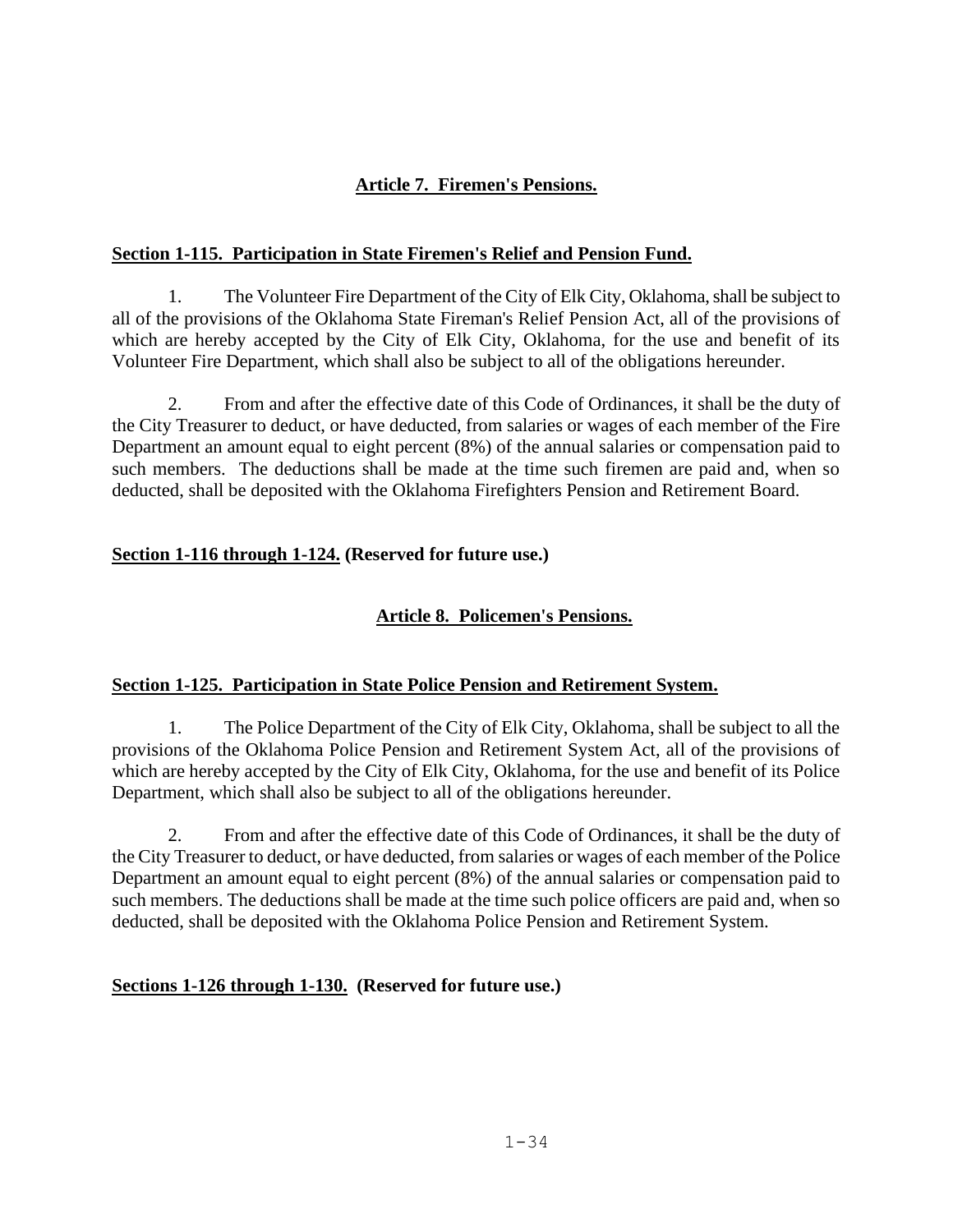### **Article 9. Social Security.**

#### <span id="page-34-0"></span>**Section 1-131. Extension of Benefits.**

It is hereby declared to be policy and purpose of the City of Elk City, Oklahoma, to extend to the employees and officials thereof not excluded by law or this Article, and whether employed in connection with a governmental or proprietary function, the benefits of the system of Federal Old-Age and Survivors Insurance, as authorized by the Federal Social Security Act and amendments thereto, including Public Law 734 -- 81st Congress. In pursuance of such policy and for that purpose, said municipality shall take such action as may be required by applicable State or Federal Laws or regulations.

#### **Section 1-132. Execution of Agreements.**

The City Manager of the City of Elk City, Oklahoma, is hereby authorized and directed to execute all necessary agreements and amendments thereto, with the State Department of Public Welfare as agent or agency, to secure coverage of employees and officials as provided in Section 1-131 (above).

#### **Section 1-133. Withholdings from Salaries.**

Withholdings from salaries or wages of employees and officials for the purpose provided in Section 1-131 (above) are hereby authorized to be made in the amounts and at such times as may be required by applicable State or Federal Laws or regulations, and shall be paid over to the State or Federal agency designated by such Laws and regulations.

#### **Section 1-134. Contributions by City.**

There shall be appropriated by the City of Elk City, Oklahoma, from available funds, such amounts at such times as may be required by applicable State or Federal Laws or regulations for employer's contributions to the system of Federal Old-Age and Survivors Insurance. Such funds shall be paid over to the State or Federal agency designated by said Laws or regulations.

#### **Section 1-135. Records and Reports.**

The City of Elk City, Oklahoma, shall keep such records and make such reports, relative to the system of Federal Old-Age and Survivors Insurance, as may be required by applicable State or Federal Laws or regulations.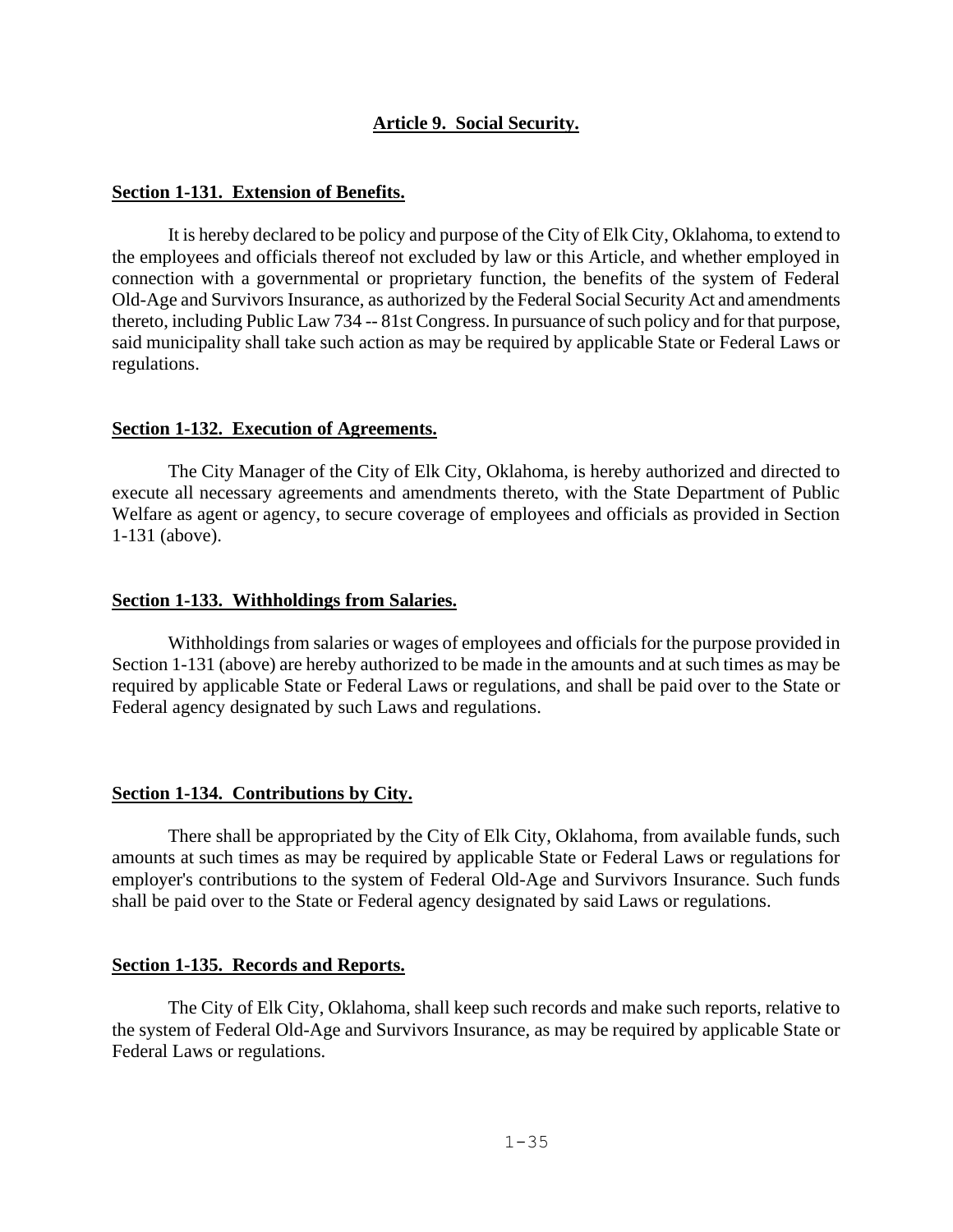### **Section 1-136. Excluded Officers and Employees.**

1. There is hereby excluded from this Article and the benefits established hereunder, any authority to make any agreement with respect to any position or any employee or official now covered or authorized to be covered by any other Ordinance creating any retirement system for any employee or official of the City of Elk City, Oklahoma.

2. There is hereby excluded from this Article and the benefits established hereunder, and authority to make any agreement with respect to any position, employee or official, compensation for which is on a fee basis, or any position, employee or official not authorized to be covered by applicable State or Federal Laws or regulations.

## <span id="page-35-0"></span>**Section 1-137 through 1-144. (Reserved for future use.)**

## **Article 10. Telephone Inspection Fee.**

### **Section 1-145. Inspection Fee.**

There is hereby levied an annual inspection fee and service charge upon every person, firm or corporation operating a telephone exchange or rendering telephone service in the City of Elk City, Oklahoma, in amount equal to two percent (2%) of the gross revenues for each current year, for exchange telephone transmission service rendered wholly within the corporate limits of the City of Elk City, Oklahoma, to compensate the municipality for the expenses incurred and services rendered incident to the exercise of its police power, supervision, police regulations and control during construction and operation of lines and equipment of said telephone company in said municipality. Said fee shall be due and payable on or before the 1st day of March of each year and shall be paid into, and expended from, the General Fund of the City of Elk City, Oklahoma.

### **Section 1-146. Fee in Lieu of Taxes.**

During continued substantial compliance with the terms of this Article by the owner, the telephone exchange (or company rendering telephone service within the limits of said municipality), the charge levied hereby shall be and continue to be in lieu of all concessions, charges, excises, franchises, license, privileges and permit fees, taxes or assessments except ad valorem taxes; provided, however, that it is not intended hereby to extinguish or abrogate all existing arrangements whereby said municipality is permitted to use underground conduits, duct space or pole contracts of said company.

### **Section 1-147. Failure to Pay Inspection Fee.**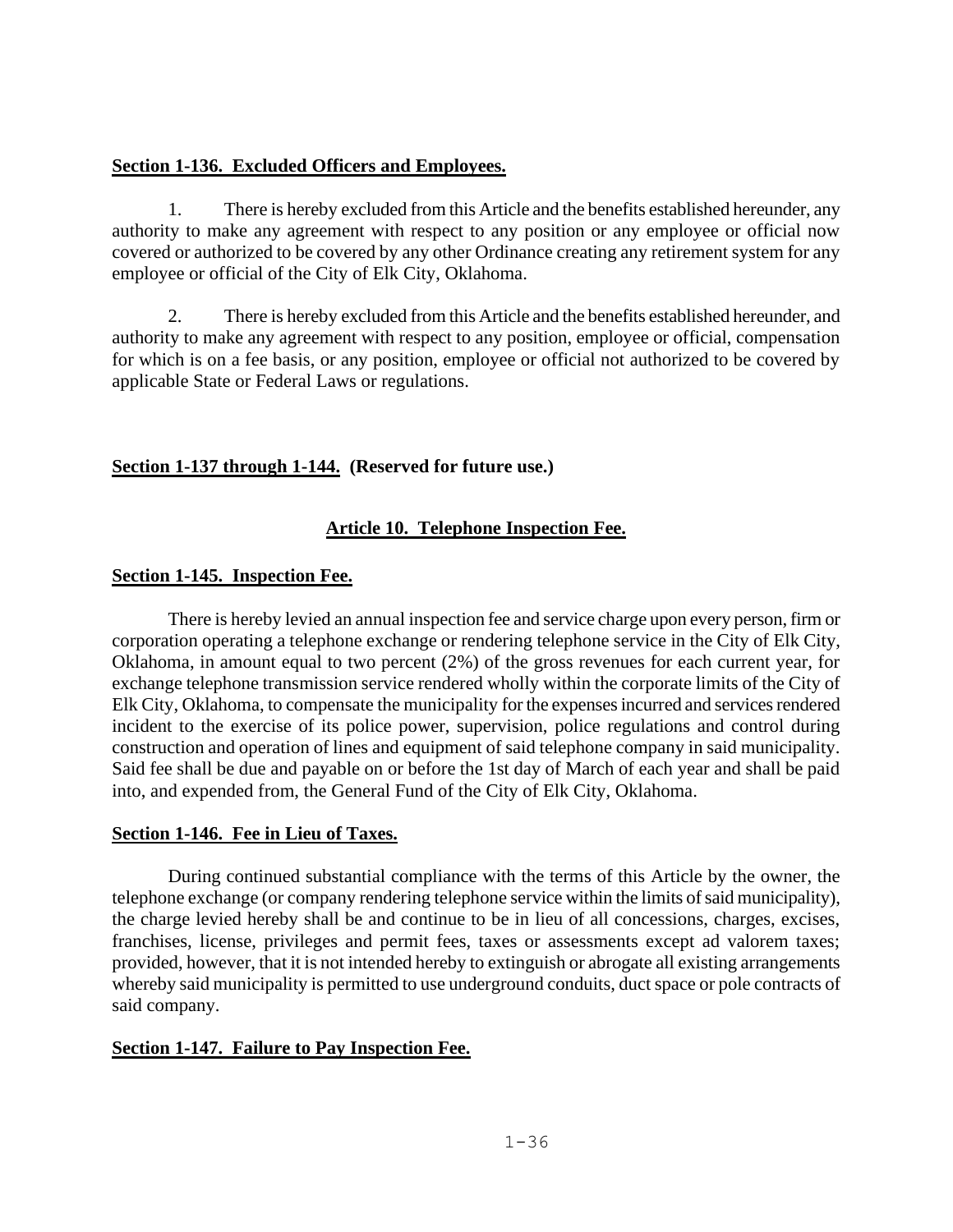Should any person, firm or corporation fail or refuse to pay such fee when levied, action may be taken against such person, firm or corporation for the amount of such fees; all expenses for collection of the same, including a reasonable attorney's fee, shall be paid by the party or parties that said action is taken against.

### <span id="page-36-0"></span>**Sections 1-148 through 1-154. (Reserved for future use.)**

## **Article 11. Cable Television; Licenses; Fees.**

### <span id="page-36-1"></span>**Sections 1-155 through 1-169. (Reserved for future use.)**

# **Article 12. Gross Receipts Tax.**

### **Section 1-170. Power to Levy and Assess Tax; Tax in Lieu of Other taxes.**

The City of Elk City, being vested with power so to do, does hereby levy and assess an annual tax upon the gross receipts from residential and commercial sales of power, light, heat, electricity, water or both natural and liquefied petroleum gas in the City of Elk City, Oklahoma, in the amount of two percent (2%) of the gross receipts from said residential and commercial sales; this tax shall be in lieu of any other franchise, license, occupation or excise tax levied by the City of Elk City, Oklahoma, provided, however, that any franchise may provide.

### **Section 1-171. Application of Tax.**

The tax authorized to be levied under Section 1-170 (above) of this Article shall be levied at the time this Article shall take effect and shall apply to all persons, firms, associations or corporations engaged in the business of furnishing power, light, heat, electricity, water or both natural and liquefied petroleum gas in the City of Elk City, Oklahoma; it shall not apply to any person, firm, association or corporation operating under a valid franchise from the City of Elk City, Oklahoma, and said exception shall be so stated in said valid franchise.

## **Section 1-172. Tax Levied for One (1) Year; Payable Quarterly; Disposition.**

This tax that is now levied under Section 1-170 of this Article shall be levied for a term of not less than one (1) year and shall continue in effect until further amended or repealed; it shall be payable quarterly to the Clerk of the City of Elk City, Oklahoma and placed in the General Fund of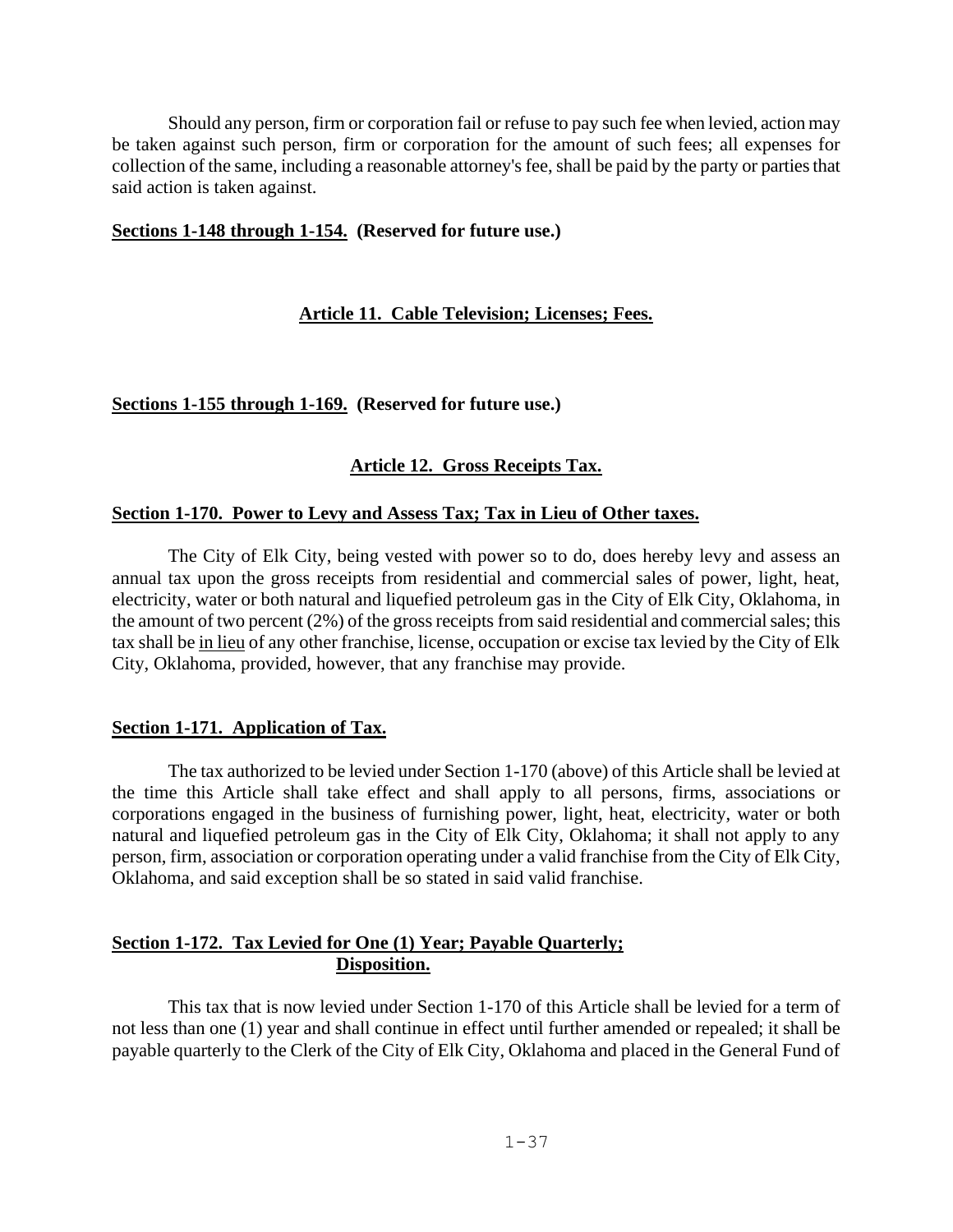said City.

### **Section 1-173. Penalties; Failure to Pay Tax.**

Should any person, firm or corporation fail or refuse to pay such tax when levied, action may be taken against such person, firm or corporation for the amount of such tax; all expenses for collection of the same, including reasonable attorney fees, shall be paid by the party or parties that said action is taken against.

### **Section 1-174. Lien for Tax.**

The Tax so imposed shall constitute a first and prior lien on all assets located within the City of Elk City, Oklahoma, of any person, firm or corporation engaged in the business of selling power, light, heat, electricity, water or natural and liquefied petroleum gas.

### <span id="page-37-0"></span>**Section 1-175 through 1-185. (Reserved for future use.)**

# **Article 13. Municipal Use Tax.**

## **Section 1-186. Excise Tax on Storage, Use or Other Consumption of Intangible, Personal Property Levied.**

There is hereby levied and there shall be paid by every person storing, using or otherwise consuming within the municipality tangible, personal property purchased or brought into this municipality, an excise tax on storage, use or other consuming within the municipality of such property at the rate of three percent (3%) of the purchase price on such property. Such tax shall be paid by every person storing, using or otherwise consuming, within the municipality, tangible, personal property purchased or brought into the municipality. The additional tax levied hereunder shall be paid at the time of importation or storage of the property within the municipality and shall be assessed to only property purchased outside Oklahoma; provided, that the tax levied herein shall not be levied against tangible, personal property intended solely for use outside the municipality, but which is stored in the municipality pending shipment outside the municipality or which is temporarily retained in the municipality for the purpose of fabrication, repair, testing, alteration, maintenance or other service. Any person liable for payment of the tax authorized herein, may deduct from such tax any local or municipal sale tax previously paid on such goods or services; provided, that the amount deducted shall not exceed the amount that would have been due if the taxes imposed by the municipality had been levied on the sale of such goods or services.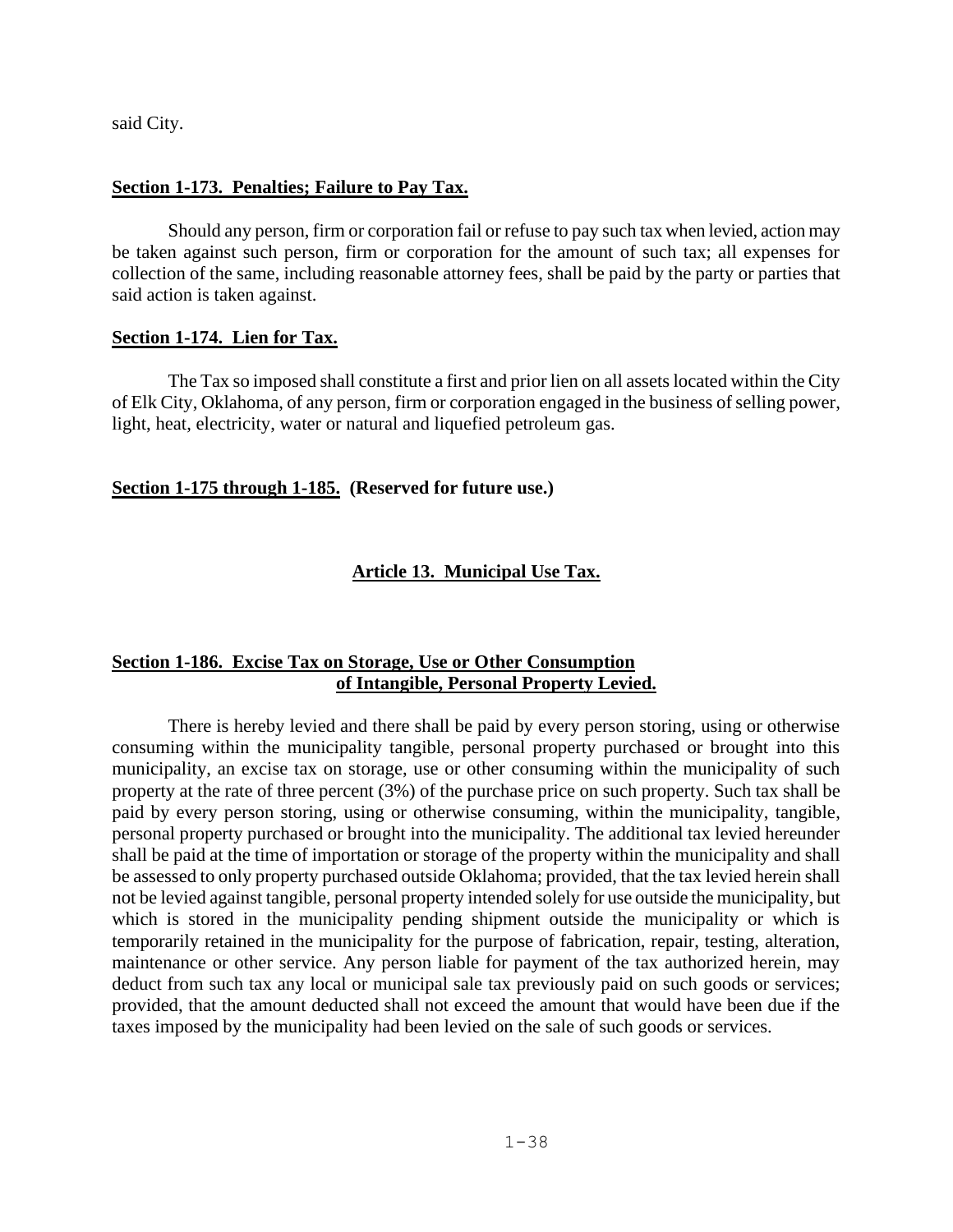### **Section 1-187. Exemptions.**

The provisions of this Article shall not apply:

- (a) in respect to the use of an article of tangible, personal property brought into the municipality by a nonresident individual visiting in this municipality for his or her personal use or enjoyment while within the municipality;
- (b) in respect to the use of tangible, personal property purchased for resale before being used;
- (c) in respect to the use of any article of tangible, personal property on which a tax, equal to or in excess of that levied by both the Oklahoma Use Tax Code and the City of Elk City Use Tax Ordinance, has been paid by the person using such tangible, personal property in the municipality, whether such tax was levied under the laws of Oklahoma or some other state or municipality of the United States. If any article of tangible, personal property has already been subjected to a tax by Oklahoma or any other state or municipality in respect to its sale or use, in an amount less than the tax imposed by both the Oklahoma Use Tax Code and the City of Elk City Use Tax Ordinance, the provisions of this Article shall also apply to it by a rate measured by the difference only between the rate provided by both the Oklahoma Use Tax Code and the City of Elk City Use Tax Ordinance, and the rate by which the previous tax upon the sale or use was computed. Provided, that no credit shall be given for taxes paid in another state or municipality, if that state or municipality does not grant like credit for taxes paid in Oklahoma and the municipality;
- (d) in respect to the use of machinery and equipment purchased and used by persons establishing new manufacturing or processing plants in the municipality, and machinery and equipment purchased and used by persons to the operation of manufacturing plants already established in the municipality. Provided, this exemption shall not apply unless such machinery and equipment is incorporated into, and is directly used in, the process of manufacturing property subject to taxation under the Sales Tax Code of the municipality. The term "manufacturing plants" shall mean those establishments primarily engaged in manufacturing or processing operations, and generally recognized as such;
- (e) in respect to the use of tangible, personal property now specifically exempted from taxation under the Sale Tax Code of the municipality;
- (f) in respect to the use of any article of tangible, personal property brought into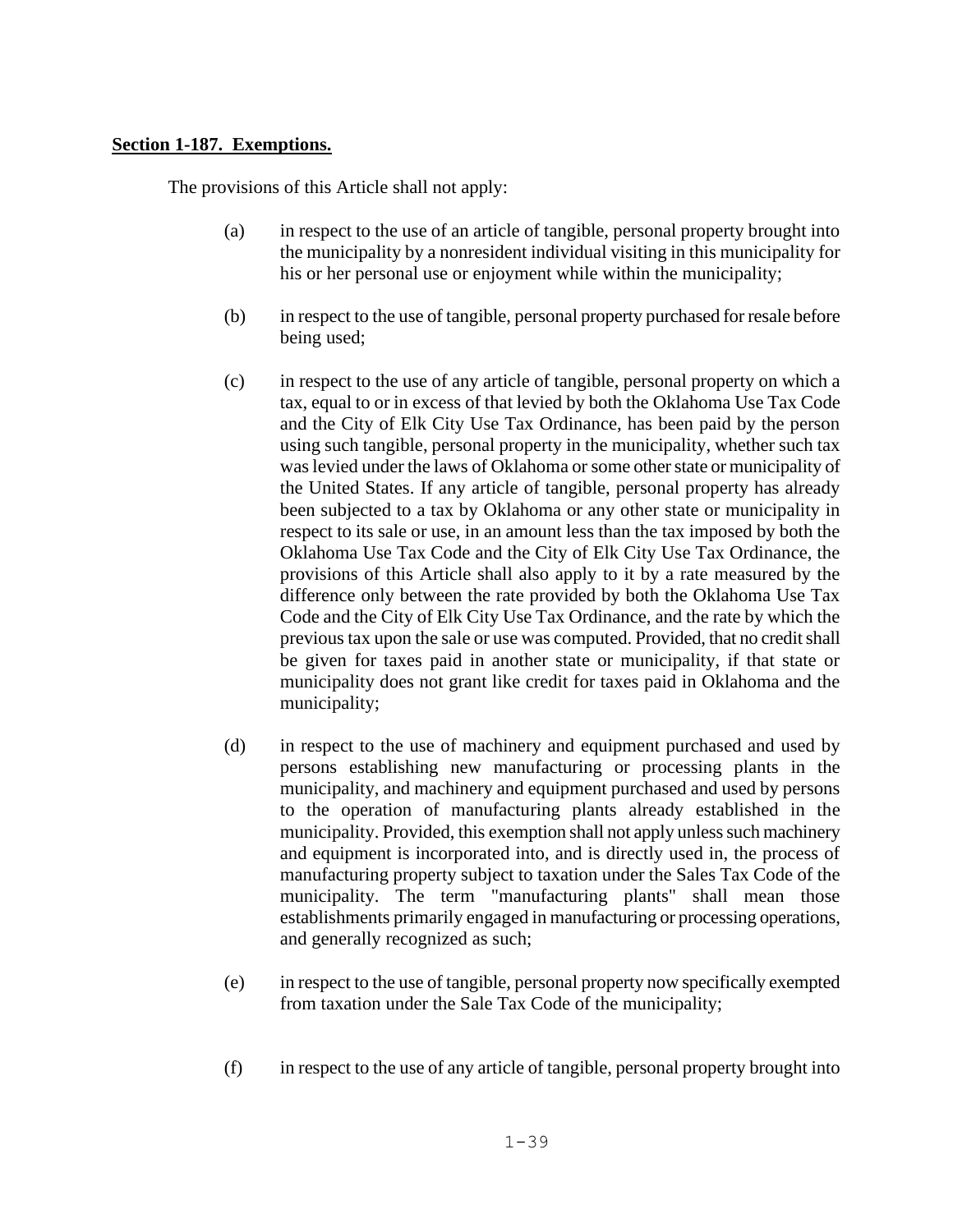the municipality by an individual with the intent become a resident of this Municipality where such personal property is for such individual's personal use or enjoyment;

- (g) in respect to the use of any article of tangible personal property used or to be used by commercial airlines or railroads;
- (h) in respect to livestock purchased outside Oklahoma and brought into this municipality for feeding and breeding purposes, and which is later resold.

### **Section 1-188. Time When Due--Returns--Payment.**

The tax levied by this Article is due and payable at the time and in the manner and form prescribed for payment of the State Use Tax under the Use Tax Code of the State of Oklahoma.

### **Section 1-189. Tax Constitutes Debt.**

Such taxes, penalty and interest due hereunder shall at all times constitute a prior, superior and paramount claim as against the claims of unsecured creditors, and may be collected by suit as any other debt.

### **Section 1-190. Collection of Tax by Retailer or Vendor.**

Every retailer or vendor maintaining places of business both within and without the State of Oklahoma, and making sales of tangible, personal property from a place of business outside this state for use in this municipality shall at the time of making such sales collect the use tax levied by this Article from the purchaser and give to the purchaser a receipt therefore in the manner and form prescribed by the Tax Commission, if the Tax Commission shall, by regulation, require such receipt. Each retailer or vendor shall list with the Tax Commission the name and address of all his agents operating in this municipality and location of any and all distribution or sales houses or offices or other places of business in this City.

### **Section 1-191. Collection of Tax by Retailer or Vendor not Maintaining a Place of Business within State Both within and without State--Permits.**

The Tax Commission may, in its discretion, upon application, authorize the collection of the tax herein levied by any retailer or vendor not maintaining a place of business within this state but who makes sales of tangible personal property for use in this municipality and by the out-of-state place of business both within and without Oklahoma and making sales of tangible, personal property at such out-of-state place of business for use in this municipality. Such retailer or vendor may be issued, without charge, a permit to collect such taxes, by the Tax Commission in such manner and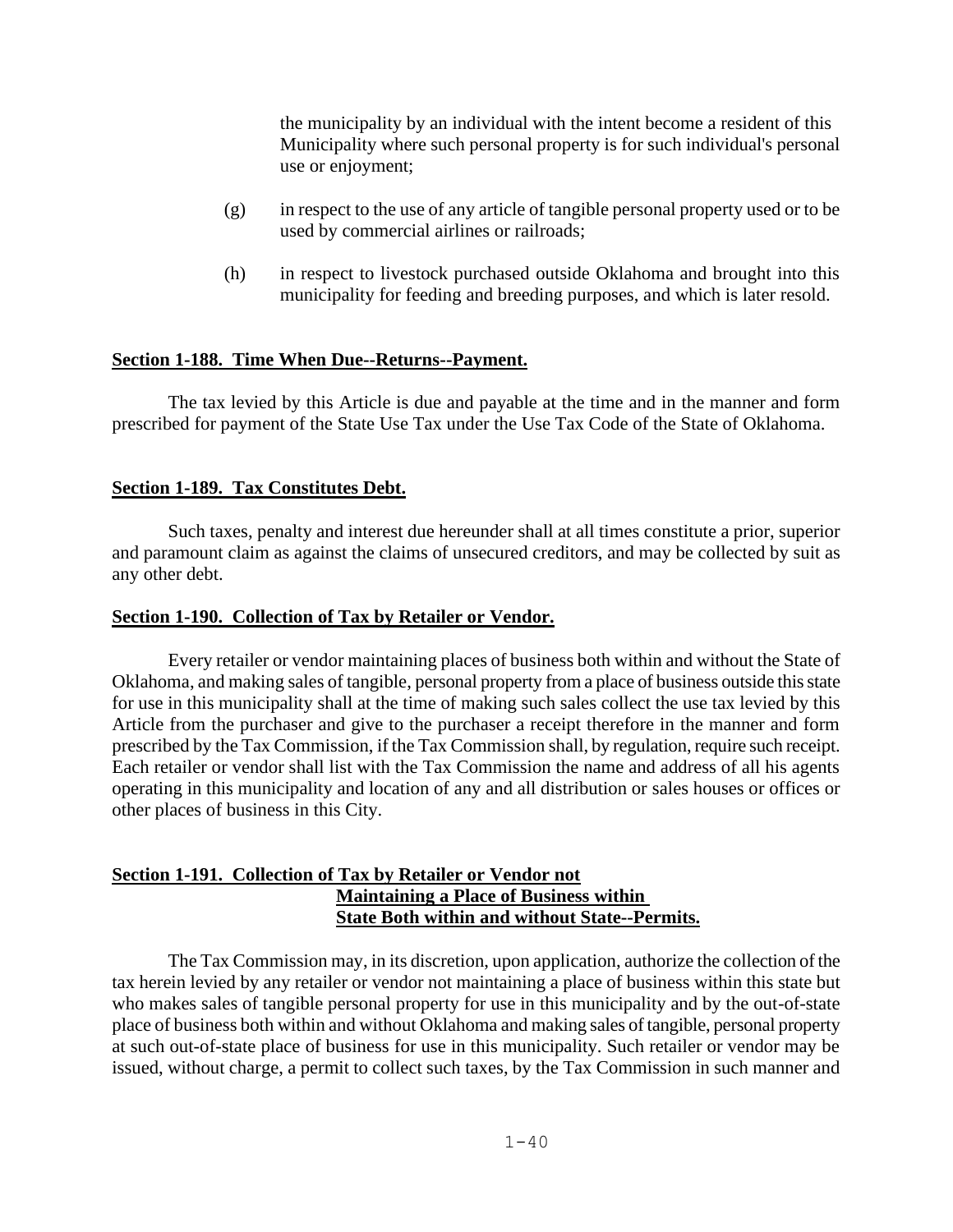subject to such regulations and agreements as it shall prescribe. When so authorized, it shall be the duty of such retailer or vendor to collect the tax upon all tangible, personal property sold to his knowledge for use within this municipality. Such authority and permit may be canceled when at any time the Tax Commission considered that such tax can more effectively be collected from the person using such property in this municipality. Provided, however, that in all instances where such sales are made or completed by delivery to the purchaser within this municipality by the retailer or vendor in such retailer's or vendor's vehicle, whether owned or leased (not by common carrier), such sales or transactions shall continue to be subject to applicable municipality sales tax at the point of delivery and the tax shall be collected and reported under taxpayer's sales tax permit number accordingly. **Section 1-192. Revoking Permits.**

Whenever any retailer or vendor not maintaining a place of business in this state, or both within and without this state, and authorized to collect the tax herein levied, fails to comply with any of the provisions of this Article or the Oklahoma Use Tax Code or any order, rules or regulations of the Tax Commission, the Tax Commission may, upon notice and hearing as provided for in 68 O.S. 1981, Section 1408, by order revoke the use tax permit, if any, issued to such retailer or vendor, and if any such retailer or vendor is a corporation authorized to do business in this state may, after notice and hearing above provided, cancel said corporation's license to do business in this state and shall issue a new license only when such corporation has complied with the obligations under this Article, the Oklahoma Use Tax Code, or any other, rules or regulations of the Tax Commission.

### **Section 1-193. Renumerative Deductions Allowed Vendors or Retailers of Other States.**

Returns or remittances of the tax herein levied and collected shall be made to the Tax Commission at the time and in the manner, form and amount as prescribed for returns and remittances required by the Oklahoma Use Tax Code; and remittances of tax collected hereunder shall be subject to the same discount as may be allowed by said Code for the Collection of State Use Taxes.

### **Section 1-194. Interest and Penalties--Delinquency.**

Section 217 of Title 68 O.S. 1981 is hereby adopted and made a part of this Article, and interest and penalties at the rate and in amounts as therein specified are hereby levied and shall be applicable in cases of delinquency in reporting and paying the tax levied in this Article. Provided, that the failure or refusal of any retailer or vendor to make and transmit the reports and remittances of tax in the time and manner required by this Article shall cause such tax to be delinquent. In addition, if such delinquency continues for a period of five (5) days, the retailer or vendor shall forfeit his claim to any discount allowed under this Article.

### **Section 1-195. Waiver or Interest and Penalties.**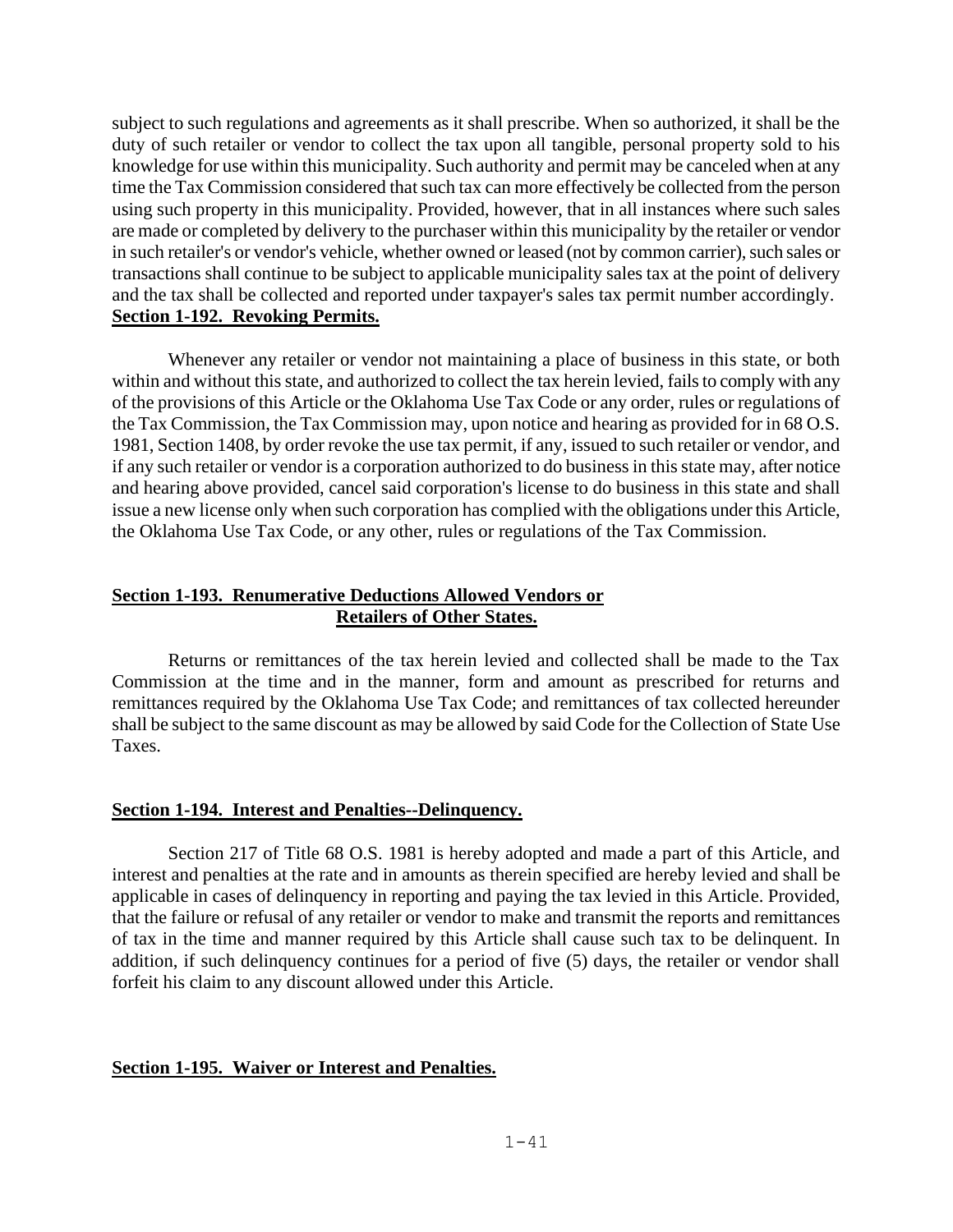The interest or penalty or any portion thereof accruing by reason of a retailer's or vendor's failure to pay the municipality tax herein levied may be waived or remitted in the same manner as provided for said waiver or remittance as applied in administration of the State Use Tax provided in 68 O.S. 1981, Section 227, and to accomplish the purposes of this section and the applicable provisions of said Section 220 are hereby adopted by reference and made a part of this Article.

#### **Section 1-196. Erroneous Payments--Claim for Refund.**

Refund of erroneous payment of the Municipality Use Tax herein levied may be made to any taxpayer making such erroneous payment in the same manner and procedure, and under the same limitations of time, as provided for administration of the State Use Tax as set forth in 68 O.S. 1981, Section 227, and to accomplish the purpose of this section, the applicable provisions of said Section 227 are hereby adopted by reference and made a part of this Article.

#### **Section 1-197. Fraudulent Returns.**

In addition to all civil penalties provided by this Article, the willful failure or refusal of any taxpayer to make reports and remittances herein required or the making of any false and fraudulent report for the purpose of avoiding or escaping payment of any tax or portion thereof rightfully due under this Article shall be offense, and upon conviction thereof the offending taxpayer shall be punished by a fine of not more than one hundred dollars (\$100.00) and costs. Each day of noncompliance with this Article shall constitute a separate offense.

#### **Section 1-198. Records Confidential.**

The confidential and privileged nature of the records and files concerning the administration of the Municipality Use Tax is legislatively recognized and declared, and to protect the same provisions of 68 O.S. 1981, Section 205, of the State Use Tax Code, and each subsection thereof, is hereby adopted by reference and made fully effective and applicable to administration of the Municipality Use Tax as herein set forth in full.

#### **Section 1-199. Provisions Cumulative.**

The provisions hereof shall be cumulative, and in addition to any and all other taxing provisions or the municipality ordinances.

#### **Section 1-200. Provisions Severable.**

The provisions hereof are hereby declared to be severable, and if any section, paragraph, sentence or clause of this Article is for any reason held invalid or inoperative by any court of competent jurisdiction, such decision shall not effect any other section, paragraph, sentence or clause thereof.

### **Section 1-201. Definitions.**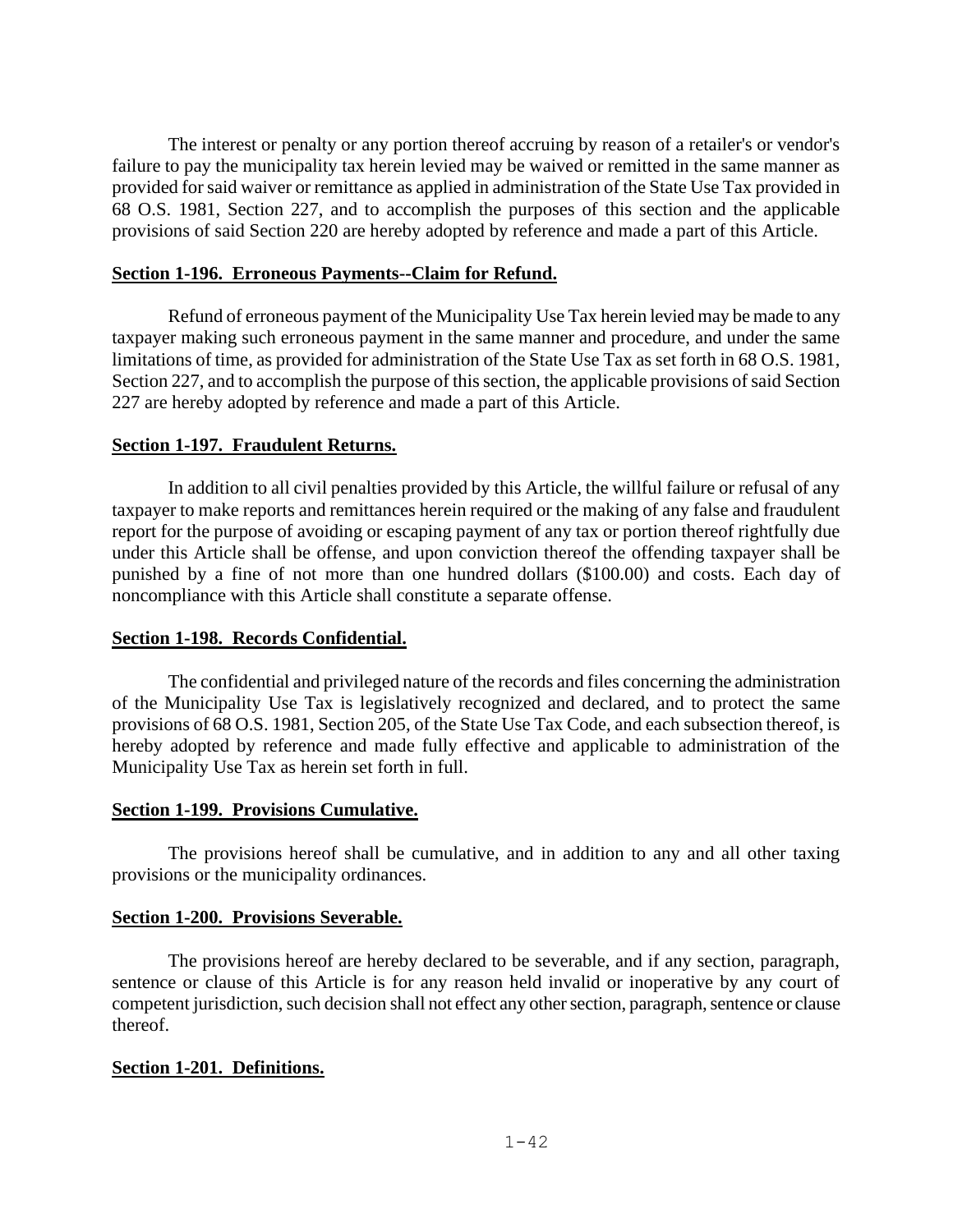The definitions of words, terms and phrases defined in the Oklahoma Use Tax Code, Section 1401, 68 O.S. 1981, are hereby adopted by reference and made a part of this Article. In addition, thereto, the following words and terms shall be defined as follows:

- 1. City shall mean the City of Elk City, Oklahoma.
- 2. Transaction shall mean sale.

### **Section 1-202. Tax Collector Defined.**

The term "tax collector" as used herein means the department of the municipality government or the official agency of the state, duly designated according to law or contract authorized by law, to administer the collection of the tax herein levied.

### **Section 1-203. Classification of Taxpayers.**

For the purpose of this Article, the classification of taxpayers hereunder shall be prescribed by state law for purposes of the Oklahoma Use Tax Code.

### **Section 1-204. Subsisting State Permits.**

All valid and subsisting permits to do business issued by the Tax Commission pursuant to the Oklahoma Use Tax Code are for the purpose of this Article hereby ratified, confirmed and adopted in lieu of any requirement for an additional municipality permit for the same purpose.

## **Section 1-205. Purposes of Revenues.**

It is hereby declared to be the purpose of this Article to provide revenues for the support of the functions of the municipal government of the municipality, and any and all revenues derived hereunder may be expended by the governing body of the municipality for any purposes for which funds may be lawfully expended as authorized.

## **Section 1-206. Citation and Codification.**

This Article shall be known and may be cited as "City of Elk City Use Tax Ordinance".

## **Section 1-207 through 1-217 (Reserved for future use.)**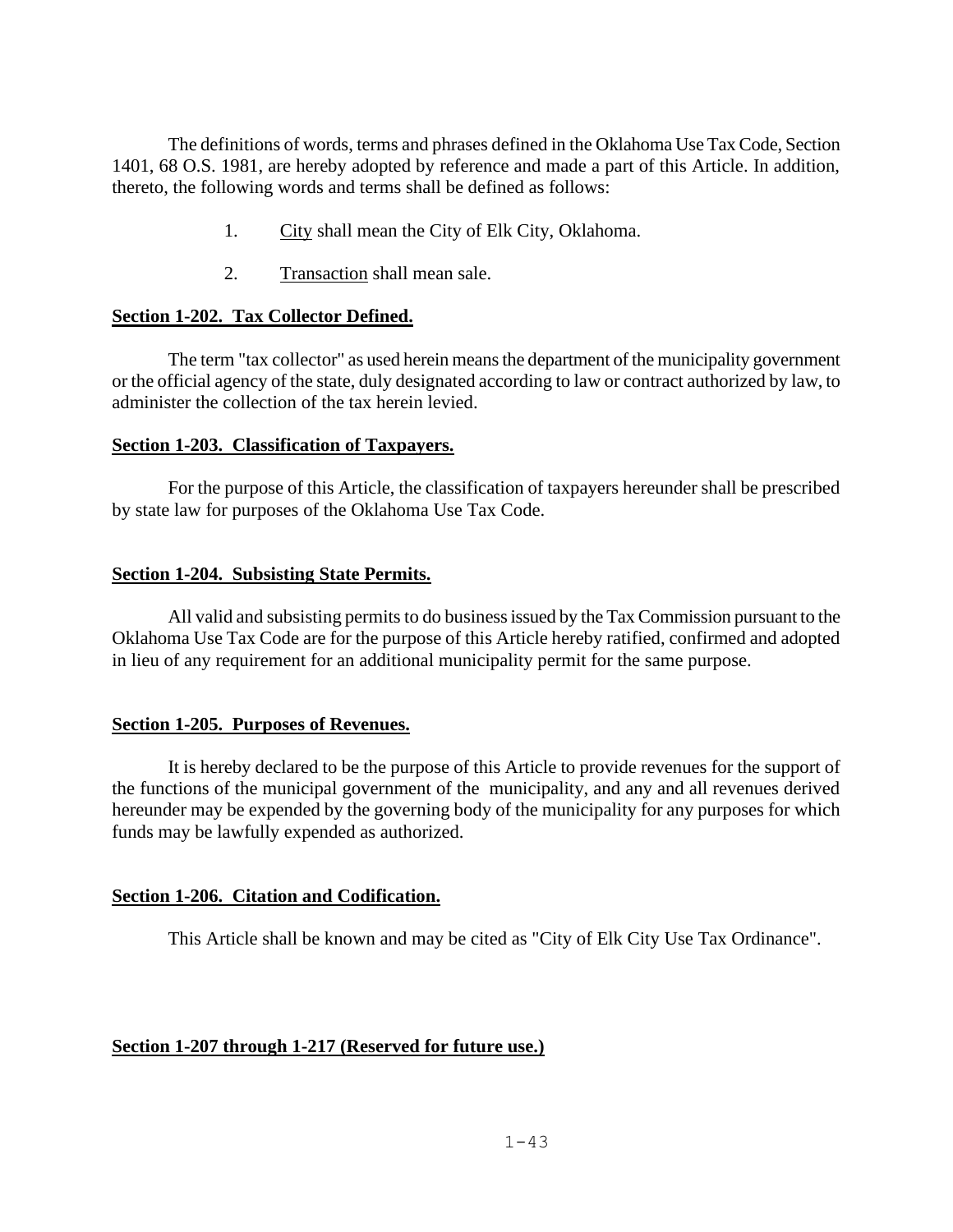## **Article 14. Miscellaneous Provisions.**

### <span id="page-43-0"></span>**Section 1-218. Officers to give Bonds.**

The City Manager, the City Treasurer, the City Clerk and such other personnel as the Commission may require, shall provide bonds for the faithful performance of their respective duties, payable to the City, in such amounts as the Commission may prescribe by motion or resolution, with a surety company authorized to operate within the State. The City shall pay the premium on all such bonds. Provided also that the Commission may also place personnel under a blanket bond.

### **Section 1-219. Salaries and Wages.**

The City Manager and the City Treasurer shall be paid such salaries as the Commission may determine from time to time by motion or resolution.

All officers and employees appointed by the City Manager shall be paid such compensation as may be determined by the City Manager with the approval of the Commission.

Note: As regards compensation of officers and employees, see the Charter, Sections 18 and 19(b).

### **Section 1-220. Succession in Government.**

1. All Ordinances, insofar as they are not inconsistent with this Code of Ordinances, shall continue in effect until they are repealed or until they expire by their own limitations.

2. All officers and employees of the City of Elk City, Oklahoma, under any and all previous Ordinances, shall continue in the offices and employments which they respectively hold, after this Code of Ordinances goes into effect.

3. All books, vouchers, monies or other property belonging to the City of Elk City, Oklahoma, and in charge or possession of any officer of the City, shall be delivered to his successor.

## **Section 1-221. Nepotism: Compatibility of Offices.**

1. No member of the City Commission nor any other authority of the municipal government, may appoint, or vote for the appointment of, any person related to himself by affinity or consanguinity within the 3rd degree, to any office or position of profit in the municipal government.

2. Except as may be otherwise provided by Ordinance, the same person may hold more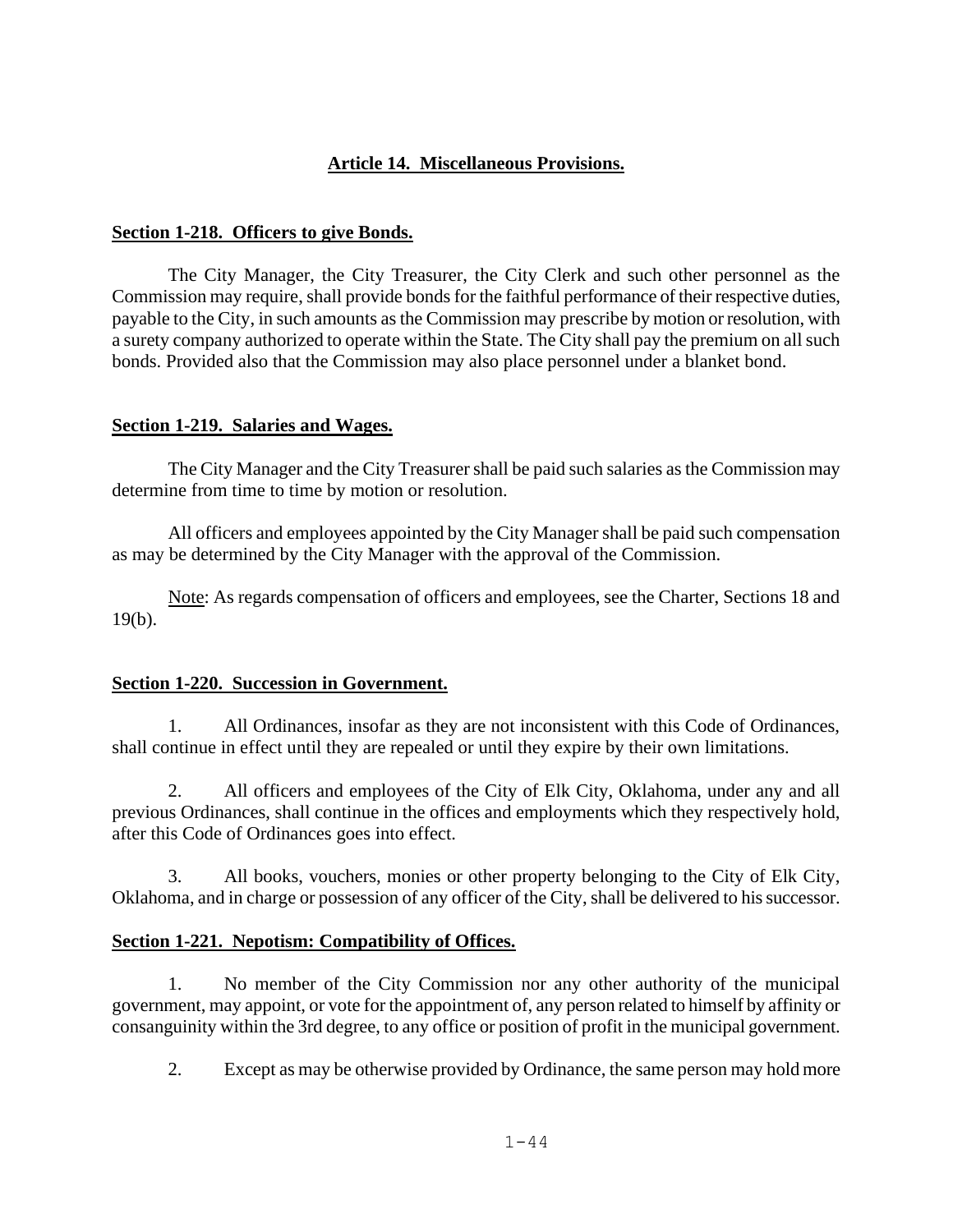than one (1) office or position in the municipal government.

### **Section 1-222. Ordinances.**

1. The enacting clause of all Ordinances passed by the City Commission shall be: "Be it ordained by the City Commission of the City of Elk City, Oklahoma," and of all Ordinances proposed by the voters under their power of initiative, "Be it ordained by the people of the City of Elk City, Oklahoma."

2. Every proposed Ordinance shall be read and a vote of a majority of all the Commissioners shall be required for its final passage.

3. The Mayor shall have no power to veto any Ordinance.

4. Every Ordinance, except those excepted by State Law, shall be published by title or in full, within ten (10) days after its passage, in a newspaper of general circulation within the City or County, or posted in ten (10) public places within the City.

5. Every Ordinance, except an emergency Ordinance, shall become effective thirty (30) days after its final passage, unless it specifies a later date.

6. An emergency Ordinance is an Ordinance which, in the judgment of the City Commission, is necessary for the immediate preservation of the peace, health or safety, and which should become effective prior to the time when a regular Ordinance would become effective. Every such Ordinance shall contain, as a part of its title, the words "and declaring an emergency" and, in a separate Section (herein called the emergency Section), shall declare the emergency. The City Commission shall vote on the emergency Section separately and must adopt the emergency Section by a vote of at least three-fourth (3/4) of all the members of said City Commission. An emergency Ordinance shall take effect upon passage, unless it specifies a later date.

## **Section 1-223. Ordinances: Adoption by Reference.**

The City Commission, by Ordinance, may adopt by reference Codes, Ordinances and standards relating to building, plumbing, electrical installations and other matters which it has the power to regulate. Such a Code, Ordinance or standard so adopted need not be enrolled in this Code of Ordinances; provided that three (3) copies are filed and kept in the Office of the Clerk.

## **Section 1-224. Ordinances: Compilation.**

1. Every ten (10) years, the City of Elk City, Oklahoma, shall compile and publish its